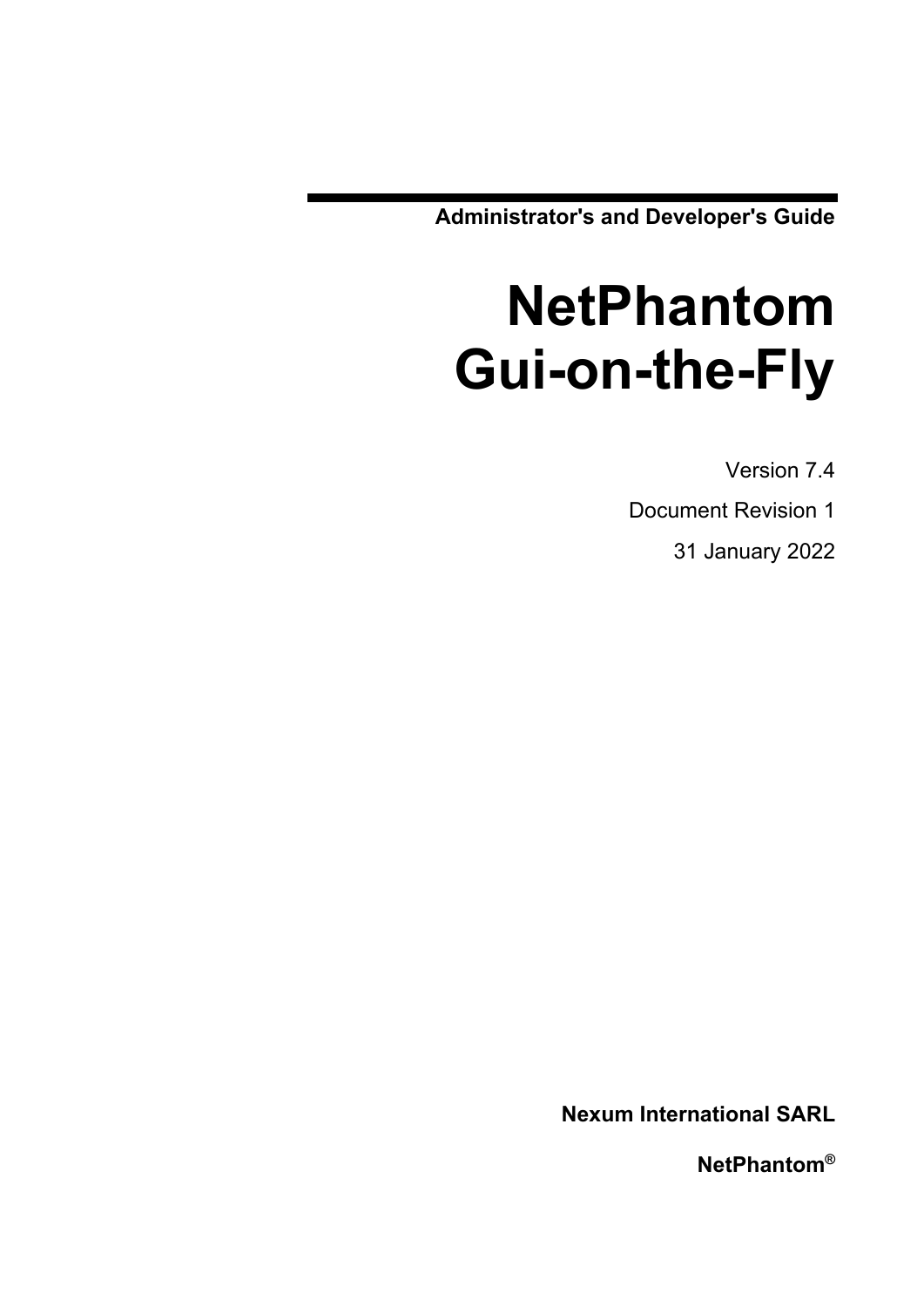### Version 7.4

© Copyright Nexum International SARL, 2022. All rights reserved.

Information in this document is subject to change without notice. Companies, names, and data used in examples are fictitious unless otherwise noted. No part of this document may be reproduced or transmitted in any form or by any means, electronic or mechanical, for any purpose, without the express written permission of Nexum International.

Nexum International may have patents or pending patent applications, trademarks, copyrights, or other intellectual property rights covering subject matter in this document. The furnishing of this document does not give you the license to these patents, trademarks, copyrights, or other intellectual property rights except as expressly provided in any written license agreement from Nexum International.

NetPhantom® and NetPhantom® are registered trademarks of Nexum International SARL. Java is a trademark of Sun Microsystems Incorporated. ActiveX, Microsoft, Windows are either registered trademarks or trademarks of Microsoft in the United States and/or other countries. IBM is a registered trademark of International Business Machines Corporation. Other product and company names mentioned herein may be the trademarks of their respective owners.

# **Nexum International SARL**

**1 Rue du Gabian MC-98000 Monaco MONACO**

| <b>Telephone:</b> | $+37797703922$         |
|-------------------|------------------------|
| Web:              | https://netphantom.com |
| E-mail:           | info@netphantom.com    |

## **Support**

| E-mail:       | support@netphantom.com |
|---------------|------------------------|
| <b>Phone:</b> | $+37797703922$         |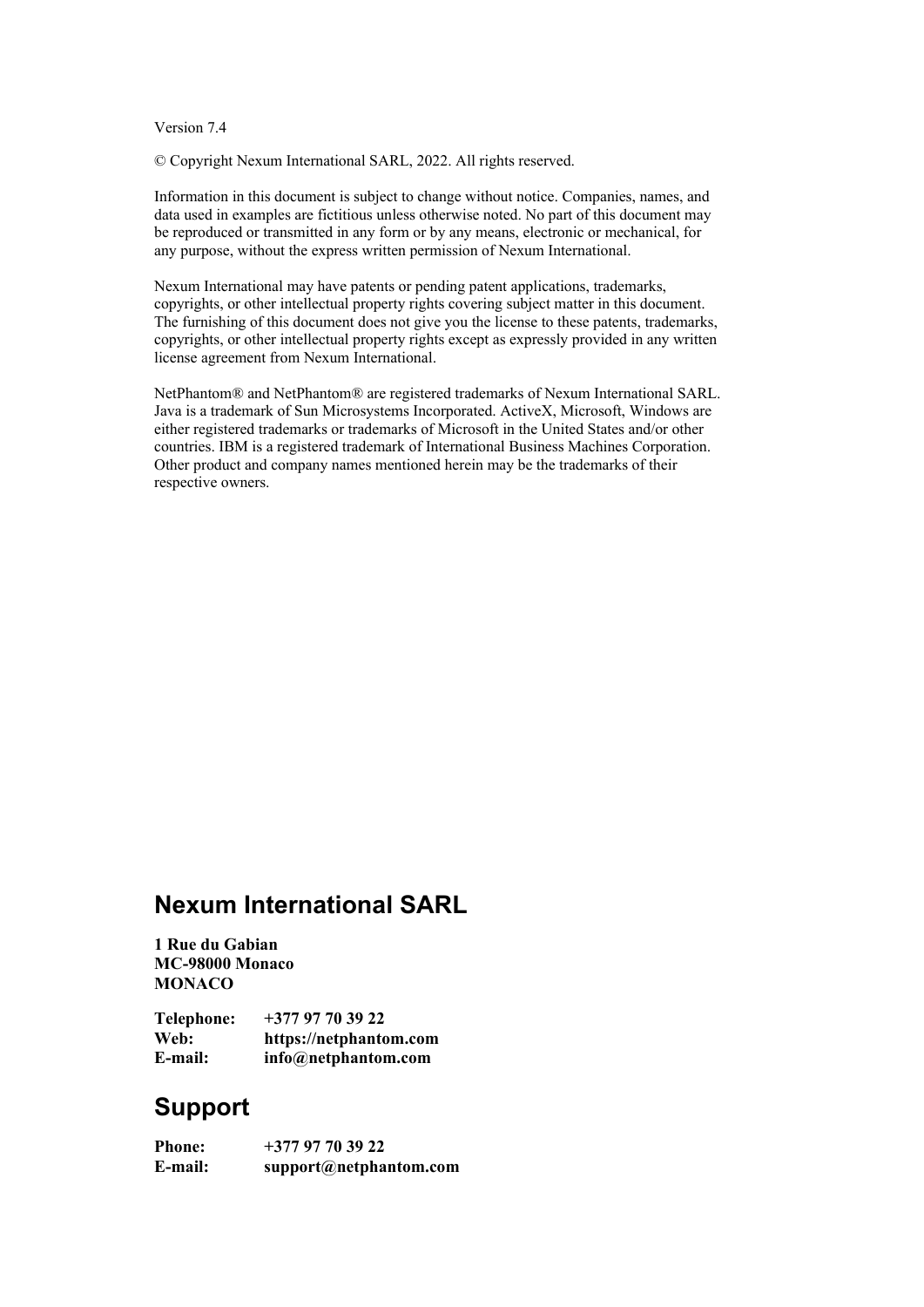# **Contents**

| The Classes for Identifying the Different Areas on the Host Screen  8 |  |
|-----------------------------------------------------------------------|--|
|                                                                       |  |
|                                                                       |  |
|                                                                       |  |
|                                                                       |  |
|                                                                       |  |
|                                                                       |  |
|                                                                       |  |
|                                                                       |  |
|                                                                       |  |
|                                                                       |  |
|                                                                       |  |
|                                                                       |  |
|                                                                       |  |
|                                                                       |  |
|                                                                       |  |
|                                                                       |  |
|                                                                       |  |
|                                                                       |  |
|                                                                       |  |
| Constants Defined in the GofControlIdentifier Interface 14            |  |
|                                                                       |  |
|                                                                       |  |
|                                                                       |  |
|                                                                       |  |
|                                                                       |  |
|                                                                       |  |
|                                                                       |  |
|                                                                       |  |
|                                                                       |  |
|                                                                       |  |
|                                                                       |  |
|                                                                       |  |
|                                                                       |  |
|                                                                       |  |
|                                                                       |  |
|                                                                       |  |
|                                                                       |  |
|                                                                       |  |
|                                                                       |  |
|                                                                       |  |
|                                                                       |  |
|                                                                       |  |

Administrator's and Developer's Guide to NetPhantom Gui-on-the-Fly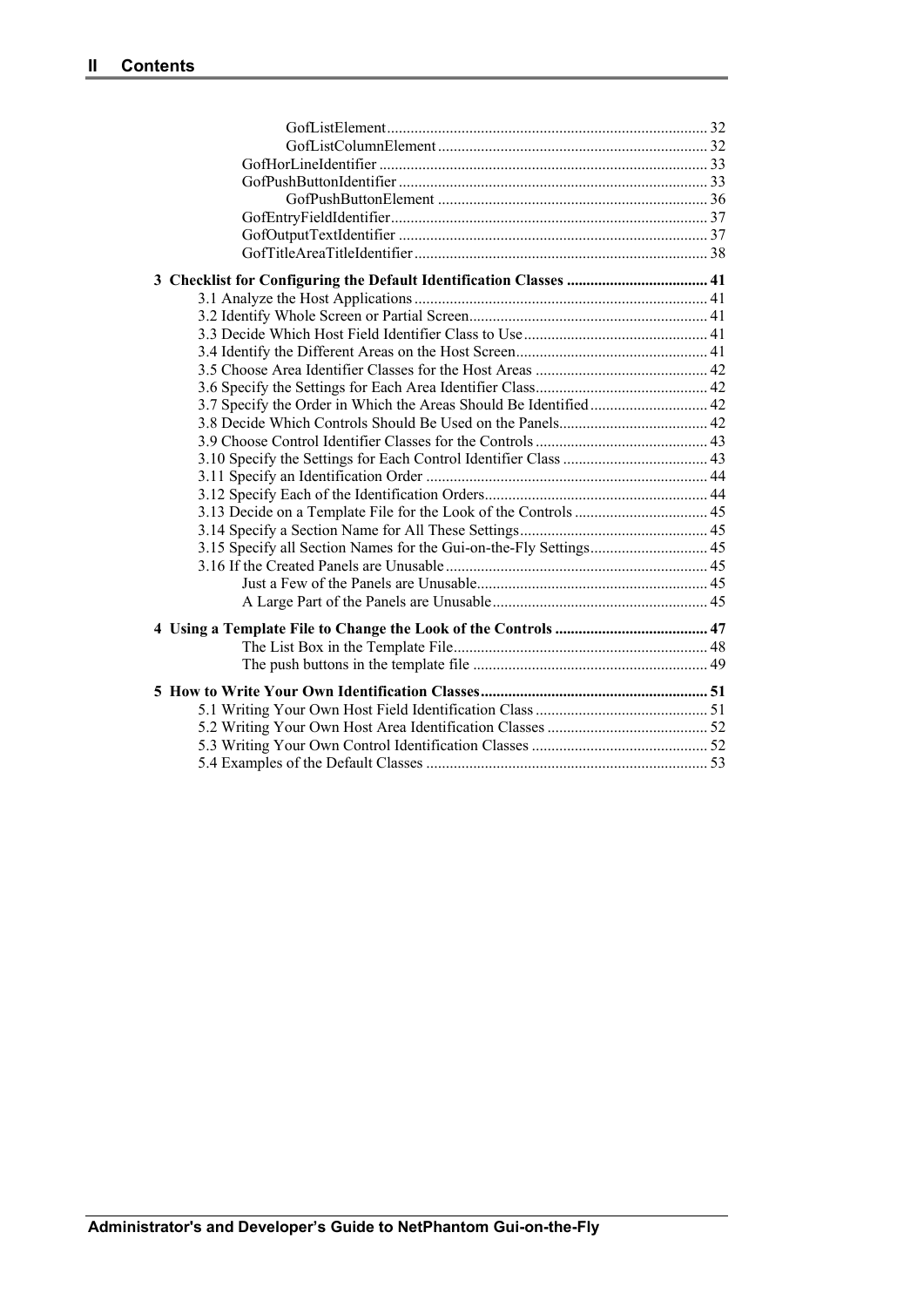# **Preface – Intended Audience**

*If I wanted to become a tramp, I would seek information and advice from the most successful tramp I could find. If I wanted to become a failure, I would seek advice from people who have never succeeded. If I wanted to succeed in all things, I would look around me for those who are succeeding, and do as they have done.*

Joseph Marshall Wade

The *Administrator's and Developer's Guide to NetPhantom Gui-on-the-Fly* is not intended as end user documentation but rather as a guide and reference for NetPhantom application developers, system administrators and programmers.

This documentation illuminates the principles behind the Gui-on-the-Fly module. It also describes how to set up your own rules for processing, how to change the look of the controls by using a template and how to write your own identification classes.

Part of this document is quite technical and is mainly intended for developers planning to write their own identification classes. However, a deep understanding of the inner workings of the Gui-on-the-fly module makes it easier to understand any problem that might occur when using the default identification, and makes it easier to configure the default identification through the use of all the settings.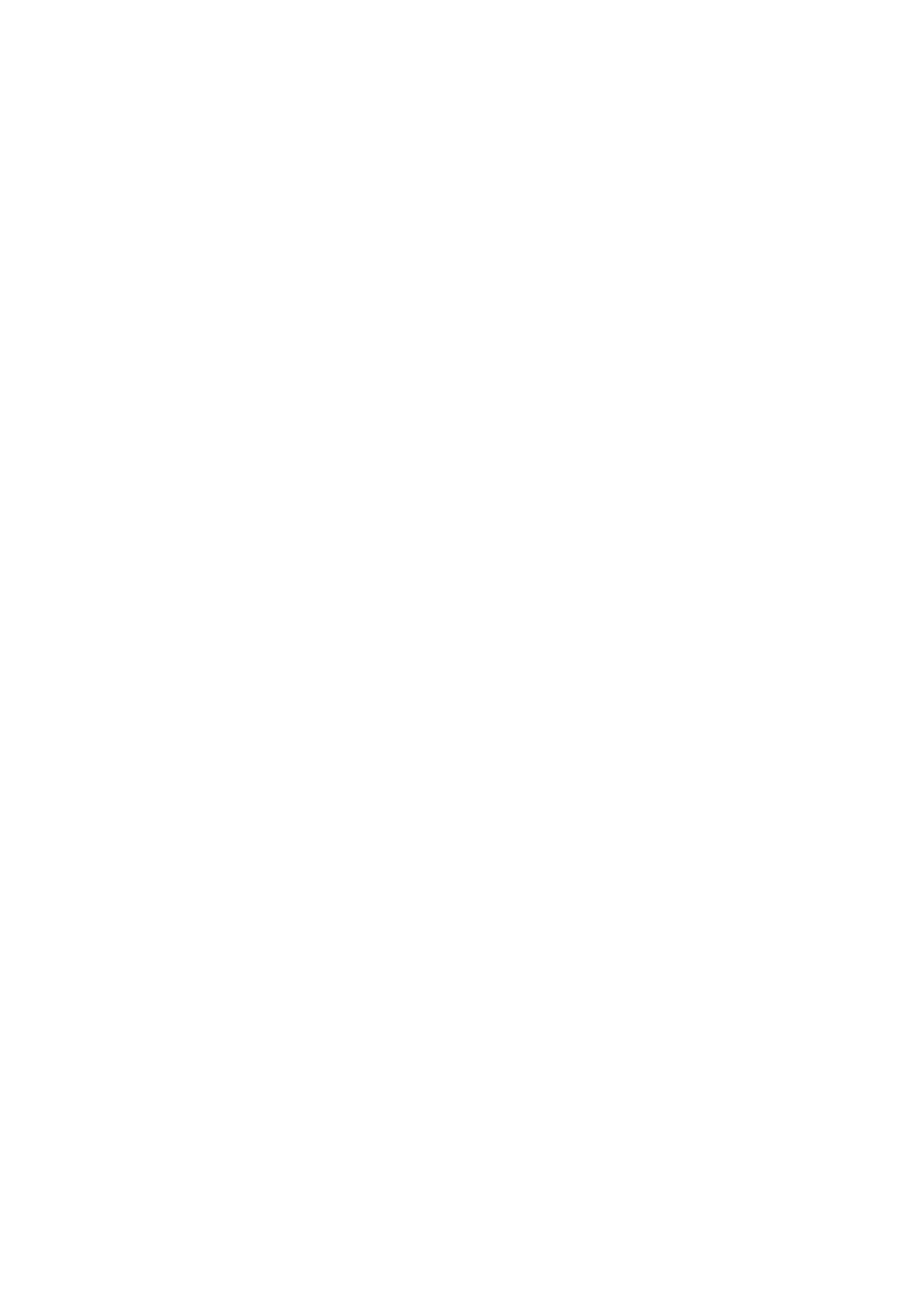# **1 Gui-on-the-Fly**

*Nothing defines humans better than their willingness to do irrational things in the pursuit of phenomenally unlikely payoffs.*

Scott Adams

Gui-on-the-Fly is a module in NetPhantom that can be used to automatically create graphical panels during runtime, without the need to first create graphical panels in the NetPhantom Editor.

### 1.1 General Description

The Gui-on-the-Fly module uses rules to identify the different controls from the host screen. This means that a host application should have host screens that have been designed with a well-defined look that should be repeated through all the screens. Otherwise there is a risk that some functionality might be lost when the module tries to identify a complicated control, such as a list box. One way to avoid this problem with applications that do not have a well-defined look throughout all screens is to only identify simple controls such as entry fields or output texts.

No information will be saved when the panels are created, so this module cannot be used as a base for creating panels in the Editor.

Gui-on-the-Fly is designed with a lot of flexibility through the use of settings that can be changed to suit the application in question. It is also designed with the possibility of custom-written identification classes in mind. All the identification classes are loaded dynamically from settings.

### 1.2 What Makes Gui-on-the-Fly Different?

To understand how to configure the default Gui-on-the-Fly settings or how to write your own Gui-on-the-Fly classes, it is helpful to understand how the Gui-on-the-Fly processing differs from normal processing.

### **Normal Mode of Operation**

In the normal mode of operation, the server's identification of host screens works like this. First the terminal emulator receives the data stream with terminal data. From this data, a Host Screen that stores data about all the host fields is created. The Host Screen's data is then compared to the NetPhantom Host Screen's belonging to the NetPhantom application that the user is running. The NetPhantom Host Screens are the host screens that have been created in the NetPhantom Editor when the NetPhantom application was created. When a match between a Host Screen and a NetPhantom Host Screen is found, the corresponding NetPhantom Panel, with information about all the controls, is fetched. From this data the server builds the VirtualPanel and its VirtualControls.

The above description is, of course, a little simplified and does not go into detail. The schematic diagram below illustrates the normal mode of operation.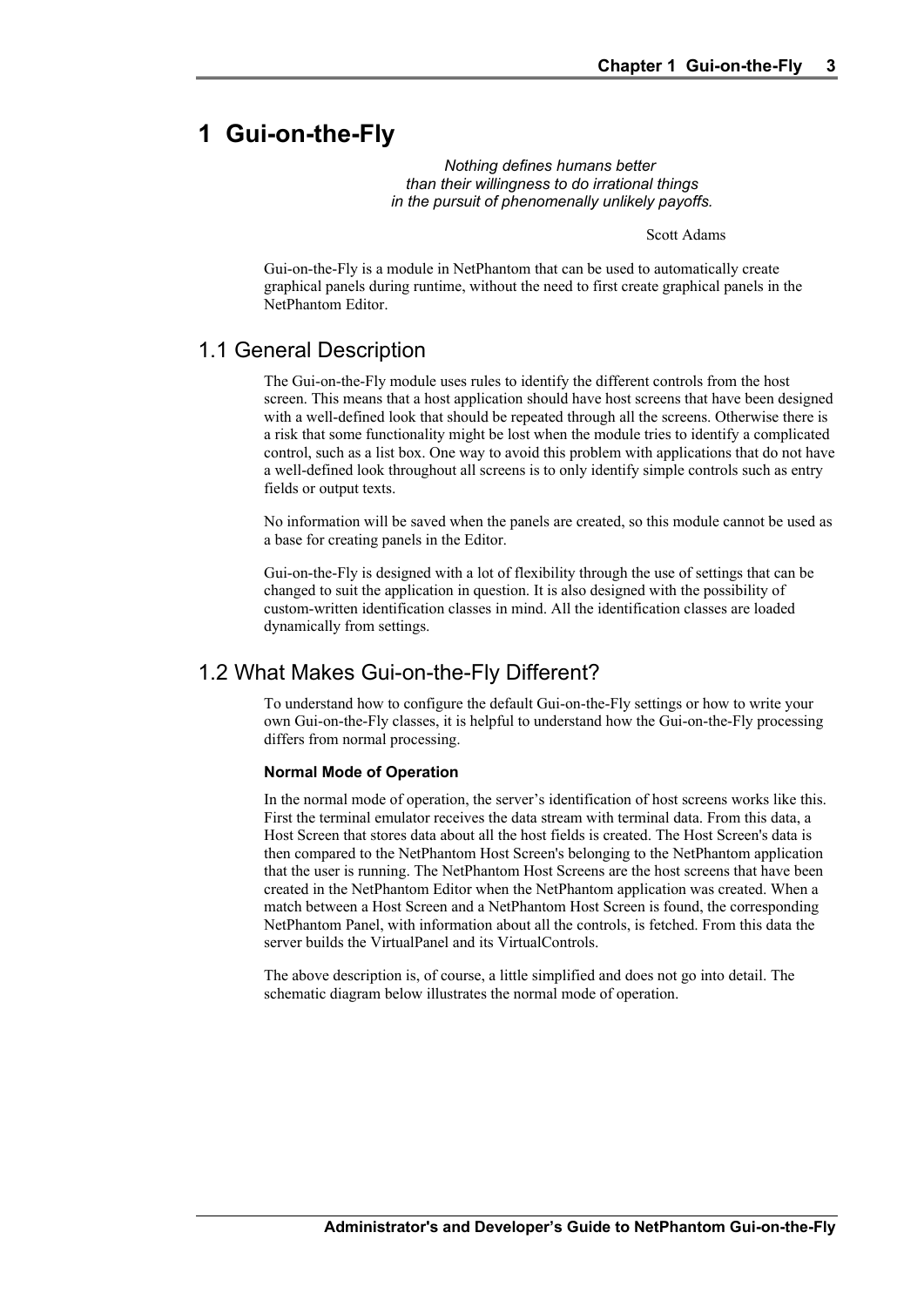

### **Gui-on-the-Fly Mode of Operation**

In Gui-on-the-Fly mode of operation, the server's identification of host screens work like this. First the terminal emulator receives the datastream with terminal data. From this data, a HostScreen, that stores data about all the host fields, is created. The Gui-on-the-Fly module then creates the PhantomHostScreen, the data for the PhantomPanel and the data for all the controls on the panel. This means that the Gui-on-the-Fly module must create all the information in real-time that would normally be fetched from the application's runtime files. The server can then create the VirtualPanel and the VirtualControls in a normal way.

The steps performed by the Gui-on-the-Fly module are graphically illustrated in the following diagram.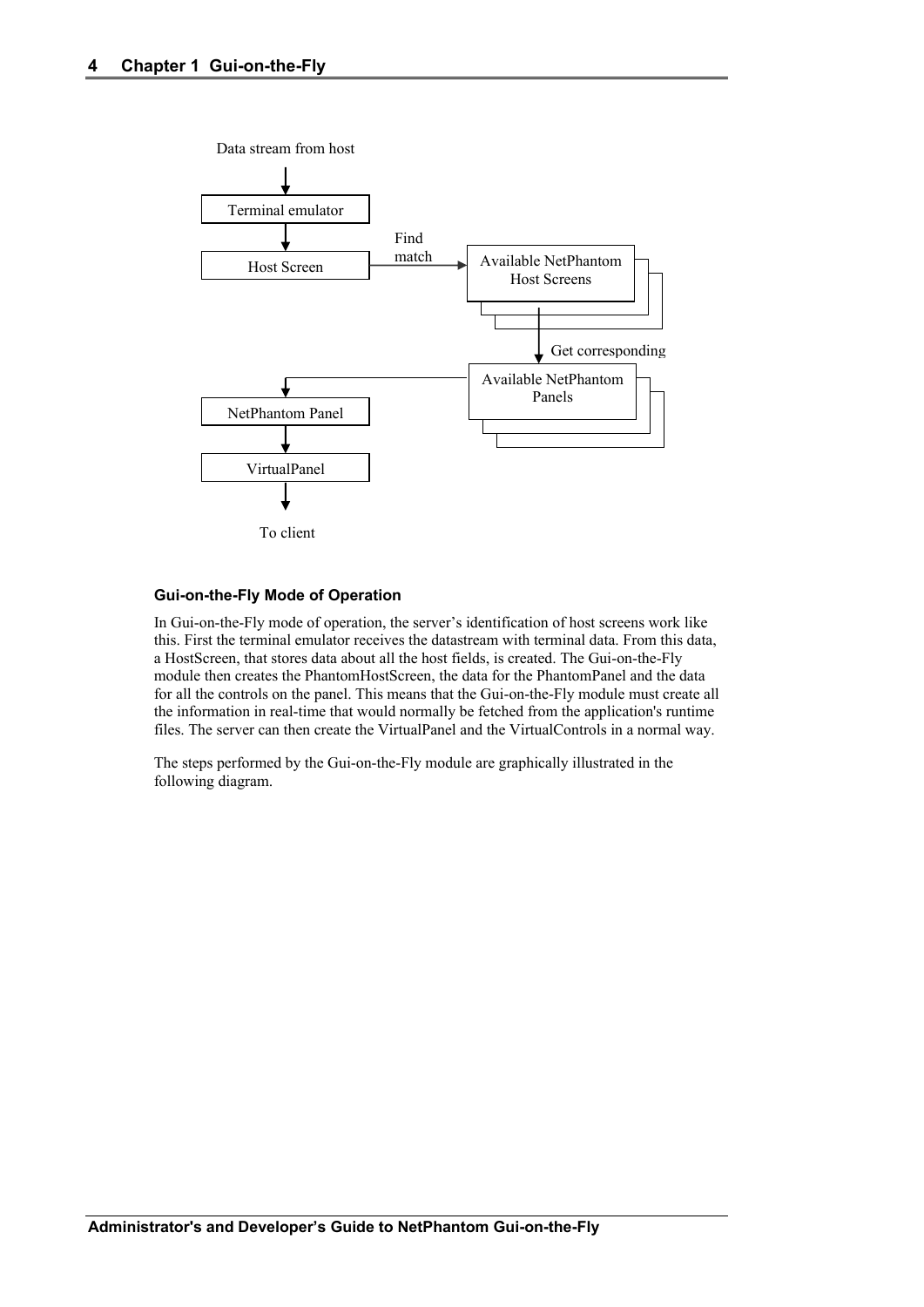

To client

The last step in the above diagram, called *Create the controls*, can in turn be further split into the several steps. These steps will be repeated until all the controls have been identified.



### 1.3 Gui-on-the-Fly Architecture

The Gui-on-the-Fly module consists of several distinctive building blocks. Some of the blocks are built into the server, while others are loaded dynamically during server startup.

The heart of the Gui-on-the-Fly module is the GofManager. The manager is responsible for managing all the Gui-on-the-Fly processing.

During startup of the NetPhantom Server, the GofManager loads all the Gui-on-the-Fly runtime files that are to be used as templates for the Gui-on-the-Fly processing. They contain all the required layout settings. Different NetPhantom runtime applications can use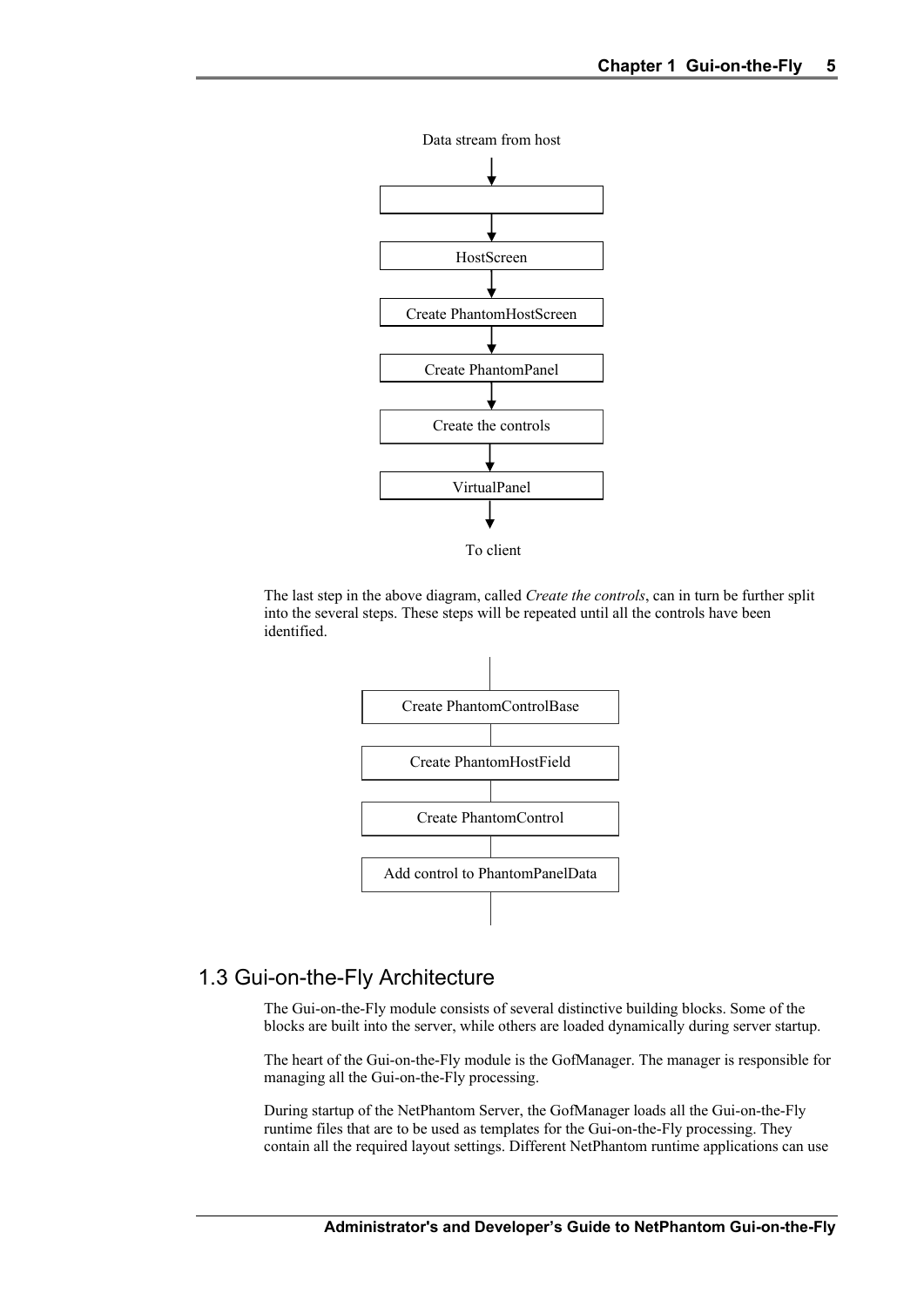different Gui-on-the-Fly runtimes as templates. For more information about Gui-on-the-Fly templates, see Chapter 4.

The GofManager also loads the basic Gui-on-the-Fly settings from the configuration file, named *gof.ini*. These are settings such as which class to use for the different identification tasks. The settings are then passed on to the correct GuiOnTheFlyRuntime instance, which is responsible for loading all the different classes it needs for the identification.

GuiOnTheFlyRuntime is the module that handles the Gui-on-the-Fly processing for a specific instance of a NetPhantom application. This means that every time a user starts an application that has Gui-on-the-Fly processing activated, a new instance of the GuiOnTheFlyRuntime will be started. The GuiOnTheFlyRuntime will normally load one GofHostFieldIdentifier class, a few GofHostAreaIdentifier classes and several GofControlIdentifier classes.

When a client runs using Gui-on-the-Fly, the GuiOnTheFlyRuntime gets the references to the different identifier classes for the application from the GofManager. It then processes the host screen and creates the PhantomPanelData with all the identified PhantomControls.

The various identifier classes identify different things on the host screen. The GofHostFieldIdentifier class identifies logical host fields from the physical host fields, the GofHostAreaIdentifier classes identify different areas on the host screen and the GofControlIdentifier classes identify the different controls in the different areas.



*Fig. The basic building blocks of the Gui-on-the-Fly module.*

### 1.4 GofManager

The GofManager is started when the NetPhantom Server starts up. The GofManager will try to set up as much as possible during startup, so that as little time as possible will be spent loading classes and setting up configurations when a client loads an application that uses Gui-on-the-Fly.

The GofManager will first look for a section in the configuration file named GuiOnTheFly. This section contains a list of applications that will use Gui-on-the-Fly and what setting they will use. Below is an example of how this section might look.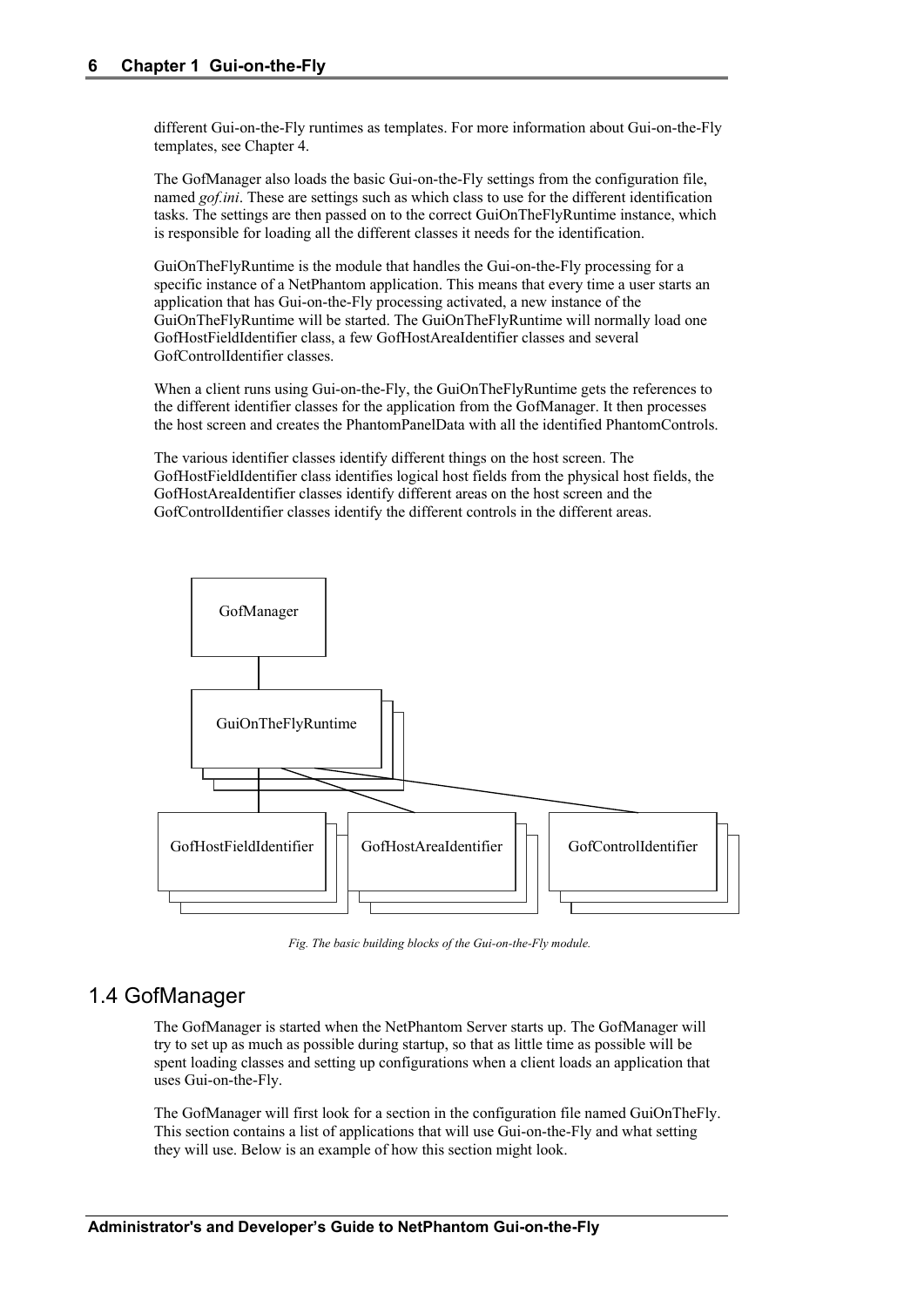```
[GuiOnTheFly]
GOFTEST=NpGofTest
APP2=App2Gof
APP5=App5Gof
```
The item name (to the left of the equal sign) is the runtime name used in the Runtime Application Section of *server.ini*. The value (to the right of the equal sign) is the name of a specific Gui-on-the-Fly section.

The GofManager will then go through each of the Gui-on-the-Fly sections and read the basic settings from them.

The basic settings are:

- The runtime filename
- The class to use for host field identification
- The host screen area to identify
- Identification rule for partial fields
- The classes to use for identifying the different areas on the host screen
- The order in which the different areas should be identified
- The classes to use for identifying the different controls
- The identification order

These settings will be described in detail below.

The GofManager has a method that returns an instance of the GuiOnTheFlyRuntime that corresponds to a specific NetPhantom runtime application, based upon the NetPhantom application name. This is how the VirtualPanelSession gets a reference to the right GuiOnTheFlyRuntime instance.

#### **The Runtime Filename**

This setting is just the name for the NetPhantom compiled distribution (JAR) to be used as the Gui-on-the-Fly template. For more details about template files see Chapter 4. The name includes the path relative to the server's runtime directory.

gofruntime=gofgui/npgoftest/npgoftest.jar

Note that the extension is jar. The template compiled distribution file is a normal NetPhantom application, but just contains one or two panels created in the NetPhantom Editor, from which information about control layout will be fetched when needed. The template runtime application should be compiled using the menu item **File – Compile distribution**.

### **Class for Host Field Identification**

This setting specifies the class used for host field identification. This class creates logical host fields (called GofHostFields) used by the Gui-on-the-Fly classes. This must be done in order to be able to split up a single host field into several logical fields, when necessary.

hostfieldidentifier=se.entra.NetPhantom.server.GofAS400HostFieldIdentifier

#### **Host Screen Area Identification**

This setting can be used when there is a need to exclude some part of the host screen from Gui-on-the-Fly processing. Note that this setting will be used on *all* the screens with the exception of popup windows.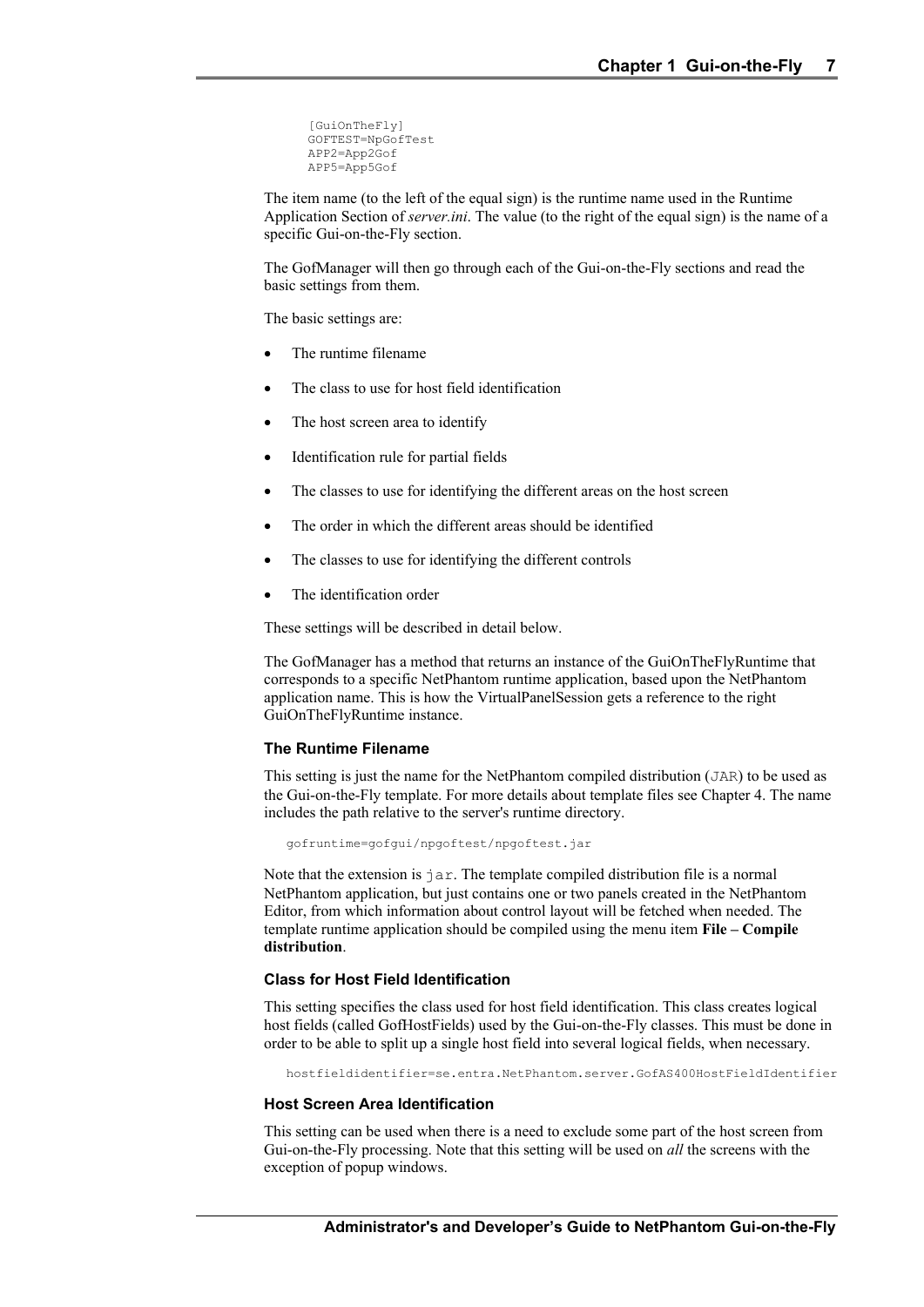The values for this setting are the start line, the start column, the end column and the end line of the area to be identified. The values can either be separated by commas, or by blanks.

The end column and the end line can have value 0 (zero), which means that the whole screen will be identified, regardless of the screen size.

The end column and the end line can also have a negative value. This is calculated as an offset from the right/bottom of the screen. For example, specifying a last column of -2, when the screen width is 80 columns, means that the last column to be included is column 77 (79 –  $2 = 77$ , the first column is column 0).

Example of setting when the whole screen should be identified, with commas as separators:

```
hostscreenarea=0,0,0,0
```
Example of setting when fixed margins, regardless of screen size, should be removed. Here blanks have been used as separators:

hostscreenarea=1 1 –1 -1

Example of setting when a fixed area of screen, regardless of screen size, should be identified:

hostscreenarea=1,1,78,22

#### **Identification Rule for Partial Fields**

This setting determines what should happen with host fields not completely inside the HostScreenArea when the HostScreenArea specifies an area smaller than the whole screen.

identifypartialfields=0

Accepted values are 0 or 1. 0 means that host fields not completely inside the area should not be identified and 1 means that they should be identified.

#### **The Classes for Identifying the Different Areas on the Host Screen**

This setting consists of two parts, first a list defining the names of the areas to be identified and the second a list of the classes to be used for identifying the areas. The names can be any name, as long as they are unique.

```
areaidentifiers=TITLEAREA BUTTONAREA MAINAREA
TITLEAREA=se.entra.NetPhantom.server.GofAS400TitleAreaIdentifier
BUTTONAREA=se.entra.NetPhantom.server.GofAS400ButtonAreaIdentifier
MAINAREA=se.entra.NetPhantom.server.GofMainAreaIdentifier
```
The first list, as all other single line lists, must either have its items separated by blanks or by commas. Both alternatives below are valid.

The area identifier list separated by blanks:

```
areaidentifiers=TITLEAREA BUTTONAREA MAINAREA
```
The area identifier list separated by comma:

areaidentifiers=TITLEAREA, BUTTONAREA, MAINAREA

#### **Order of Identification**

This setting specifies in which order the different areas should be identified. The MAINAREA should always be the last area to be identified if the default classes are used, because any host field not included in any of the other areas will always be included in the MAINAREA area.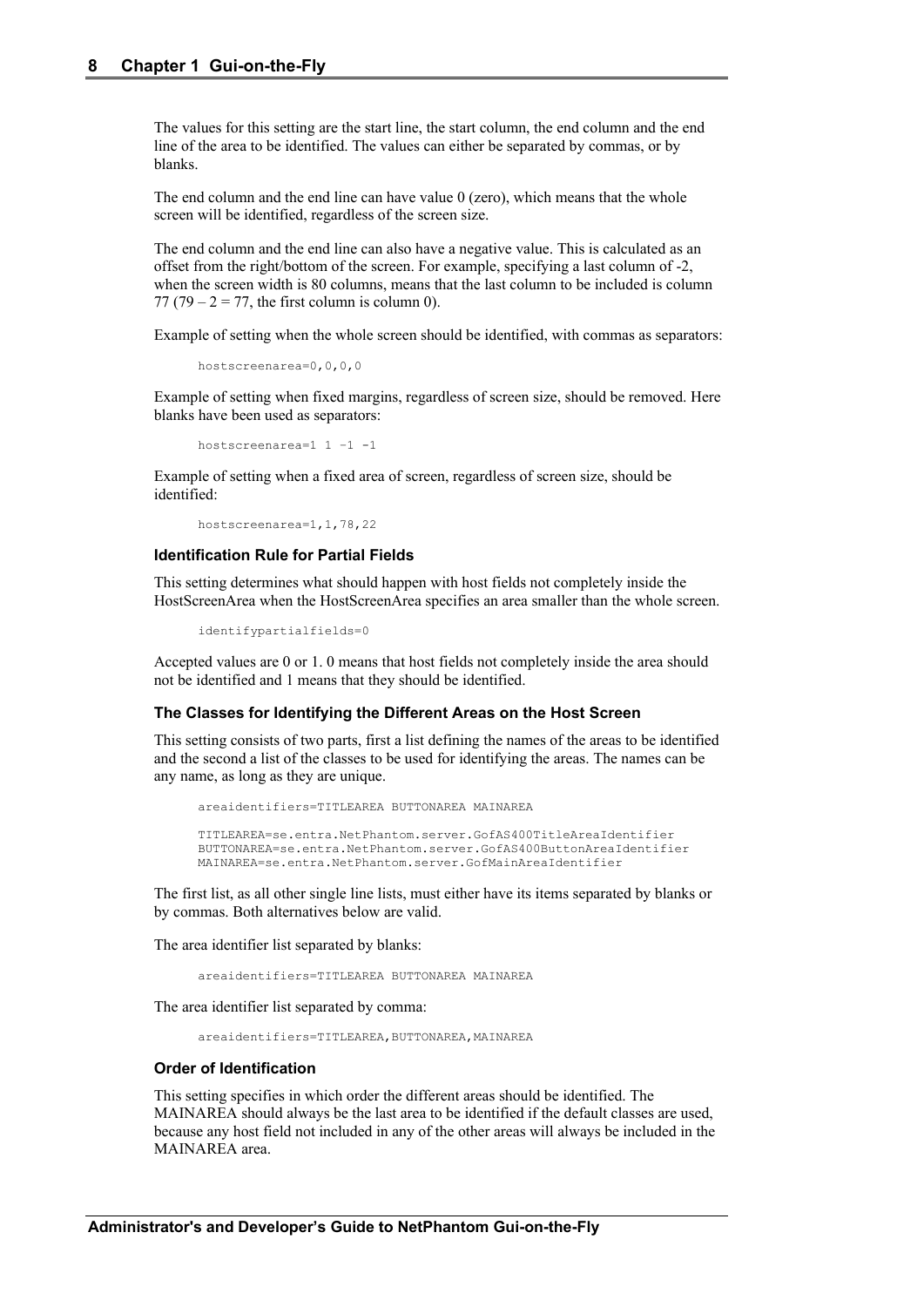It is also possible to have overlapping areas, but in this case you should use user-written classes for area identification with rules for determining which host fields should be included in the specific area. If overlapping areas are used with the default classes, the first area identifier will grab all the host fields in the area.

areaorder=TITLEAREA BUTTONAREA MAINAREA

#### **Control Identification Classes**

This setting consists of two parts, first a list defining the names of the controls to be identified followed by a list of the classes to be used for identifying the controls. The names can be any name, as long as they are unique.

```
ctrlidentifiers=OTCTRL EFCTRL PBCTRL LISTCTRL LISTCONTMARKCTRL
OTCTRL=se.entra.NetPhantom.server.GofOutputTextIdentifier
EFCTRL=se.entra.NetPhantom.server.GofEntryFieldIdentifier
PBCTRL=se.entra.NetPhantom.server.GofPushButtonIdentifier
LISTCTRL=se.entra.NetPhantom.server.GofListBoxIdentifier
LISTCONTMARKCTRL=se.entra.NetPhantom.server.GofListContMarkIdentifier
```
#### **Control Identification Order**

This setting consists of two parts, a list defining the names of the control identification orders and a list of the different identification orders. Each identification order is made up of the area and a list of which controls to identify in that area. The order in which the controls are specified determines in which order the controls will be identified in that area. The identification order names can be any name, as long as they are unique.

```
identificationorder=TITLEIDENT BUTTONIDENT MAINIDENT
```

```
TITLEIDENT=TITLEAREA:TITLECTRL
BUTTONIDENT=BUTTONAREA:LISTCONTMARKCTRL PBCTRL
MAINIDENT=MAINAREA:LISTCONTMARKCTRL LISTCTRL OTCTRL EFCTRL
```
For example, in the setting above for the MAINIDENT identification order, the first name in the value (the name between the equal sign and the colon) specifies that this identification order be for the MAINAREA. The controls that should be identified in this area are: LISTCONTMARKCTRL, LISTCTRL, OTCTRL and EFCTRL, in the specified order.

When GuiOnTheFlyRuntime processes an identification order, it will first find the area the order is for. It will then loop through the list of controls in the identification order, and try to find all the controls of the correct type in that area.

### **Other Settings**

In addition to these basic settings, each class used for identification can have its own settings. The writer of the class must specify the names of the settings. It is also the responsibility of the class to read its own settings. For more details about how to write your own identification classes, see Chapter 5.

### 1.5 GuiOnTheFlyRuntime

The GuiOnTheFlyRuntime instance is responsible for saving all the basic settings. It is also responsible for loading and instantiating all the classes that will be used for identification.

The GofManager creates an instance of GuiOnTheFlyRuntime for each Gui-on-the-Fly section defined in the configuration file. These instances will be created during the startup of the NetPhantom Server.

When a client is running an application that uses Gui-on-the-Fly, this class uses the rules from the basic settings to identify host fields, then screen areas, and finally the controls in the different areas. It then creates a new panel with all the identified controls on it. This process is best described with the following diagram.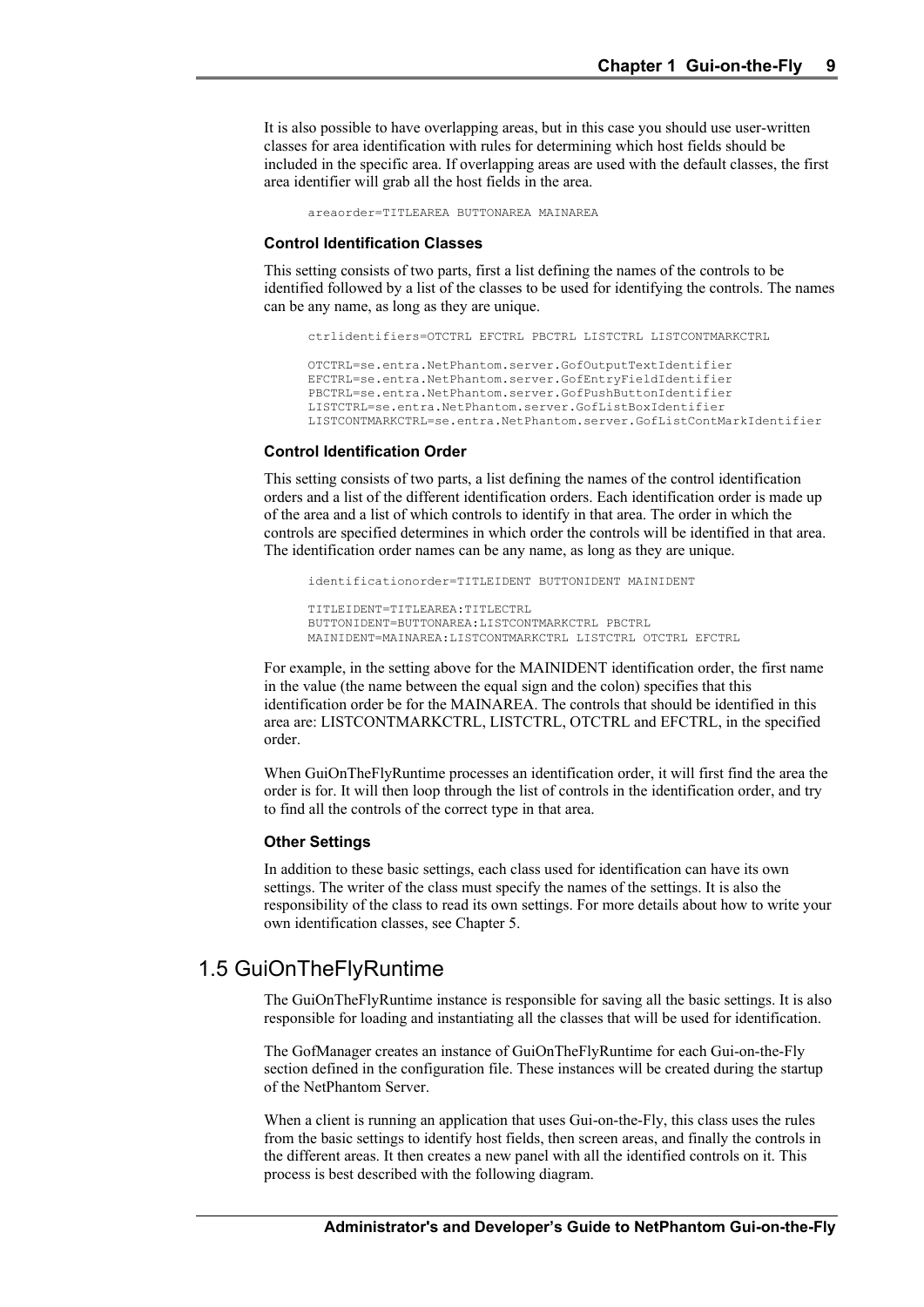

### 1.6 GofHostFieldIdentifier

The GofHostFields class that is used to create logical host fields from a screen's host fields must implement this interface. An adapter class, GofHostFieldIdentifierAdapter, which implements the GofHostFieldIdentifier interface, is available. If the need to write your own GofHostFieldIdentifier classes arises, it is recommended to extend from the adapter class, because it has default implementations for every method defined in the interface.

The GofHostFieldIdentifier makes it possible to split original host fields into two or more logical host fields, which might simplify the identification of controls. This might be done when a host field wraps from one line to another line, or when several non-editable list cells are included in a single host field, as is normal on mainframes.

Only one GofHostFieldIdentifier class can be used for each Gui-on-the-Fly setting.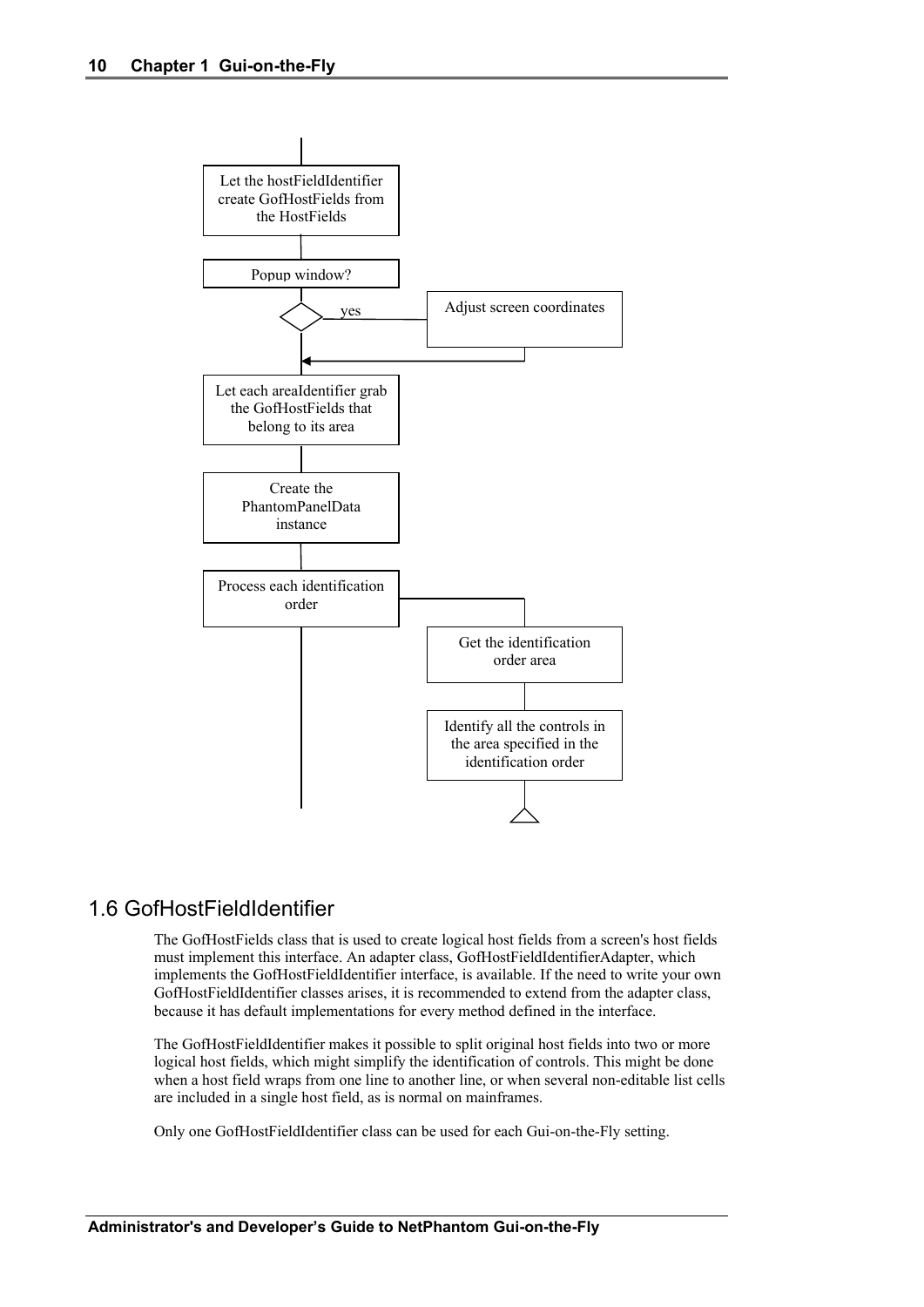The class implementing this interface must have a default constructor without any parameters, since it will be created dynamically from the class name.

The methods that the implementing class must implement are:

```
public void identifyHostFields ( HostScreen screen );
public void doIdentifyPartialFields( boolean flag );
public Vector getHostFields ( int x, int y, int w, int h );
public Vector getPopupWindowHostFields( int x, int y, int w, int h );
```
Below follows a short description of what should be implemented in these methods and what the adapter class has implemented.

#### **The identifyHostFields Method**

This method must create the GofHostFields from the HostScreen's HostFields. It is up this method to decide if a HostField should be split up to several GofHostFields. The newly created GofHostFields must be stored internally in the class, since the method GetHostFields must be able to return them.

This method must take a HostScreen as parameter.

The adapter class only implements an empty method. Classes extending this class must extend this method.

#### **The doIdentifyPartialFields Method**

This method must store a flag indicating what should be done with GofHostFields that are partially inside, partially outside the identification area. This flag is only meaningful when a part of the whole screen will be identified.

This method must take a boolean value as parameter.

The adapter class implements the above functionality.

#### **The isPartialFieldsIdentified Method**

This method queries if partial fields are identified when GofHostFields that are partially inside, partially outside the area should be identified. The returned value is only meaningful when a part of the whole screen will be identified.

Return true if partial fields are identified, false otherwise.

The adapter class implements the above functionality.

#### **The getHostFields Method**

This method retrieves the GofHostFields created in the identifyHostFields method. It should take into account the value of the flag that was set in the doIdentifyPartialFields method.

This method takes four integer values as parameters. They are the start column, the start line, the width and the height of the area to identify.

It should return a Vector containing all the GofHostFields.

The adapter class implements the above functionality.

#### **The getPopupWindowHostFields Method**

This method retrieves the GofHostFields created in the identifyHostFields method, which are inside a popup window. It should ignore the value of the flag that was set in the doIdentifyPartialFields method, since this should only be valid for complete screens.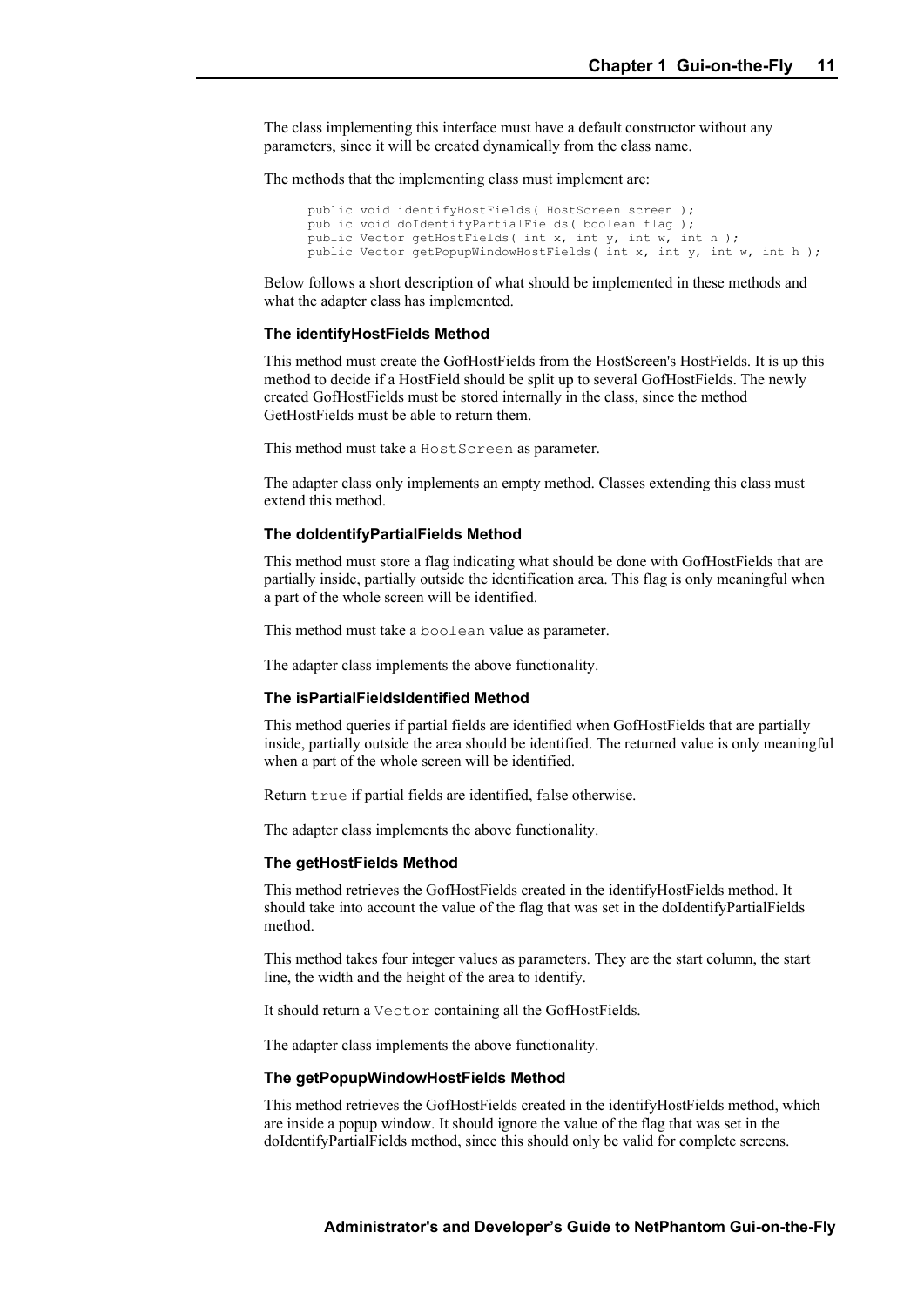This method takes four integer values as parameters. They are the start column, the start line, the width and the height of the area belonging to the popup window.

It should return a Vector containing all the GofHostFields in the popup window.

The adapter class implements the above functionality.

### 1.7 GofHostAreaIdentifier

The GofHostAreaIdentifier is an interface that must be implemented by all the classes that will be used to identify different areas on the host screen. An adapter class, GofHostAreaIdentifierAdapter, that implements the GofHostAreaIdentifier interface is available. If the need to write your own GofHostAreaIdentifier classes arises, it is recommended that you extend from the adapter class, because it has default implementations for every method defined in the interface.

By splitting the host screen into different areas, it will be possible to use different rules for control identification in these areas, and in some areas only identify certain controls.

Examples of areas that might be identified are:

- Title area
- Function key area
- Message area
- Status area
- Main area (the rest of the screen)

Each of the classes implementing this interface can load their own settings from the *gof.ini* configuration file.

The GofHostAreaIdentifier classes will also get a reference to all the controls created in their area, and will be able to implement their own layout rules.

The class implementing this interface must have a default constructor, without any parameters, since it will be created dynamically from the class name.

The methods that the implementing class must implement are:

```
public void getAreaSettings ( IniFile serverIni, String subsection );
public Vector identifyArea( Vector gofHostFields, int x, int y, int w, int h );
public Vector getAreasGofHostFields( );
public void addControl( PhantomControl phantomControl );
public void layout( int type );
```
Below follows a short description of what should be implemented in these methods, and what the adapter class has implemented.

### **Instance Variables Defined in the Adapter Class**

The adapter class defines a protected Vector called areaGofHostFields for the locale storage of GofHostFields belonging to this area. The areaGofHostFields is initialized as an empty Vector.

#### **The getAreaSettings Method**

This method should get all the settings from the *gof.ini* configuration file needed for this class.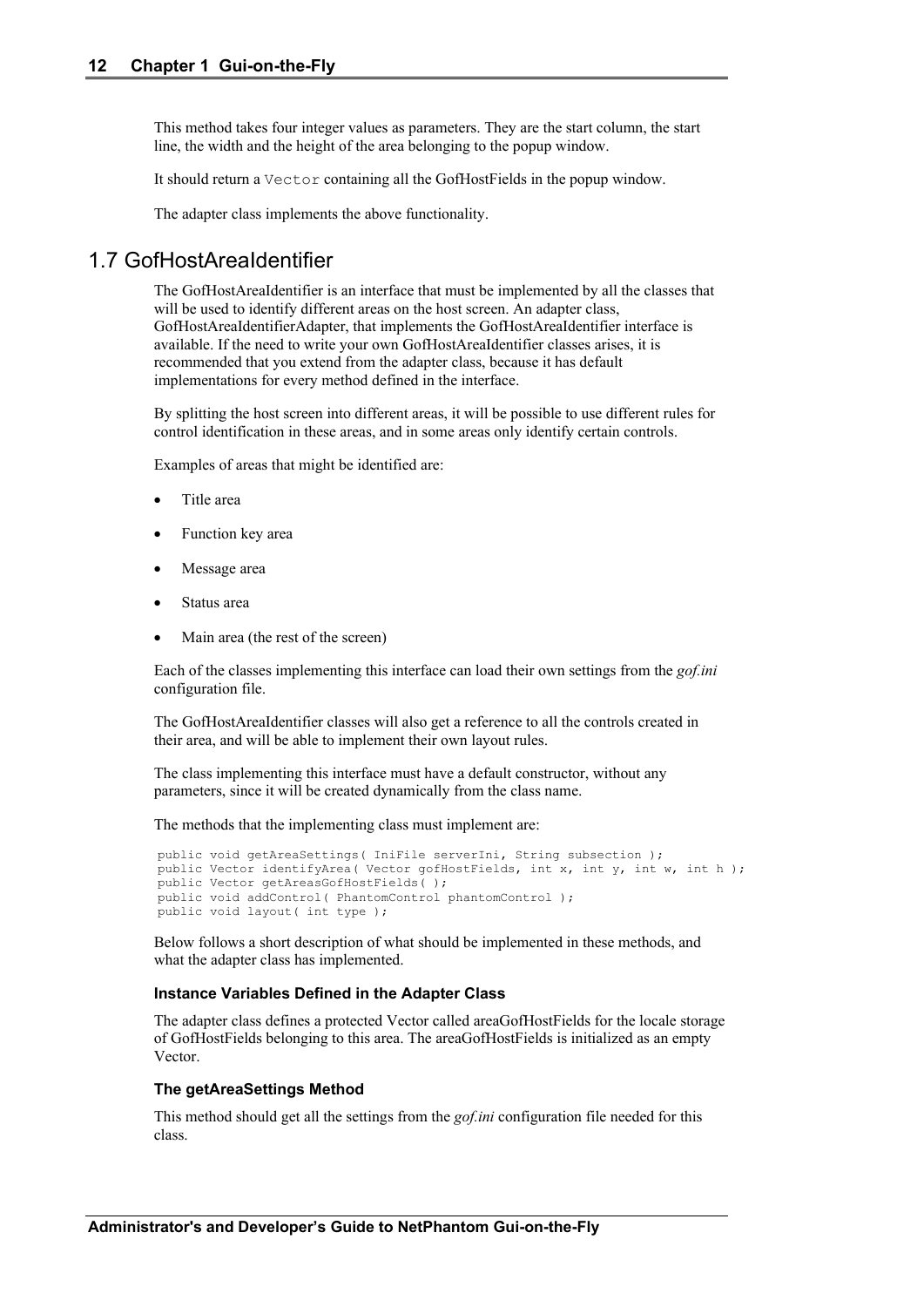This method takes a reference to the IniFile instance that holds the current server configuration file's settings, and a String with the name of the subsection used for the current Gui-on-the-Fly settings as parameters.

The adapter class only implements an empty method. Classes extending this class must extend this method.

#### **The identifyArea Method**

This method must implement the code for identifying the area that the class is supposed to identify. It should store the GofHostFields that belong to this area in a private Vector.

This method takes a Vector containing all the GofHostFields in the part of the screen area to be analyzed as a parameter. Normally it will be the whole screen area, but for a popup window only the popup window's area. It also takes four integer values as parameters. They are the start column, the start line, the width and the height of the area to be analyzed.

The method must return a new Vector with all unused GofHostFields, that is, the GofHostFields from the first parameter not belonging to this area. These are then used as the first parameter for the next screen area and so on until all areas are identified.

The adapter class only implements an empty method that returns null. Classes extending this class must extend this method. They should use the areaGofHostFields Vector to store the GofHostFields belonging to this area.

#### **The getAreasGofHostFields Method**

This method must return a Vector containing all the GofHostFields belonging to this area.

The adapter class implements the above functionality. It returns the areaGofHostFields Vector.

#### **The addControl Method**

This method adds a new PhantomControl to this area. The method should store the control internally in the class. This makes it possible for this class to implement the laying out of the components.

This method takes a PhantomControl as a parameter.

The adapter class implements the above functionality. It stores the PhantomControls in the Vector phantomControls.

### **The Layout Method**

This method should layout the controls belonging to this area according to the layout rule specified by the parameter. If no layout rule is used, the control's location on the panel will be based on the host field's location on the host screen.

public static final int FLOW LAYOUT = 1;

The adapter class only implements an empty method. Classes extending this class must extend this method if they want to implement their own layout handling.

### 1.8 GofControlIdentifier

The GofControlIdentifier is an interface that must be implemented by all the classes that will be used to identify different controls. An adapter class, GofControlIdentifierAdapter that implements the GofControlIdentifier interface is available. If the need to write your own GofControlIdentifier classes arises, it is recommended that you extend from the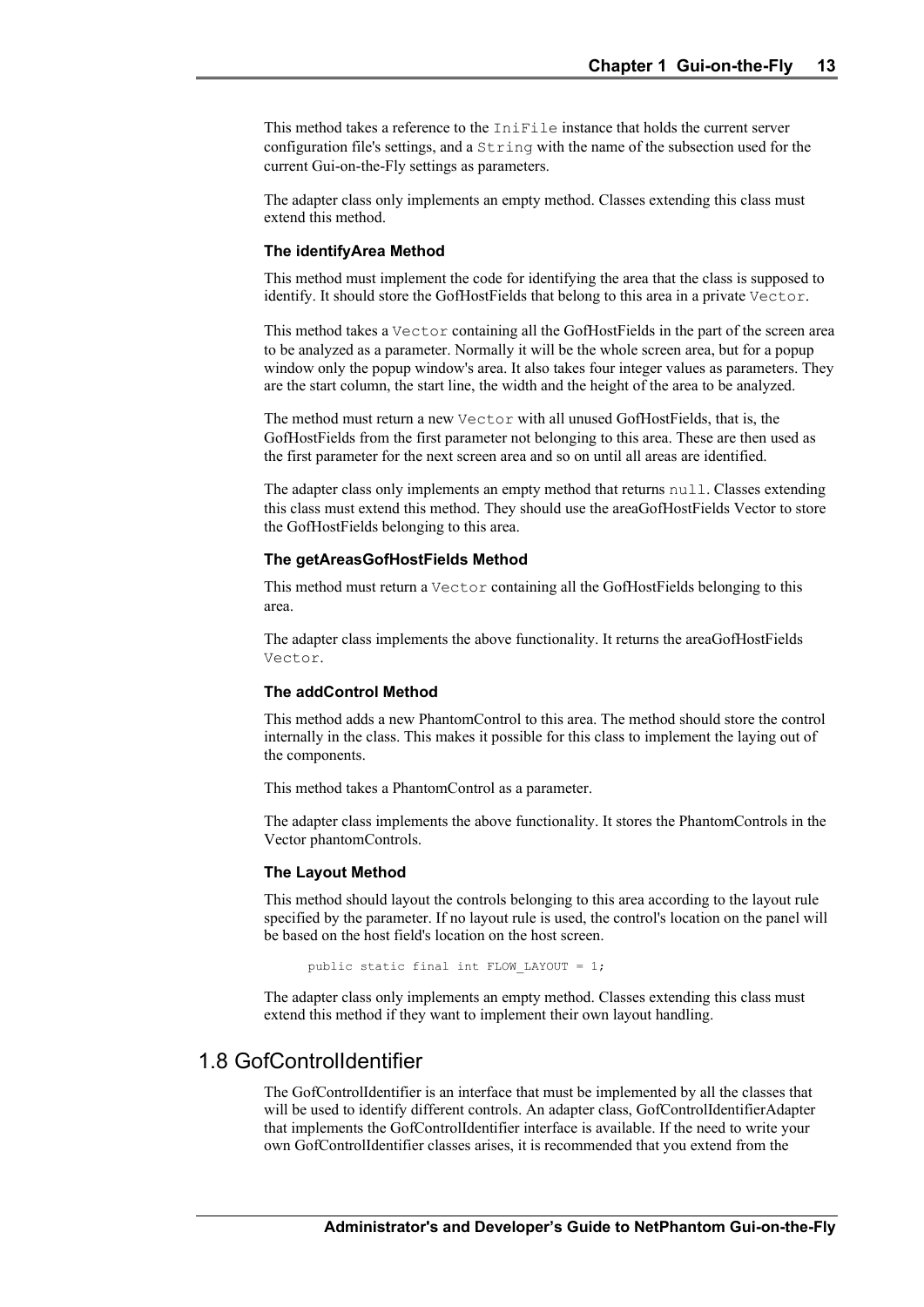adapter class, because it has default implementations for every method defined in the interface.

Each of the classes implementing this interface can load their own settings from the configuration file.

The class implementing this interface must have a default constructor without any parameters, since it will be created dynamically from the class name.

The methods that the implementing class must implement are:

```
public void setGofTemplatePanel( PhantomPanelData templatePanel );
public void getControlSettings( IniFile serverIni, String subsection );
public void identifyCtrls( GuiOnTheFlyRuntime gofRuntime,
                            GofHostAreaIdentifier areaIdentifier, 
                           PhantomHostScreen phantomHostScreen, 
                           HostScreen hostScreen,
                           PhantomPanelData newPanel,
                           int offsetX,
                           int offsetY );
```
Below follows a short description of what should be implemented in these methods and what the adapter class has implemented.

#### **Constants Defined in the GofControlIdentifier Interface**

The GofControlIdentifier interface defines several constants for calculating the positions and sizes of the controls in dialog units.

The unit for Gui-on-the-fly for GUI control positioning in X.

public static final int GOF\_GUIUNITX = 4;

The unit for Gui-on-the-fly for GUI control positioning in Y.

public static final int GOF GUIUNITY =  $8;$ 

The inter-line spacing for Gui-on-the-fly controls in X.

public static final int GOF STEPX =  $4;$ 

The inter-line spacing for Gui-on-the-fly controls in Y.

public static final int GOF STEPY =  $10;$ 

The margin for Gui-on-the-fly panels on the left and right side.

public static final int GOF MARGINX = GOF STEPX/2;

The margin for Gui-on-the-fly panels at the top and bottom.

public static final int GOF MARGINY = GOF STEPY/2;

How much can be offset before overlapping another field that is also offset in X.

public static final int GOF OFFSETX =  $0;$ 

How much can be offset before overlapping another field that is also offset in Y.

public static final int GOF OFFSETY =  $2$ ;

#### **Instance Variables Defined in the Adapter Class**

The adapter class defines a protected variable for PhantomPanelData called templPanel.

#### **The getControlSettings Method**

This method should get all the settings from the configuration file needed for this class.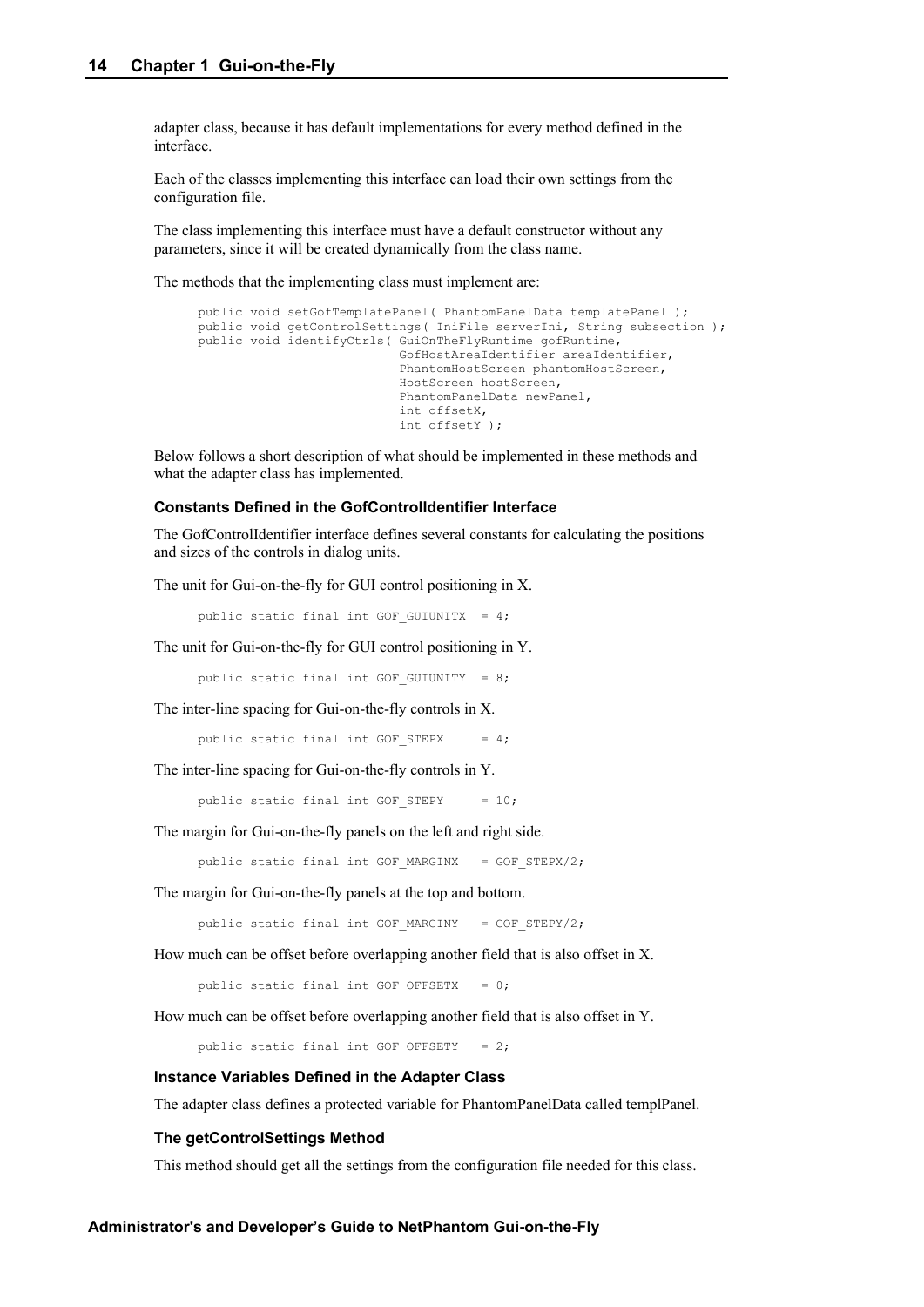The parameters for this method are a reference to the IniFile instance that holds the current server configuration file's settings and a String with the name of the subsection used for the current Gui-on-the-Fly settings.

The adapter class only implements an empty method. Classes extending this class must extend this method.

#### **The identifyCtrls Method**

This method is where the implementing class does all its work. The algorithm for identifying the control must be implemented here.

The classes implementing this interface should implement the following steps:

- Create PhantomControlBase
- Create PhantomHostField
- Create PhantomControl
- Add the control to PhantomPanelData
- Add the control to the appropriate GofHostAreaIdentifier
- Mark the GofHostField connected to the new control as processed

This class takes the current GuiOnTheFlyRuntime as the first parameter.

The second parameter is the area that is searched for the control type identified by this class.

The following parameters are the PhantomHostScreen, the HostScreen, PhantomPanelData for the template panel and the PhantomPanelData for the new panel that is being created.

The last two parameters are the offset in columns and lines for the current screen to be identified. This is important when calculating the position of the control for host popup windows.

The adapter class only implements an empty method. Classes extending this class must extend this method.

#### **Instance Methods Defined in the Adapter Class**

The adapter class has one additional method defined. This is the getVirtualSessionManager method, which can be used the access to the VirtualSessionManager.

The method takes one parameter, the GuiOnTheFlyRuntime. The GuiOnTheFlyRuntime is available via the identifyCtrls method, so this method can easily be called from that method.

The method returns a handle to the VirtualSessionManager.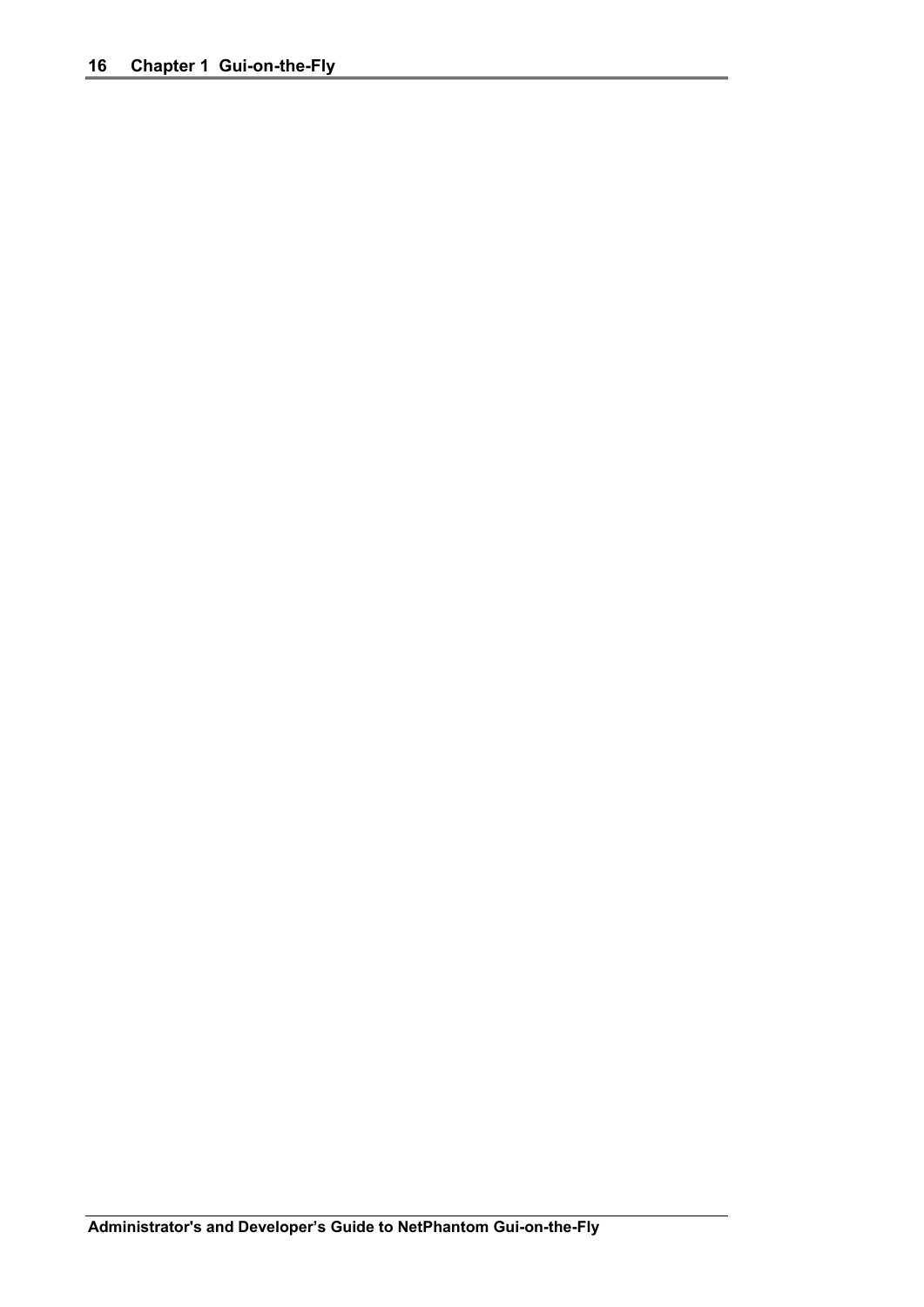# **2 Description of the Default Identification Classes**

*The reason teaching has to go on is that children are not born human; they are made so.*

Jacques Barzun

This section describes the default identification classes included in the distribution.

The description is very technical and will explain the actual implementation of the code. The administrators who are just going to use the default classes will probably not need to go into this level of detail. But for developers, who are planning to write their own identification classes, understanding how the default classes work should be useful.

### 2.1 GofHostField

To make it easier to understand the implementation of the identifier classes, a short description of the GofHostField is called for.

The GofHostField is a wrapper object for the original host fields. Many of the GofHostField objects will correspond directly to a HostField object. But sometimes a HostField will be split into two or more GofHostFields, because logically it contains information that is not connected to each other. Typical examples are several output texts that have been written in the same host field with spaces between or on several lines using a line wrapping technique. This may happen if it was more convenient for the developer of the host system.

The GofHostFields are logical host fields that will be used during identification of the different controls.

The GofHostField keeps information such as start column, line, length, text, a reference to the original host field and a flag indicating if the original host field was empty. It also has a flag indicating if this GofHostField has been identified or not.

A new GofHostField is created by a constructor, which takes the HostField, the start column, the start line, the width and a flag indicating if the host field is empty, as parameters.

There are methods for fetching all the information kept in the GofHostFields. In addition, there are methods for checking if the GofHostField's host field is protected or hidden. There is also a method for changing the GofHostField's text after it has been created.

The flag, indicating that the GofHostField has been identified, can be accessed directly. This flag is named hasBeenProcessed.

### 2.2 GofHostFieldIdentifiers

There are three GofHostFieldIdentifiers included in the default distribution. They are:

- GofAS400HostFieldIdentifier
- GofMainFrameHostFieldIdentifier
- GofMainFrameSplitHostFieldIdentifier

The GofAS400HostFieldIdentifier is for AS/400 based host applications. These applications usually have separate host fields for every control on the screen. Exceptions might be the function key information at the bottom of the screen, which often is described in a single host field.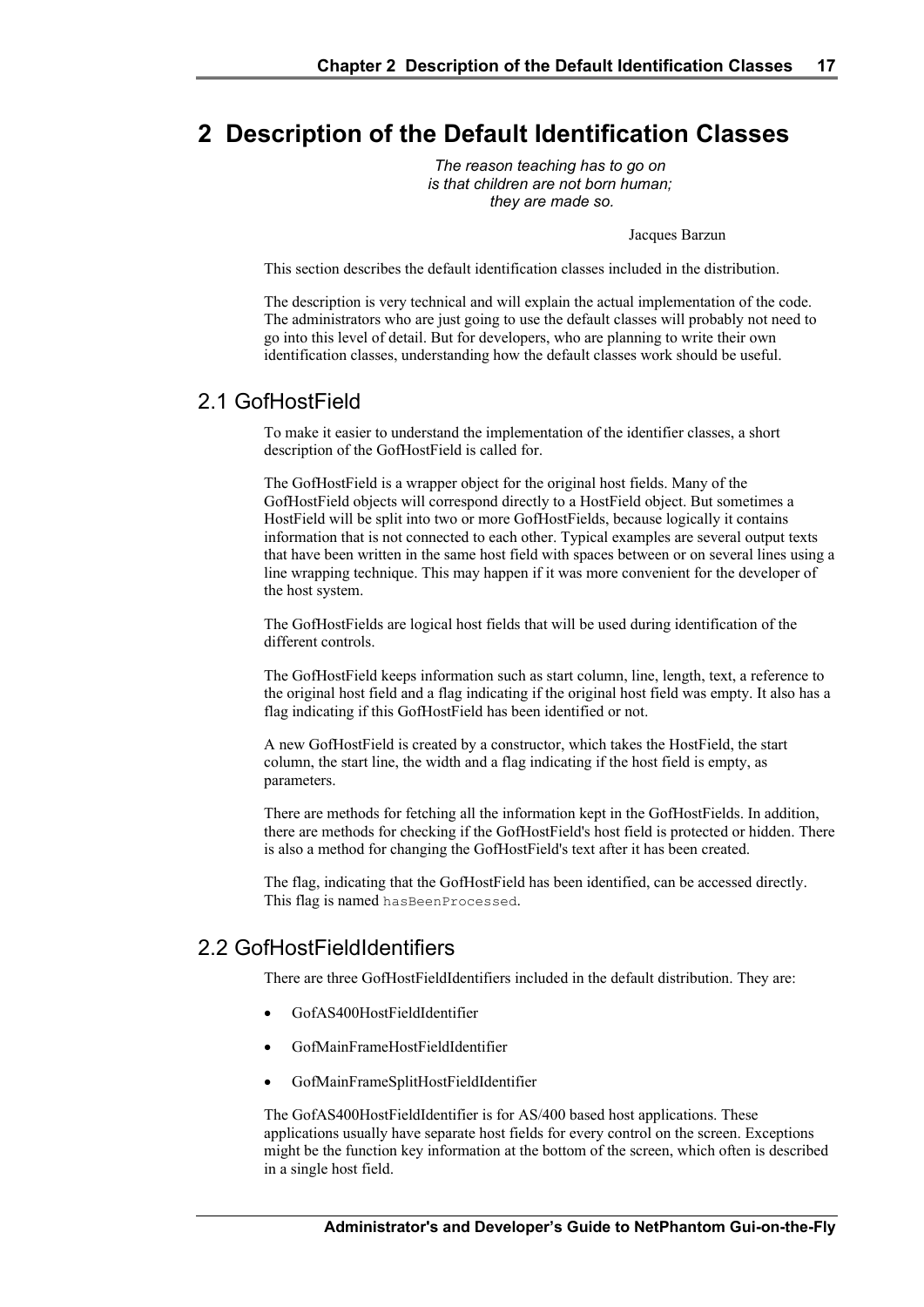The GofMainFrameHostFieldIdentifier is for mainframe host applications. These applications often have several output fields combined into a single host field. Many of these fields also wrap from one line to another. This class will split up a host field that wraps from one line to another into separate logical fields before control identification can take place.

The GofMainFrameSplitHostFieldIdentifier is for mainframe host applications. These applications often have several output fields combined into a single host field. Many of these fields also wrap from one line to another. Because of this many host fields have to be split up into several logical fields before control identification can take place.

#### **GofAS400HostFieldIdentifier**

This class takes all the host fields and creates GofHostFields from them. When creating the GofHostFields, it will not take into account if the area to identify is smaller than the actual screen, or if there is a popup window on the screen. These limitations will be taken into account when fetching the GofHostFields with one of the two methods for fetching.

This class extends the GofHostFieldIdentifierAdapter.

The constructor is a default constructor without any parameters. This makes it possible to load this class dynamically. The constructor doesn't do anything more than create the instance.

The method that creates the GofHostFields from the HostFields is the identifyHostFields method. It does this by looping through the HostFields. If it finds a HostField that wraps from one line to another, it will split this to two (or more, if it wraps to more than two lines) GofHostFields. For all other HostFields, a corresponding GofHostField will be created.

All the GofHostFields are stored in the gofHostFields Vector defined in the adapter class.

The getHostFields method is a method that returns all the GofHostFields on the screen. It takes a start column, start line, width and height as parameters. The parameters determine the actual area of the host field that should be identified, so only GofhostFields inside this area will be returned.

When analyzing if a GofHostField is inside the area, it will take into account the value of the flag doIdentifyPartialFields. If this flag is false, only GofHostFields completely inside the area will be included, otherwise GofHostFields partially inside the area will also be included.

The GofHostFields that have been included will be returned in a Vector.

The getPopupWindowHostFields is the method to get the GofHostFields belonging to a popup-window. It takes a start column, start line, width and height for the popup window as parameters. It first saves the value of the doIdentifyPartialFields flag, sets it to false, since no partial fields should exist in a popup window. It then calls the getHostFields method, which retrieves the GofHostFields, and finally restores the doIdentifyPartialFields flag before returning the Vector with the included GofHostFields.

### **GofMainFrameHostFieldIdentifier**

This is one of two GofHostFieldIdentifier classes written for use with mainframe host applications. This class takes all the host fields and creates GofHostFields from them. When creating the GofHostFields, it will not take into account if the area to identify is smaller than the actual screen, or if there is a popup window on the screen. These limitations will be taken into account when fetching the GofHostFields with one of the two methods for fetching.

This class will not try to split up a HostField that is on one line into several logical GofHostFields. If this class is used in combination with list boxes that have several non-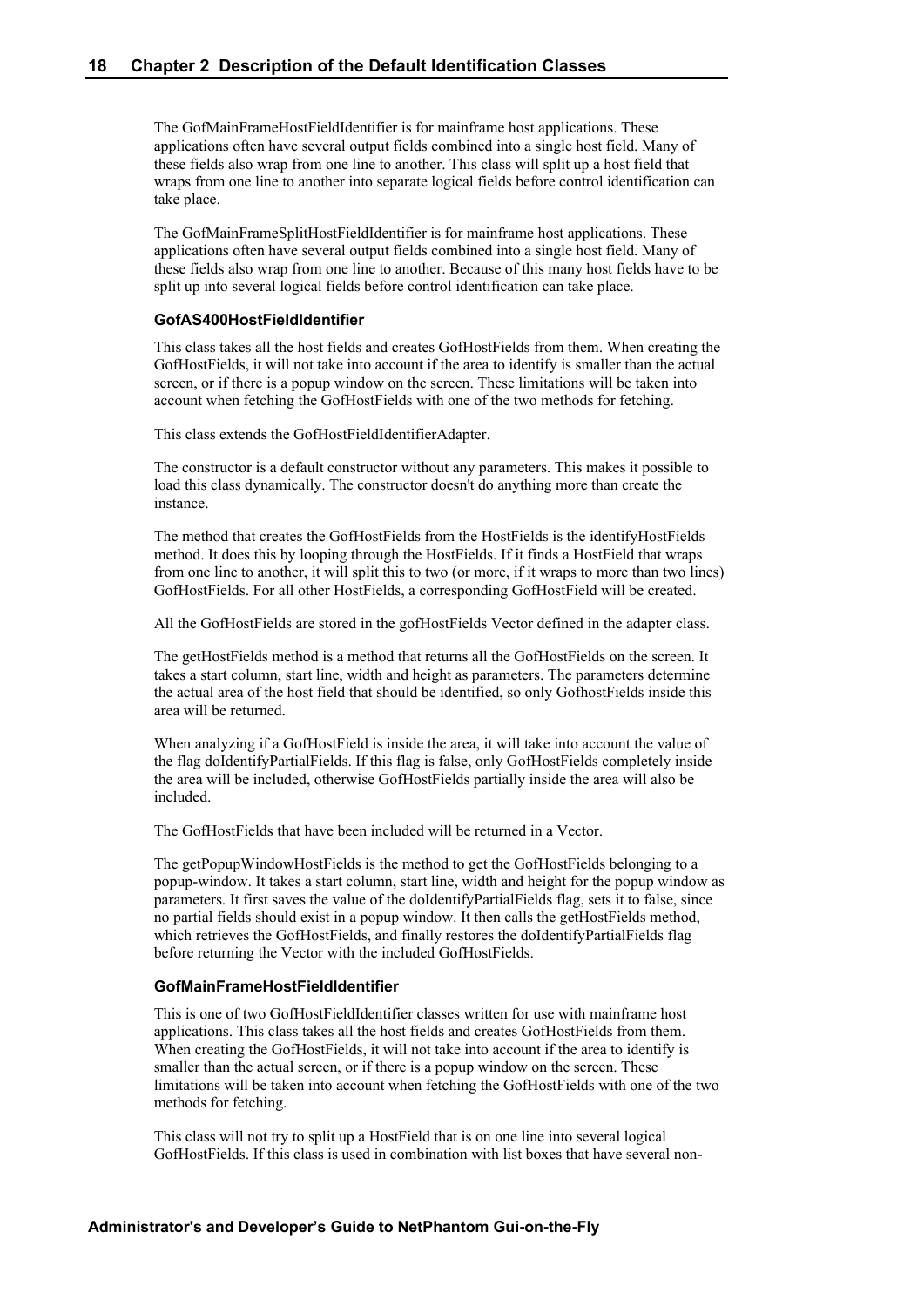| NUMMERNLISTE AB     |                    |                    | Ŵ    | 111        |             |                  |           |
|---------------------|--------------------|--------------------|------|------------|-------------|------------------|-----------|
| <b>NUMMER</b><br>XX | GE NAME            | <b>BEZEICHNUNG</b> |      |            | NOMIN/STÜCK | <b>BUCH-WERT</b> | RÜCKSTAND |
| 113458.156<br>ρ1    | 50 BUND            | 6,750 V            | 1987 | BAL        |             |                  |           |
| 113458.193<br>92,   | <b>BUND</b><br>50. | 6,750<br>v         | 1987 | BAL        | 10.000.000  | 9.336.000        |           |
| 113458.308<br>ρ3    | BUND<br>18.        | 6,750 V            | 1987 | BAL        | 50,000      | 44.369           |           |
| 113458.309<br>94    | BUND<br>17.        | 6,750 V            | 1987 | <b>BAL</b> | 50,000      | 44.369           |           |
| 113464.144<br>95    | BUND<br>13.        | 6,750 V            | 1988 | <b>BAL</b> |             |                  |           |
| 113464.300<br>96    | BUND<br>13.        | 6,750 V            | 1988 | BAL        | 5.000.000   | 4,700,000        |           |
| 113465.141<br>97    | BUND<br>03.        | 6,750              |      | BAL        |             |                  |           |
| 113465.195<br>98    | BUND<br>03         | 6,750              |      | <b>BAL</b> | 2,000,000   | 1.845.600        |           |
| 113470.142<br>99    | <b>BUND</b><br>07  | 7,000 V            | 89   | BAL        |             |                  |           |
| 113470.196<br>10    | <b>BUND</b><br>07  | 7,000 V            | 89   | BAL        | 50,000      | 44.043           |           |
| 113471.133<br>11    | BUND<br>02.        | 7.000 V            | 89   | BAL        |             |                  |           |
| 19 C                | 33<br>EIMD         |                    | яo   | <b>BAI</b> |             |                  |           |

editable columns after each other, they will be created as a single column. See the screen capture below.

|      | NUMMERNLISTE AB    |     |                |                    | <b>I<sub>N</sub></b> | 111 |                |              |  |
|------|--------------------|-----|----------------|--------------------|----------------------|-----|----------------|--------------|--|
|      | XX NUMMER          |     | <b>GE NAME</b> | <b>BEZEICHNUNG</b> |                      |     | NOMIN/STÜCK    | BUCH-WERT    |  |
| 01   | 113458.156         |     | 50 BUND        | 6,750 V            | 1987                 | BAL |                |              |  |
| 02   | 1113458.193        |     | 50 BUND        | 6,750 V            | 1987                 | BAL | 10,000,000     | 9.336.000    |  |
| lО3. | 1113458.308        |     | 18 BUND        | 6,750 V            | 1987                 | BAL | 50.000         | 44.369       |  |
|      | 04   113 458 . 309 |     | 17 BUND        | 6,750 V            | 1987                 | BAL | 50.000         | 44.369       |  |
|      | 05 1113 464 . 144  |     | 13 BUND        | 6,750 V            | 1988                 | BAL |                |              |  |
|      | 06   113 464.300   |     | 13 BUND        | 6,750 V            | 1988                 | BAL | 5.000.000      | 4.700.000    |  |
| 07   | 1113465.141        | 03. | BUND           | 6,750              |                      | BAL |                |              |  |
| 08   | 113465.195         |     | 03 BUND        | 6,750              |                      | BAL | 2,000,000      | 1.845.600    |  |
|      | 09   113 470 . 142 |     | 07 BUND        | 7,000 V            | 89                   | BAL |                |              |  |
|      | 10 1113 470, 196   | 07. | BUND           | 7,000 V            | 89                   | BAL | 50,000         | 44.043       |  |
| 11   | 113471.133         |     | 02 BUND        | 7,000 V            | 89                   | BAL |                |              |  |
| 12   | 1113471.136        | 02  | BUND           | 7,000 V            | 89                   | BAL |                |              |  |
| 10.  | 112471<br>200      | O2. | <b>DITAIN</b>  | 7.000 M            | 0 <sub>0</sub>       | DAT | E<br>loon loon | A 602<br>500 |  |

*Fig. Typical list box result when using GofMainFrameFieldIdentifier. All the non-editable columns have been created as a single column, because all the contents on each line are in a single host field.*

This class extends the GofHostFieldIdentifierAdapter.

The constructor is a default constructor without any parameters. This makes it possible to load this class dynamically. The constructor doesn't do anything more than create the instance.

The method that creates the GofHostFields from the HostFields is the identifyHostFields method. It does this by looping through the HostFields. If it finds a HostField that wraps from one line to another, it will split this to two (or more, if it wraps to more than two lines) GofHostFields. For all other HostFields, a corresponding GofHostField will be created.

All the GofHostFields are stored in the gofHostFields Vector defined in the adapter class.

The getHostFields method is a method that returns all the GofHostFields on the screen. It takes a start column, start line, width and height as parameters. The parameters determine the actual area of the host field that should be identified, so only GofHostFields inside this area will be returned.

When analyzing if a GofHostField is inside the area, it will take into account the value of the flag doIdentifyPartialFields. If this flag is false, only GofHostFields completely inside the area will be included, otherwise GofHostFields partially inside the area will also be included.

The GofHostFields that have been included will be returned in a Vector.

The getPopupWindowHostFields is the method to get the GofHostFields belonging to a popup-window. It takes a start column, start line, width and height for the popup window as parameters. It first saves the value of the doIdentifyPartialFields flag, sets it to false, since no partial fields should exist in a popup window. It then calls the getHostFields method, which retrieves the GofHostFields, and finally restores the doIdentifyPartialFields flag before returning the Vector with the included GofHostFields.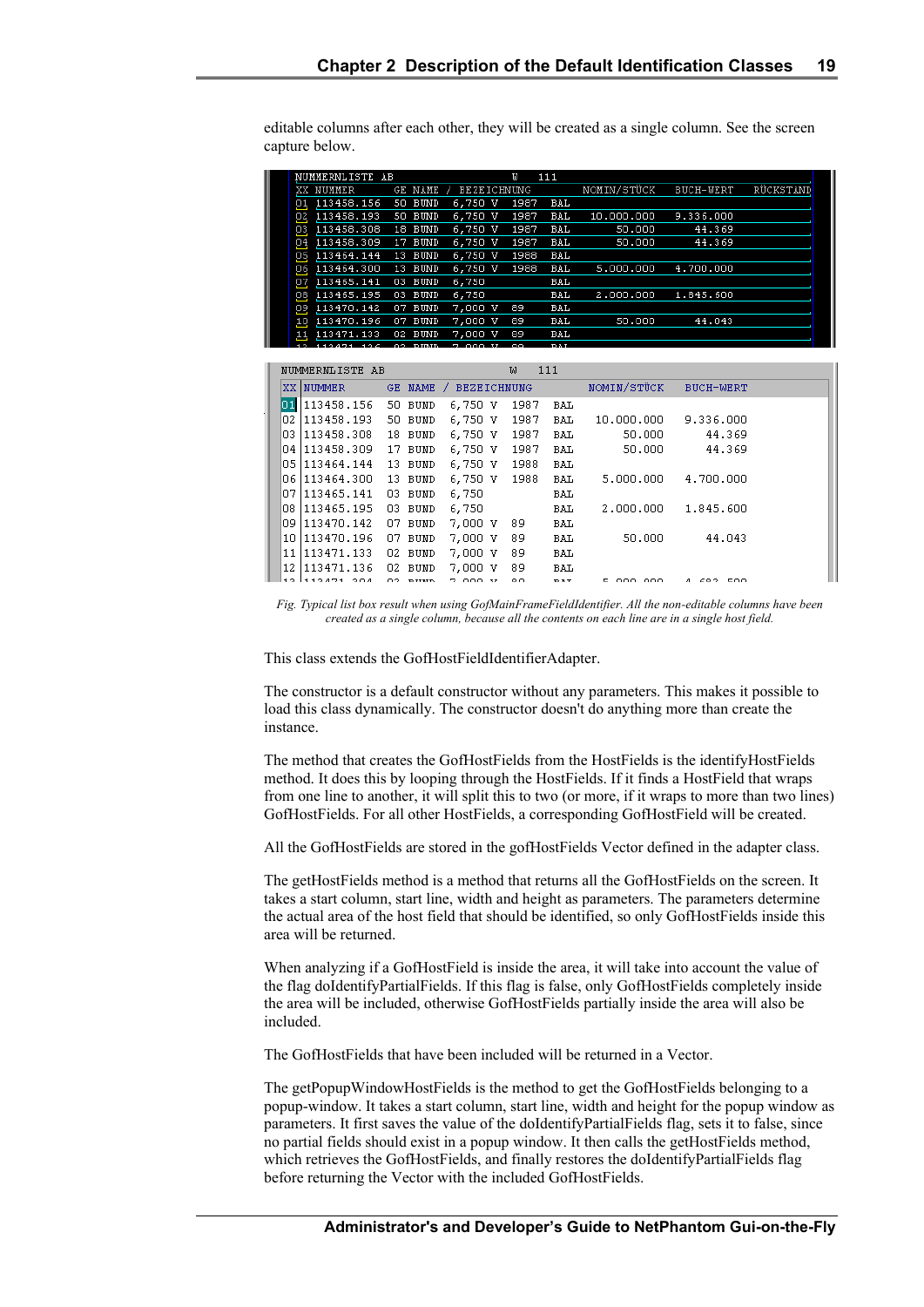### **GofMainFrameSplitHostFieldIdentifier**

This is the second of two GofHostFieldIdentifier classes written for use with mainframe host applications. This class takes all the host fields and creates GofHostFields from them. When creating the GofHostFields, it will not take into account if the area to identify is smaller than the actual screen, or if there is a popup window on the screen. These limitations will be taken into account when fetching the GofHostFields with one of the two methods for fetching.

This class will try to split up a HostField that is on one line into several logical GofHostFields. When doing this, it will try to look at the host fields above and below in order to try and identify logical columns. This is a very complex task, and does not always produce the expected result. Even when it produces the expected result, it has the effect, that if this class is used in combination with list boxes that have an empty, non-editable column between two other non-editable columns, it will not realize that there was an empty column, and this column will be missing from the list box. See screen capture below.

| C Laufnr Anrede Name |                 |    | Alter Anz. Gebdat | Teilnehmerpreis |
|----------------------|-----------------|----|-------------------|-----------------|
| - 01<br>FR           | Albert, Martina | oo | 01                | 0,00            |
|                      |                 |    |                   |                 |
|                      |                 |    |                   |                 |
|                      |                 |    |                   |                 |
|                      |                 |    |                   |                 |

|  | C  Lau | Anr. | Name            | <b>Alt</b> | Anz | rprei  |
|--|--------|------|-----------------|------------|-----|--------|
|  | l01    | FR   | Albert, Martina | loo        | 01  | 0,00 ا |
|  |        |      |                 |            |     |        |
|  |        |      |                 |            |     |        |
|  |        |      |                 |            |     |        |
|  |        |      |                 |            |     |        |

*Fig. Typical problem with the GofMainFrameSplitHosFfieldIdentifier, where an empty column is missing from final list box. The missing column is the one with the header Gebdat.*

This class extends the GofHostFieldIdentifierAdapter.

The constructor is a default constructor without any parameters. This makes it possible to load this class dynamically. The constructor doesn't do anything more than create the instance.

The method that creates the GofHostFields from the HostFields is the identifyHostFields method. It does this by looping through the HostFields. If it finds a HostField that wraps from one line to another, it will split this to two (or more, if it wraps to more than two lines) GofHostFields. For all other HostFields, a corresponding GofHostField will be created.

All the GofHostFields are stored in the gofHostFields Vector defined in the adapter class.

The getHostFields method is a method that returns all the GofHostFields on the screen. It takes a start column, start line, width and height as parameters. The parameters determine the actual area of the host field that should be identified, so only GofHostFields inside this area will be returned.

When analyzing if a GofHostField is inside the area, it will take into account the value of the flag doIdentifyPartialFields. If this flag is false, only GofHostFields completely inside the area will be included, otherwise GofHostFields partially inside the area will also be included.

The GofHostFields that have been included will be returned in a Vector.

The getPopupWindowHostFields is the method to get the GofHostFields belonging to a popup-window. It takes a start column, start line, width and height for the popup window as parameters. It first saves the value of the doIdentifyPartialFields flag, sets it to false, since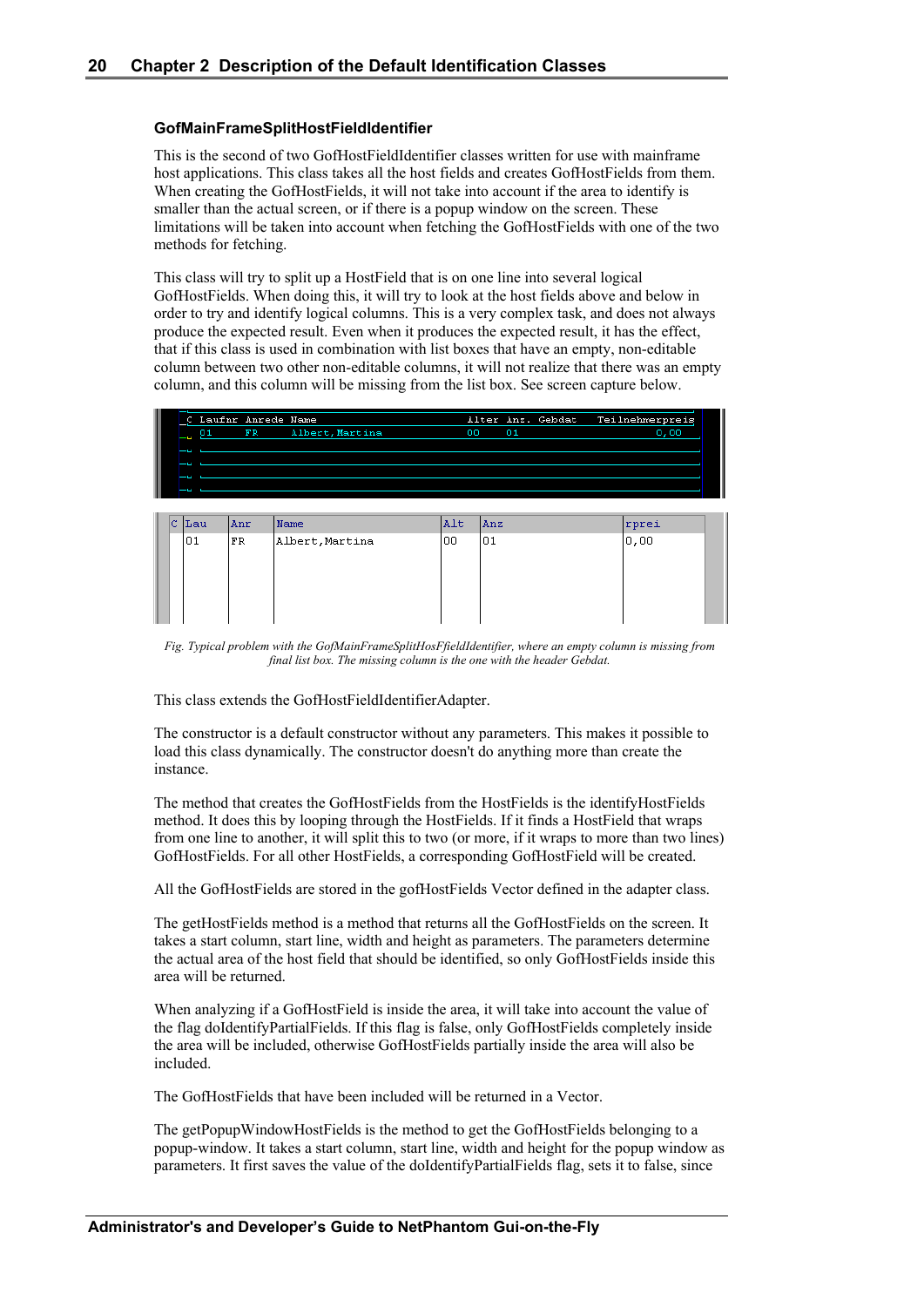no partial fields should exist in a popup window. It then calls the getHostFields method, which retrieves the GofHostFields, and finally restores the doIdentifyPartialFields flag before returning the Vector with the included GofHostFields.

### 2.3 GofHostAreaIdentifiers

There are three GofHostAreaIdentifier classes included in the distribution. They are:

- GofTitleAreaIdentifier
- GofButtonAreaIdentifier
- GofMainAreaIdentifier

The GofTitleAreaIdentifier identifies an area at the top of the host screen that is used for special system and application information.

The GofButtonAreaIdentifier identifies the area at the lower part of the screen used for function key information. This information is often converted into push buttons, hence its name.

The last, the GofMainAreaIdentifier, takes what is left of the host area.

#### **GofTitleAreaIdentifier**

The identification of the area represented by this class is very simple. It just takes a start line and an end line from the configuration file and finds all the GofHostFields between these two lines, the specified start and end line included.

| 4141414<br><b>Elient Session</b><br>---<br> |               | К<br>Ø<br>E   | lх |
|---------------------------------------------|---------------|---------------|----|
| .                                           | <b>Morely</b> |               |    |
| n۶<br>2730000000                            |               | $\sim$ $\sim$ |    |

*Fig. A typical terminal screen, where the two topmost lines should belong to the Title Area.*

The constructor is a default constructor without any parameters. This makes it possible to load this class dynamically. The constructor doesn't do anything more than create the instance.

The settings for this class are read just after the instance of the class has been started, during server startup. Below is an example of how these two settings might look in the configuration file:

```
titlearea_startline=0
titlearea_endline=1
```
In this example, the area will be made up of the first two lines, suitable for the example in the figure above.

The current implementation of this area does not implement any layout managers for reformatting of the controls' positions.

### **GofButtonAreaIdentifier**

The identification of the area represented by this class is also very simple. It just takes a start line and an end line from the configuration file and finds all the GofHostFields between these two lines.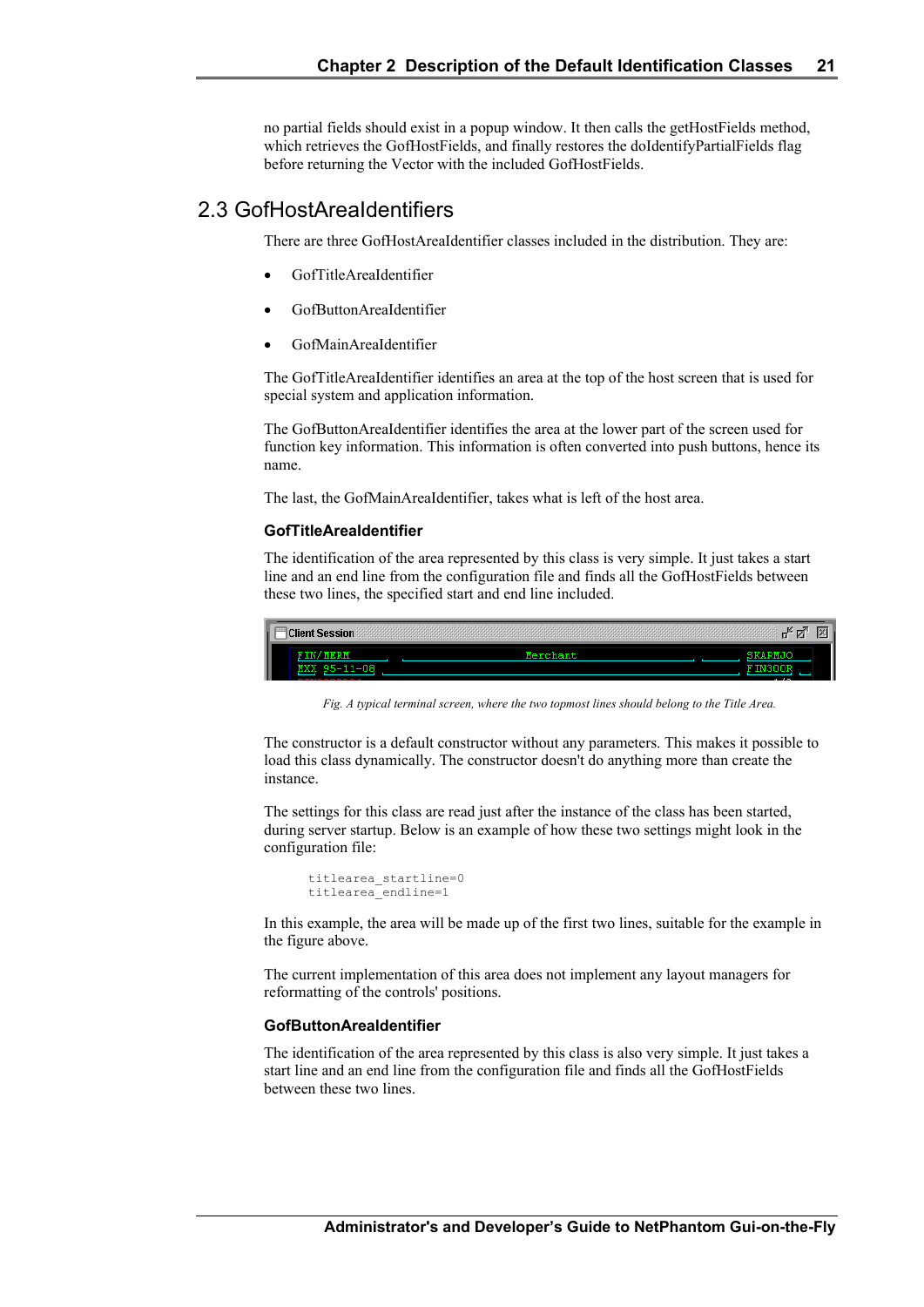

*Fig. A typical AS/400 screen, where the last three lines should belong to the Button Area.*

The constructor is a default constructor without any parameters. This makes it possible to easily load this class dynamically. The constructor only creates the instance.

The settings for this class are read during server startup just after the instance of the class has been started. The settings can either be absolute values or relative to the bottom of the screen. If they are relative to the bottom of the screen, they are specified as negative values. Note that absolute values are zero based.

Below are two examples of how these two settings might look in the configuration file. In the first example the position is calculated from the top of the screen, and in the second the position is calculated relative to the bottom of the screen.

Example 1:

```
buttonarea_startline=20
buttonarea_endline=23
```
Example 2:

```
buttonarea_startline=-4
buttonarea_endline=-1
```
There is also a setting for specifying a minimum window height. When the height of a popup window is lower than this value, the button area will not be identified at all. This setting looks like this:

buttonarea\_minheight=5

The button area layout method can format the controls in flow layout. This means that they will be placed from left to right, in the same order as on the host screen, but ignoring their locations on the host screen. This setting looks like this:

```
buttonarea_layout=1
```
For example, if the lengths of the function key definitions are unequal, and the button layout has been cloned from the template panel (for an explanation of templates, see GofPushButtonIdentifier), every push button will be positioned the same distance from the previous button.

| I               | F4=Fråga<br>F3=Avsluta |        | F5=Förnya  | F12=Föregående          |    |
|-----------------|------------------------|--------|------------|-------------------------|----|
| Ready / Running |                        |        |            | i,<br>05,018<br>IМ<br>Ш | MM |
| <br>Avsluta     | Fråga                  | Förnya | Föregående |                         |    |

*Fig. An example of a panel where the flow layout has been used for the button area. On the terminal screen the push button texts are spread evenly at the bottom of the popup area, but on the generated popup panel, the push buttons are aligned left.*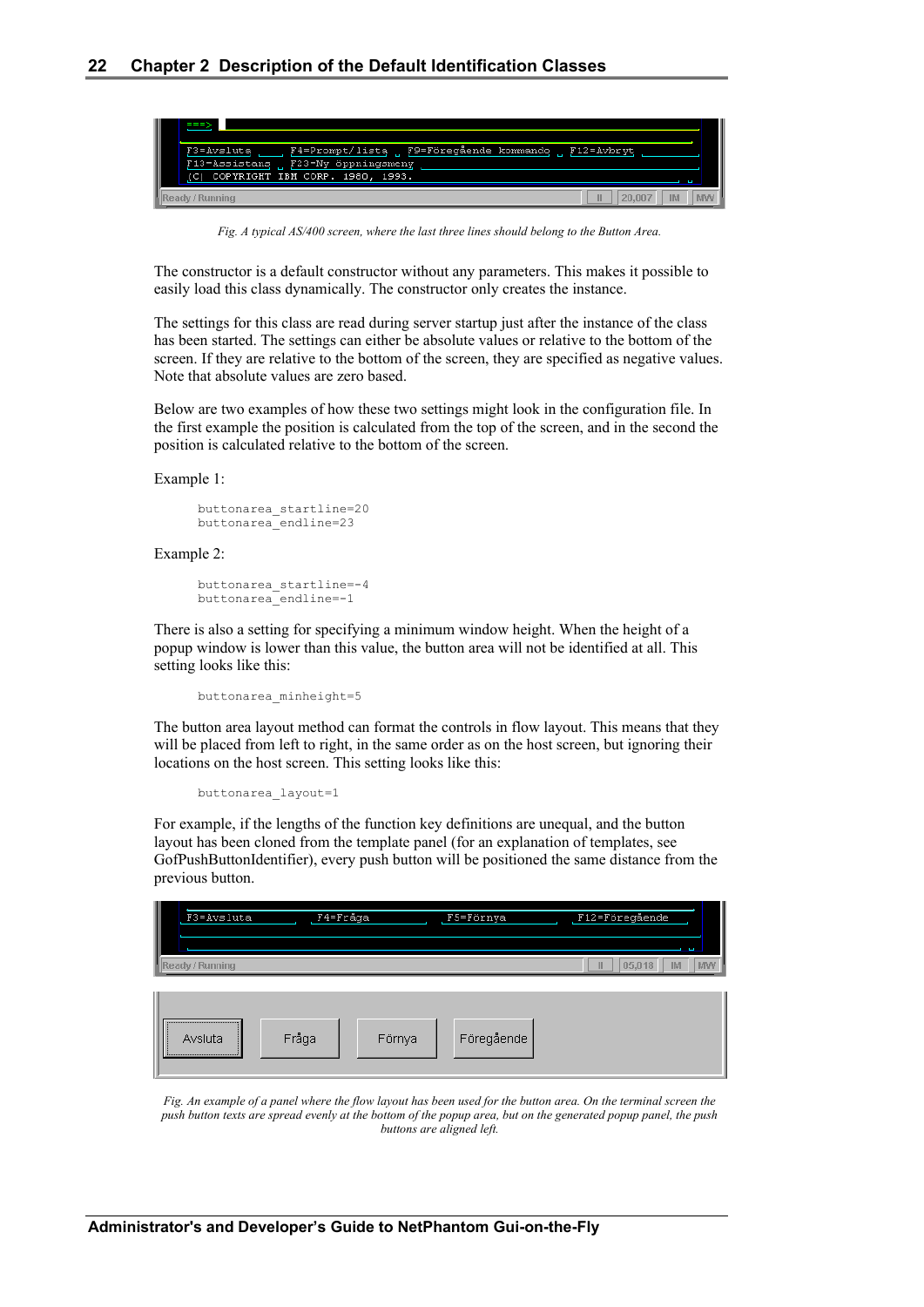The only valid values for the layout setting are:

0 no special layout (take position from host screen) 1 use flow layout

#### **GofMainAreaIdentifier**

Since this class represents everything that is left after all the other areas have been identified, it does not have any logic to identify itself. Therefore it should work without a problem for any host application.

This class takes all the GofHostFields that have not been assigned to any other area, and assigns them to the main area.

The constructor is a default constructor without any parameters. This makes it possible to load this class dynamically. The constructor only creates the instance.

The current implementation of this area does not implement any layout managers for reformatting of the controls' positions.

### 2.4 GofControlIdentifiers

These are the classes for identifying the different controls that are included in the default distribution. The classes are:

- GofSpinButtonIdentifier
- GofRadioButtonIdentifier
- GofCheckBoxIdentifier
- GofComboBoxIdentifier
- GofListContMarkIdentifier
- GofListBoxIdentifier
- GofHorLineIdentifier
- GofPushButtonIdentifier
- GofEntryFieldIdentifier
- GofOutputTextIdentifier
- GofTitleAreaTitleIdentifier

### **GofSpinButtonIdentifier**

This class identifies spin button controls from unused GofHostFields. It will only create spin buttons with numerical ranges.

The identification of spin buttons is done by searching for a text prompt that indicates an entry field that could be replaced by a spin button. A text prompt indicating a spin button should have a start indicator, an end indicator and two values separated by a separator. The start indicator is usually a start parenthesis, the end indicator is usually an end parenthesis and the separator is usually a hyphen. These are configurable in the configuration file.

After a text prompt has been identified as having a spin button indicator, the class checks whether the next or previous field is an entry field and whether it is on the same line. There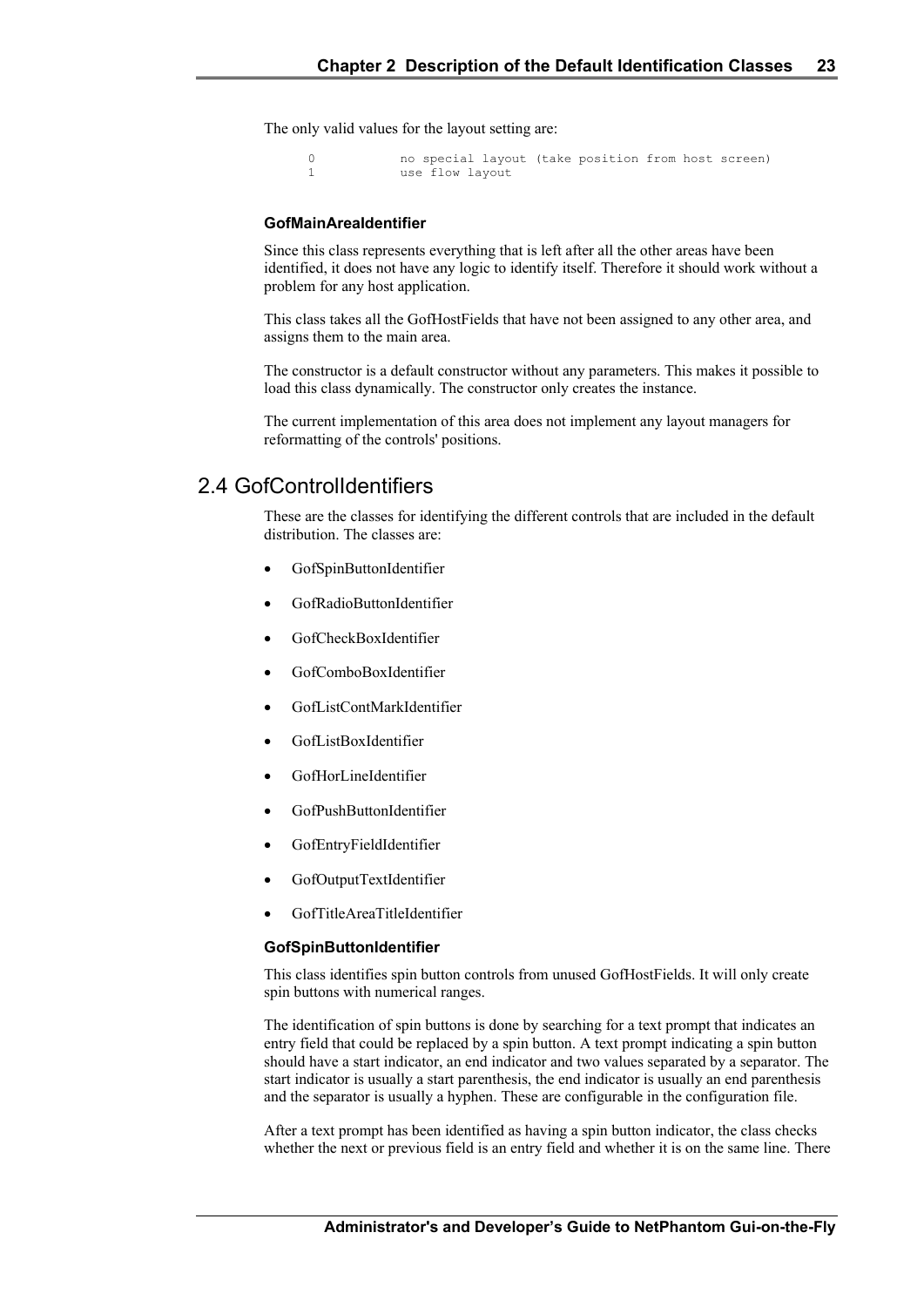is a configuration setting that specifies if the text prompt should be located before or after the entry field, or if both are accepted, and if so, in which order to search.

For the identification of spin buttons, the following settings are used:

| spinrangestart |                                      |  |  | The start indicator for a value range.  |
|----------------|--------------------------------------|--|--|-----------------------------------------|
| spinrangeend   | The end indicator for a value range. |  |  |                                         |
| spinvaluesep   |                                      |  |  | The separator between the range values. |

A typical example for these settings are shown below:

```
spinrangestart=(
spinrangeend=)
spinvaluesep=-
```
In the example above, a text prompt containing the text  $(1-99)$  would then indicate a spin button. The spin button would be created with the value range of 1 to 99. This means that the whole range must be included in the text that identifies the spin button.

There are two possibilities for the location of the spin button indicator relative to the spin button entry field. The indicator can either be in the preceding text prompt or in the trailing text prompt. The setting spinsearch will tell this class where to look for the spin button indicator, and in what order to search if multiple locations are to be searched.

Valid values are:

pre Search the preceding text prompt . post Search the trailing text prompt .

It is possible to use both at the same time if both the preceding and trailing text prompt should be searched. The following example will first search the preceding text prompt. If no indicator is found there, the trailing text prompt will be searched.

spinsearch=pre,post

There is also a setting that specifies if a filler character should be used and what this character should be. This setting is called spinfieldfiller. If the filler character were the underscore character, it would look like this:

```
spinfieldfiller=_
```
This class also uses a setting that affects the look of the spin button. This is the spinlayout setting. Valid values for this setting are:

```
spinlayout=DEFAULT
spinlayout=FONT
spinlayout=COLOR
spinlayout=FONTANDCOLOR
```
DEFAULT means that no settings are taken from the template panel; default values will be used instead.

FONT means that the font is taken from a spin button with the Control ID SB (for noneditable spin buttons) or Control ID SBE (for editable spin buttons) in the template panel. If this control cannot be found or if it is not a spin button control, default values will be used.

COLOR means that the color is taken from a spin button with the Control ID SB (for noneditable spin buttons) or Control ID SBE (for editable spin buttons) in the template panel. If this control cannot be found or if it is not a spin button control, default values will be used.

FONTANDCOLOR means that the font and color are taken from a spin button with the Control ID SB (for non-editable spin buttons) or Control ID SBE (for editable spin buttons) in the template panel. If this control cannot be found or if it is not a spin button control, default values will be used.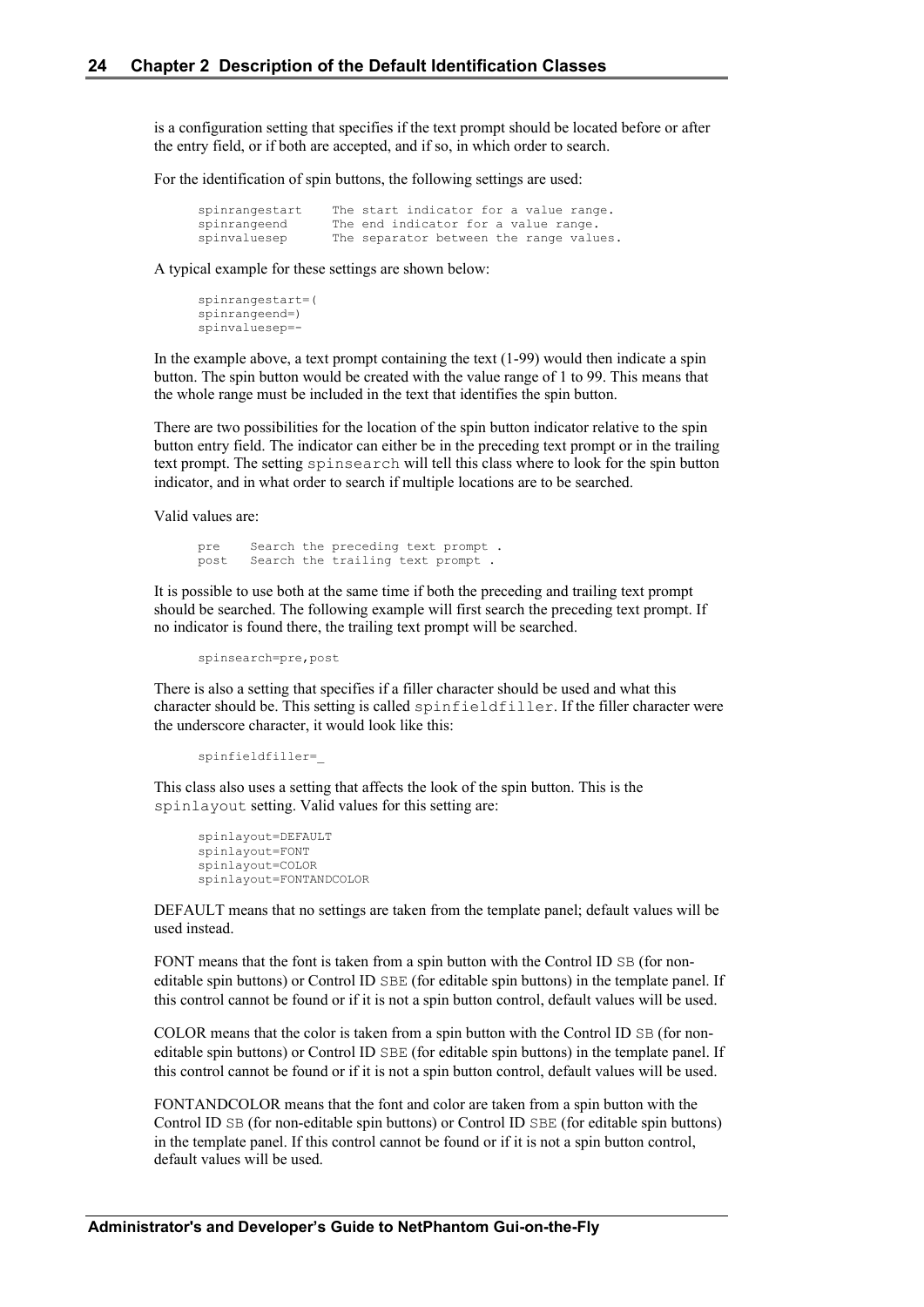Any other value will be treated as DEFAULT.

#### **GofRadioButtonIdentifier**

Identification of Radio buttons is not implemented in this version of Gui-on-the-Fly. Although identification of possible radio buttons can be done using rules similar to those for a combination box, there will be a problem with panel space for a group of radio buttons, when the location of the controls is based on the location of the host fields on the host screen. Implementing a radio button will therefore require more complicated reformatting rules for the areas where radio buttons will be identified.

#### **GofCheckBoxIdentifier**

This class identifies checkbox controls from unused GofHostFields.



*Fig. Checkbox created by the GofCheckBoxidentifier*

The constructor is a default constructor without any parameters. This makes it possible to load this class dynamically. The constructor only creates the instance.

The identification of checkboxes is done by searching for a text prompt that indicates an entry field that could be replaced by a checkbox. A text prompt indicating a checkbox should have a start indicator, an end indicator and two text strings separated by a separator. The start indicator is usually a start parenthesis, the end indicator is usually an end parenthesis and the separator is usually a slash. But these are configurable in the configuration file.

After a text prompt has been identified as having a checkbox indicator, the class checks if the next or previous field is an entry field and whether it is on the same line. There is a configuration setting that determines if the text prompt should be before or after the entry field, or if both are accepted, and if so, in which order to search.

For the identification of checkboxes, the following settings are used:

| checkstart | The start indicator for a list of alternatives.     |  |  |  |
|------------|-----------------------------------------------------|--|--|--|
| checkend   | The end indicator for a list of alternatives.       |  |  |  |
| checksep   | The separator between the alternatives in the list. |  |  |  |

A typical example of these settings is shown in the example below:

```
checkstart=(
checkend=)
checksep=/
```
There are also several possibilities for the location of the checkbox indicator relative to the checkbox entry field. The indicator can either be in the preceding text prompt or in the trailing text prompt. The setting checksearch will tell this class where to look for the checkbox indicator, and in what order to search if multiple places are to be searched.

Valid values are:

pre Search the preceding text prompt. post Search the trailing text prompt.

It is possible to use both at the same time if both the preceding and trailing text prompt should be searched. The following example will first search the preceding text prompt. If no indicator is found there, the trailing text prompt will be searched.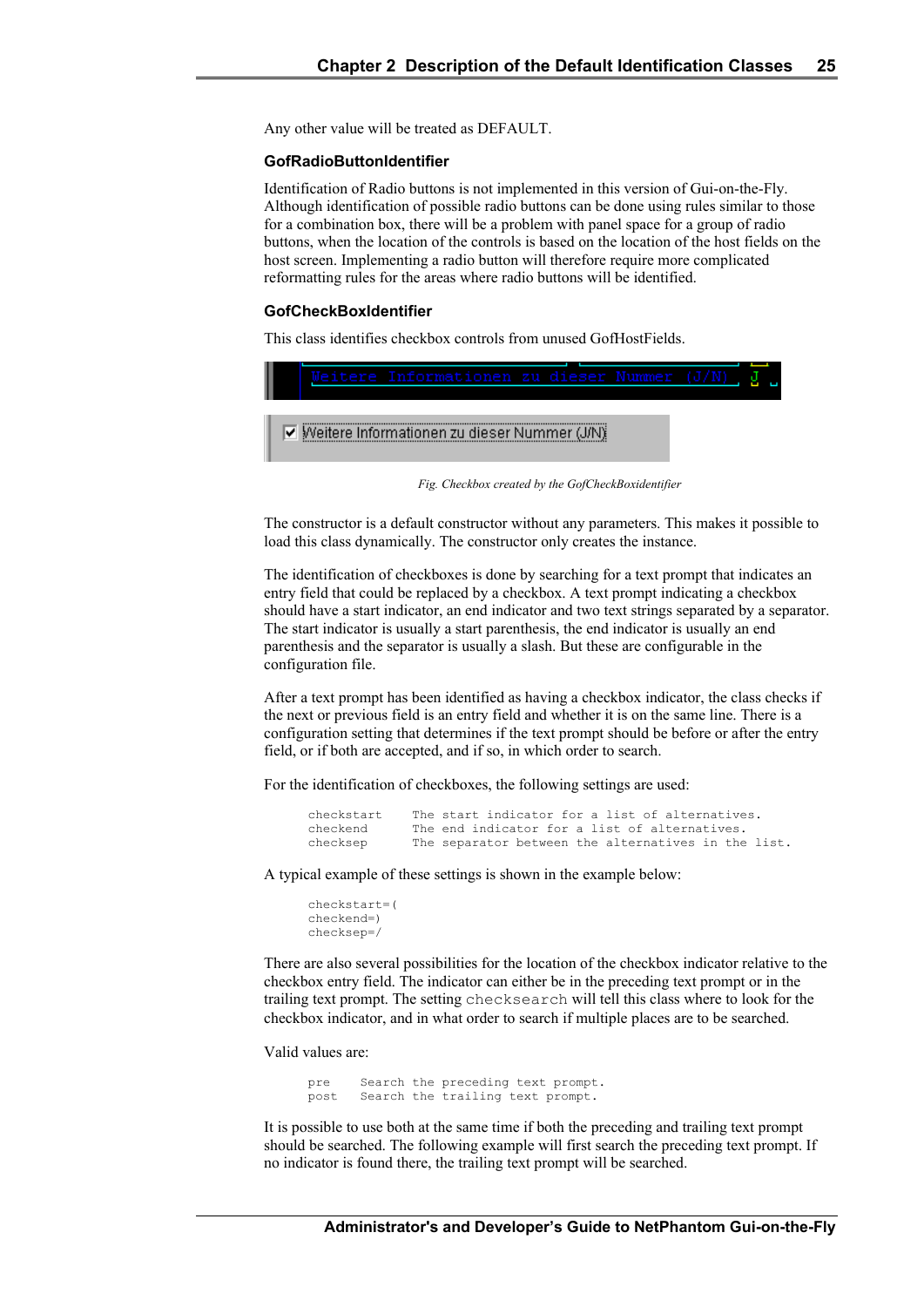```
checksearch=pre post
```
There is also a setting that specifies if there is a filler character to use, and what this character should be. This setting is called checkfieldfiller. If the filler character were the underscore character, it would look like this:

```
checkfieldfiller=_
```
To make it possible for the GofCheckBoxIdentifier to know which of the two text strings in the indicator is the select string and which is the unselect string, there are two settings where all the valid select strings and unselect strings can be listed. These two settings look like this:

```
checkselect=J Y
checkunselect=N
```
In the example above, both J (for Ja) and Y (for Yes) are valid select strings, and N (for No, Nein and Nej) is a valid unselect string.

This means that if there are checkboxes where there are presumptive checkboxes, where some have Yes as checked, and others have No as checked, checkboxes can only be used for one of these cases.

It is also possible for the text prompt where the checkbox indicator was found to be created as a separate output text/static text, or to be moved to the checkbox's text. See the figure below.



*Fig. First panel has text prompt moved to the checkbox's text, in the second panel it has been left as the original output text.*

The checktextfromindicator setting specifies which alternative should be used. To move the text to the checkbox, set this setting to 1, otherwise to 0.

```
checktextfromindicator=1
```
This class also uses a setting that affects the look of the checkboxes. This is the checklayout setting. Valid values for this setting are:

```
checklayout=DEFAULT
checklayout=FONT
checklayout=COLOR
checklayout=FONTANDCOLOR
```
DEFAULT means that no settings are taken from the template panel; default values will be used instead.

FONT means that the font is taken from template panel, from a checkbox with the Control ID CHK. If this control cannot be found, or if it is not a checkbox control, default values will be used.

COLOR means that the color is taken from template panel, from a checkbox with the Control ID CHK. If this control cannot be found, or if it is not a checkbox control, default values will be used.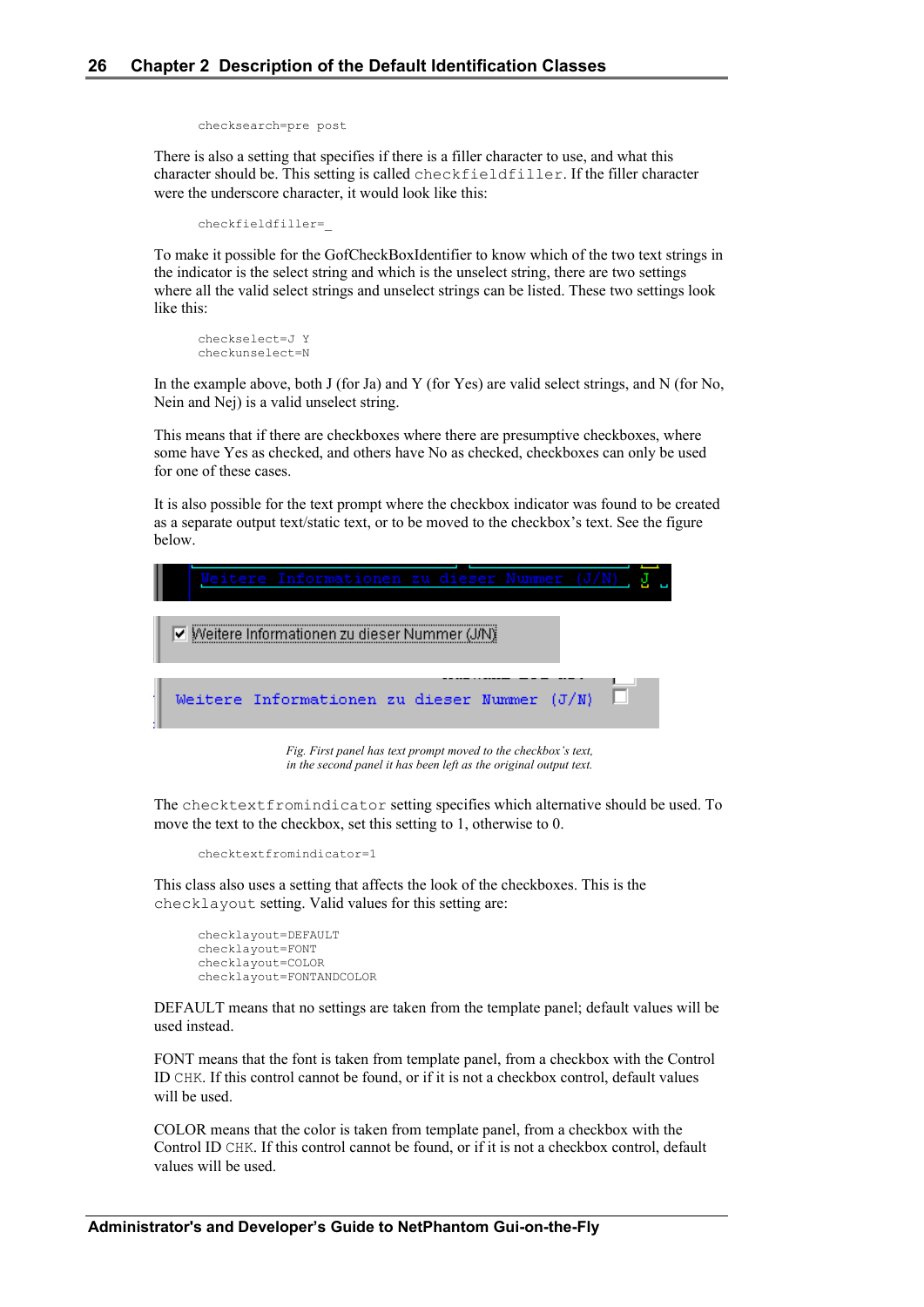FONTANDCOLOR means that the font and color are taken from template panel, from a checkbox with the Control ID CHK. If this control cannot be found, or if it is not a checkbox control, default values will be used.

Any other value will be treated as DEFAULT.

#### **GofComboBoxIdentifier**

This class identifies combination box controls from unused GofHostFields.

| Abfr. durch fremde Inst.: $J$ (J/N/A/L)                      |  |
|--------------------------------------------------------------|--|
| Whfrage-Sicherungsklasse: 8 (1-99)                           |  |
|                                                              |  |
| Abfr. durch fremde Inst.: $\sqrt{d} = (\sqrt{d}/N/\Delta/L)$ |  |
| $\lambda$ le finance – Cinkennesser selel – – –              |  |

*Fig. A combination box identified from the trailing text prompt by the GofComboBoxidentifier*

The constructor is a default constructor without any parameters. This makes it possible to load this class dynamically. The constructor only creates the instance.

The identification of combination boxes is done by searching for a text prompt that indicates an entry field that could be replaced by a combination box. A text prompt indicating a combination box should have a start indicator, an end indicator and two or more values (the combo list) separated by a separator. The start indicator is usually a start parenthesis, the end indicator is usually an end parenthesis, and the separator is usually a slash. These are configurable in the configuration file.

After a text prompt has been identified as having a combination box indicator, the class checks whether the next or previous field is an entry field, and if it is on the same line. There is a configuration that determines if the text prompt should be before or after the entry field, or if both are accepted, and if so, in which order to search.

For the identification of combination boxes, the following settings are used:

| comboliststart |  |  |  |  | The start indicator for a list of alternatives.     |  |  |
|----------------|--|--|--|--|-----------------------------------------------------|--|--|
| combolistend   |  |  |  |  | The end indicator for a list of alternatives.       |  |  |
| combolistsep   |  |  |  |  | The separator between the alternatives in the list. |  |  |

A typical example of these settings is shown in the example below:

```
comboliststart=(
combolistend=)
combolistsep=/
```
There are also several possibilities for the location of the combination list indicator relative to the combination box entry field. The list can either be in the preceding text prompt or in the trailing text prompt. The setting combosearch will tell this class where to look for the combolist, and in what order to search if multiple places are to be searched.

Valid values are:

pre Search the preceding text prompt. post Search the trailing text prompt.

It is possible to use both at the same time if both the preceding and trailing text prompt should be searched. The following example will first search the preceding text prompt. If no indicator is found there, the trailing text prompt will be searched.

combosearch=pre, post

To handle situations in which the original text in the host field is not part of the drop down list, the setting comboaddmissingtext is used.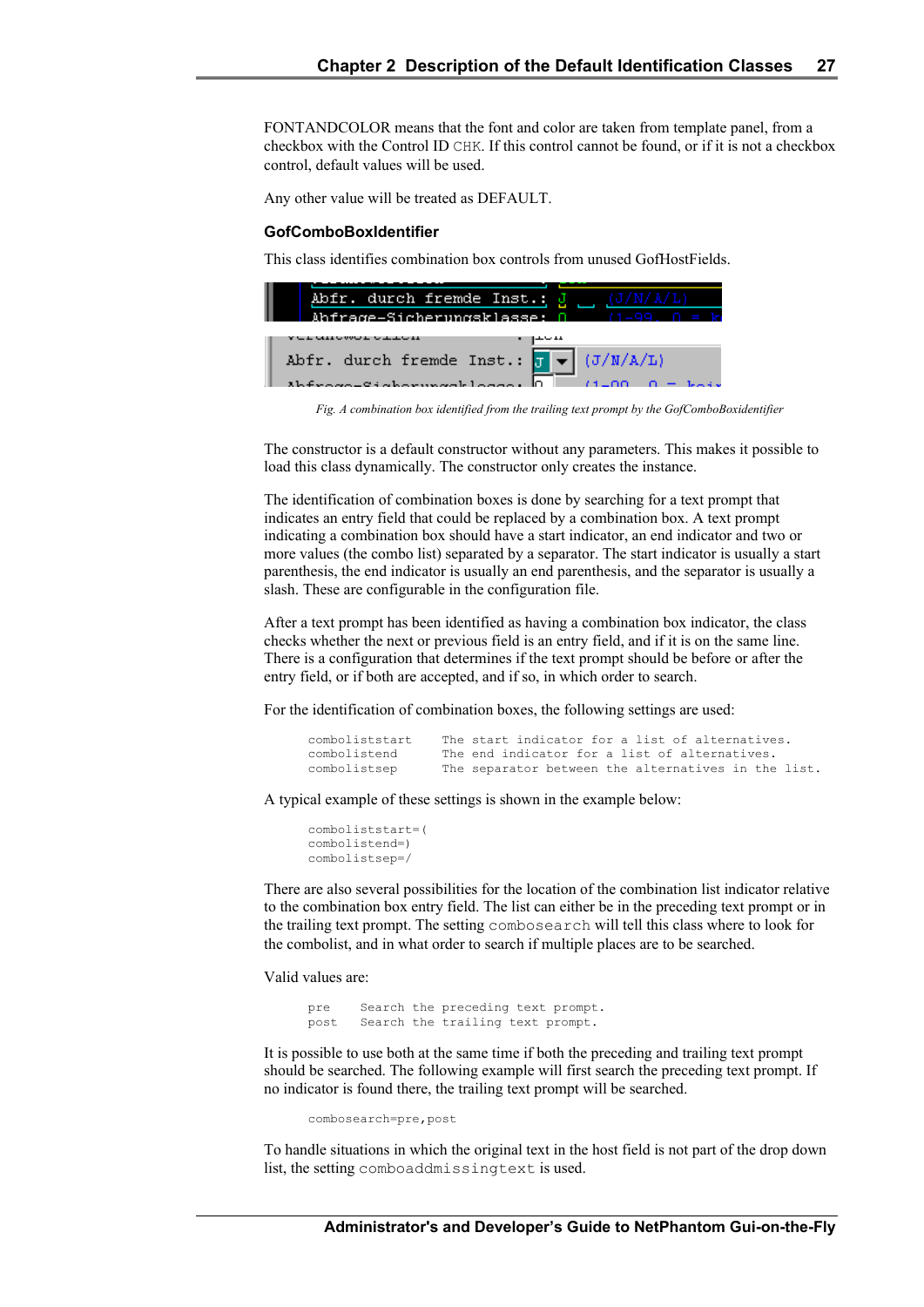Valid values for this setting are 0 and 1. 0 means that the original text should not be added to the list. In this case the combination box will be created as an editable combination box. 1 means that the text should be added to the list. Default is 0.

It is also possible to force combination boxes to always be created as editable boxes. This is specified in the comboalwayseditable setting.

```
comboalwayseditable=1
```
There is also a setting that specifies if there is a filler character to use, and what this character should be. This setting is called combofieldfiller. If the filler character were the underscore character, it would look like this:

```
combofieldfiller=_
```
This class also uses a setting that affects the look of the combination boxes. This is the combolayout setting. Valid values for this setting are:

```
combolayout=DEFAULT
combolayout=FONT
combolayout=COLOR
combolayout=FONTANDCOLOR
```
DEFAULT means that no settings are taken from the template panel; default values will be used instead.

FONT means that the font is taken from a combination box with the Control ID CMB (for non-editable combination boxes) or CMBE (for editable combination boxes) from the template panel. If this control cannot be found, or if it is not a combination box control, default values will be used.

COLOR means that the color is taken from a combination box with the Control ID CMB (for non-editable combination boxes) or CMBE (for editable combination boxes) from the template panel. If this control cannot be found, or if it is not a combination box control, default values will be used.

FONTANDCOLOR means that the font and color are taken from a combination box with the Control ID CMB (for non-editable combination boxes) or CMBE (for editable combination boxes) from the template panel. If this control cannot be found, or if it is not a combination box control, default values will be used.

Any other value will be treated as DEFAULT.

#### **GofListContMarkIdentifier**

This class identifies AS/400 subfile continuation marks.

A list continuation mark is used by the AS/400 at the end of a subfile to inform the user if there are more list pages in the subfile.

Typical list continuation marks are:

(plus sign, created with the Display File option \*PLUS) More (created with the Display File option \*MORE) Bottom (created with the Display File option \*MORE, when last page in list is displayed)

If a continuation mark is found, a flag is set to mark this, and the line on which the mark was found is saved as the last line in the list.

If a continuation mark has been found, the search will be terminated.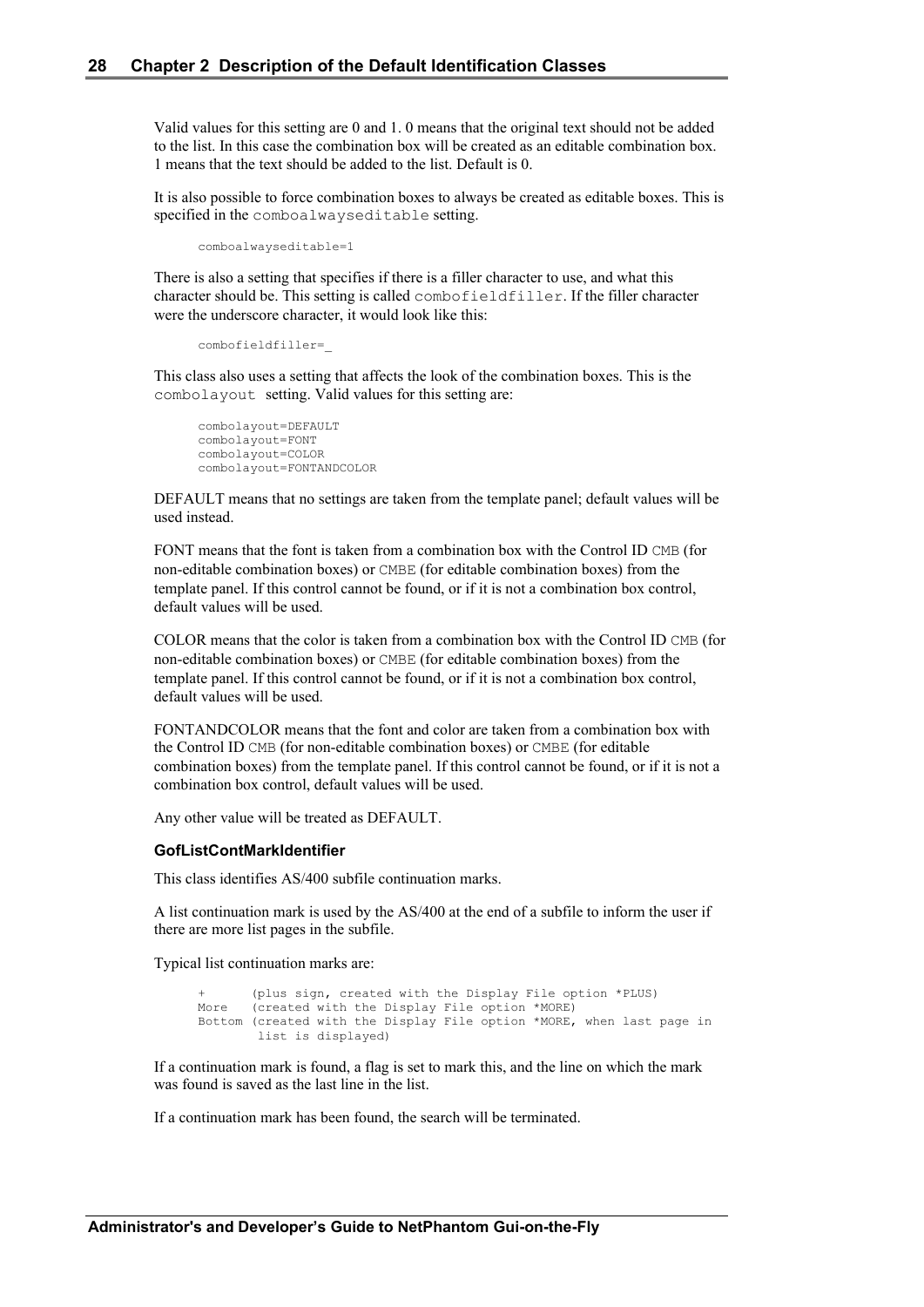This class needs two settings from the configuration file. The first setting, called listcontmark, is used to specify the texts that are valid continuation marks. A typical example would be like the one below:

listcontmark=+,More,MORE

The second setting, called listcontpos, is used to specify from which column to start searching for the continuation mark. This can either be the real column, or a column relative to the right side. In the latter case it is specified as a negative value.

listcontpos=-13

In this example the search for the continuation mark would only be done in the last 13 columns.

### **GofListBoxIdentifier**

This class identifies list box controls from unused GofHostFields. This class will only try to identify selectable lists.

| XX  | NUMMER     | GE | NAME        | <b>BEZEICHNUNG</b> |      |     | NOMIN/STÜCK | BUCH-WERT  |
|-----|------------|----|-------------|--------------------|------|-----|-------------|------------|
| ρ1  | 113458.156 | 50 | <b>BUND</b> | 6,750<br>w         | 1987 | BAL |             |            |
| ρ2  | 113458.193 | 50 | <b>BUND</b> | 6,750<br>w         | 1987 | BAL | 10,000,000  | 9.336.000  |
| ρ3. | 113458.308 | 18 | <b>BUND</b> | 6,750<br>v         | 1987 | BAL | 50,000      | 44.369     |
| 94  | 113458.309 | 17 | <b>BUND</b> | 6,750<br>v         | 1987 | BAL | 50,000      | 44.369     |
| ρ5  | 113464.144 | 13 | <b>BUND</b> | 6,750<br>v         | 1988 | BAL |             |            |
| ρ6  | 113464.300 | 13 | <b>BUND</b> | 6,750<br>v         | 1988 | BAL | 5.000.000   | 4.700.000  |
| ρ7, | 113465.141 | 03 | <b>BUND</b> | 6,750              |      | BAL |             |            |
| 98  | 113465.195 | 03 | <b>BUND</b> | 6,750              |      | BAL | 2.000.000   | 1.845.600  |
| ρ9  | 113470.142 | 07 | <b>BUND</b> | 7,000 V            | 89   | BAL |             |            |
| 10  | 113470.196 | 07 | <b>BUND</b> | 7,000<br>v         | 89   | BAL | 50,000      | 44.043     |
| 11  | 113471.133 | 02 | <b>BUND</b> | 7,000<br>v         | 89   | BAL |             |            |
| 12  | 113471.136 | 02 | <b>BUND</b> | 7,000<br>v         | 89   | BAL |             |            |
| 13  | 113471.304 | 02 | <b>BUND</b> | 7,000<br>v         | 89   | BAL | 5.000.000   | 4.682.500  |
| 14  | 113475.144 | 13 | <b>BUND</b> | 7,125 V            | 89   | BAL |             |            |
| 15  | 113475.300 | 13 | <b>BUND</b> | 7,125 V            | 89   | BAL | 2,000,000   | 1.766.200  |
| 16  | 113481.100 | 01 | <b>BUND</b> | 9,000<br>v         | 90   | BAL |             |            |
| 17  | 113481.107 | 01 | <b>BUND</b> | 9,000<br>v         | 90   | BAL | 35.000.000  | 34.988.500 |
| 18  | 113481.108 | 01 | <b>BUND</b> | 9,000<br>v         | 90   | BAL |             |            |
| 19  | 113481.144 | 13 | <b>BUND</b> | 9,000<br>v         | 90   | BAL |             |            |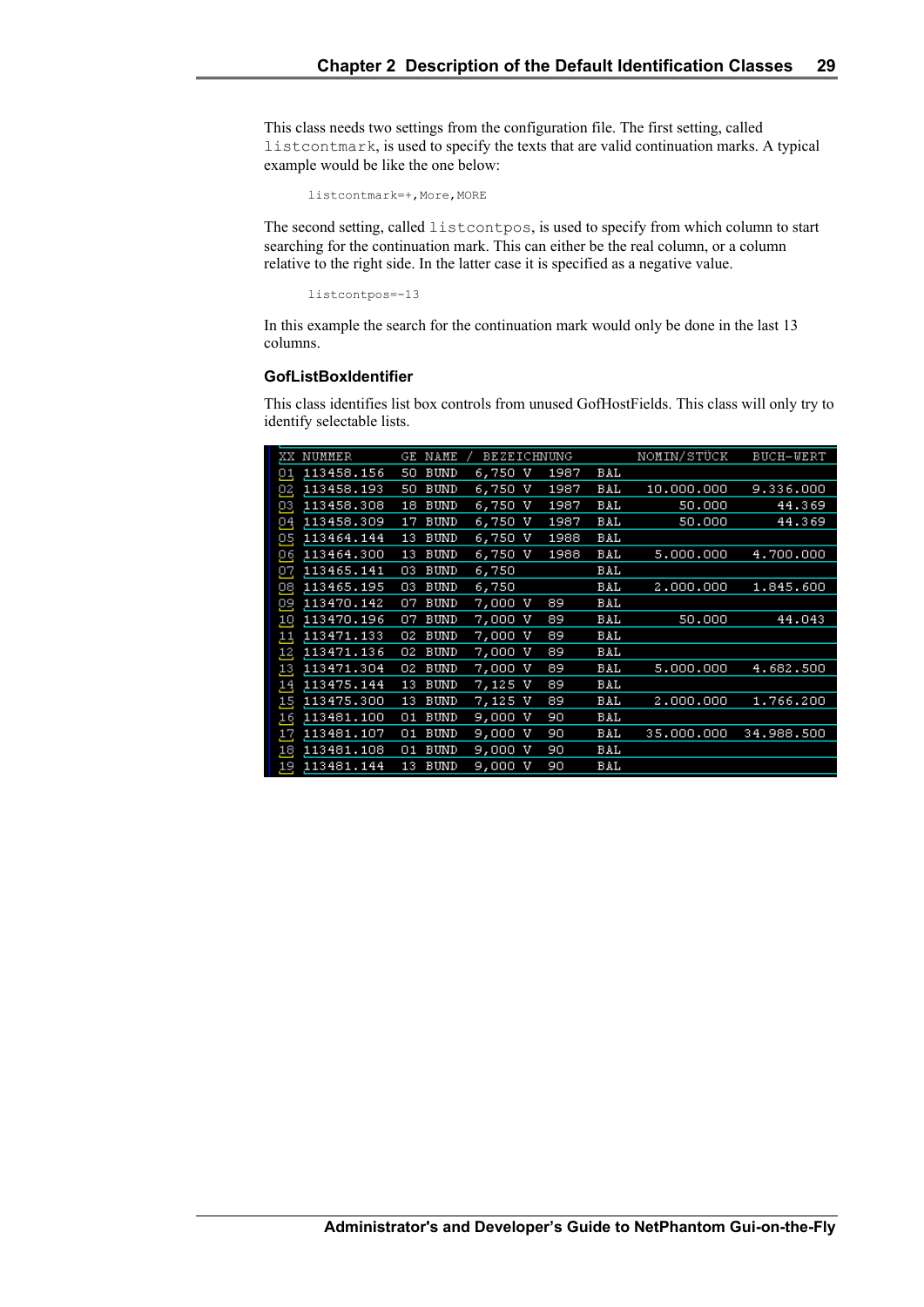| XX  | <b>NUMMER</b>            |      | GE NAME     | <b>BEZEICH</b> |  |       |            | OMIN/STÜCK BUCH-WERT  |           |
|-----|--------------------------|------|-------------|----------------|--|-------|------------|-----------------------|-----------|
| 01  | 113458.156 50            |      | <b>BUND</b> | 6,750 l v      |  | 1987  | <b>BAL</b> |                       |           |
| 02  | 113458.193               | 50   | BUND        | 6,750 V        |  | 1987  | BAL        | 10.000.000            | 9.336.000 |
| 03  | 113458.308               | 18   | <b>BUND</b> | 6,750 V        |  | 11987 | BAL        | 50.000                | 44.369    |
|     | 04 113458.309 17         |      | <b>BUND</b> | 6,750 V        |  | 1987  | BAL        | 50,000                | 44.369    |
|     | 05   113464.144   13     |      | BUND        | 6,750 V        |  | 1988] | BAL        |                       |           |
|     | 06   113464.300   13     |      | <b>BUND</b> | 6,750 V        |  | 1988  | BAL        | 5.000.000             | 4.700.000 |
| 07. | 113465.141 03            |      | BUND        | 6,750          |  |       | BAL        |                       |           |
| 08. | 113465.195 03            |      | BUND        | 6,750          |  |       | BAL        | 2,000,000             | 1.845.600 |
| 09. | 113470.142   07   BUND   |      |             | 7,000 V        |  | 89    | BAL        |                       |           |
| 10  | 1113470.196 07 BUND      |      |             | 7,000 V        |  | 89    | BAL        | 50,000                | 44.043    |
| 11  | 113471.133               | 102. | BUND        | 7,000 V        |  | 89    | BAL        |                       |           |
| 12  | 113471.136 02            |      | BUND        | 7,000 l V      |  | 89    | BAL        |                       |           |
| 13  | 113471.304 02            |      | BUND        | 7,000 V        |  | 189   | BAL        | 5,000,000             | 4.682.500 |
|     | 14   113475.144   13     |      | <b>BUND</b> | $7,125$ $v$    |  | 89    | BAL        |                       |           |
|     | 15   113 4 75 . 300   13 |      | BUND        | 7,125 V        |  | 89    | BAL        | 2,000,000             | 1.766.200 |
| 16  | 113481.100 01 BUND       |      |             | 9,000 v        |  | 90    | BAL        |                       |           |
| 17  | 113481.107 01            |      | BUND        | 9,000 V        |  | 90    | BAL        | 35.000.000 34.988.500 |           |
| 18  | 113481.108 01            |      | BUND        | 9,000 v        |  | 90    | BAL        |                       |           |
| 19  | 113481.144 13            |      | BUND        | 9,000 V        |  | 90    | <b>BAL</b> |                       |           |
|     |                          |      |             |                |  |       |            |                       |           |
|     |                          |      |             |                |  |       |            |                       |           |
|     |                          |      |             |                |  |       |            |                       |           |
|     |                          |      |             |                |  |       |            |                       |           |
|     |                          |      |             |                |  |       |            |                       |           |

*Fig. Part of a host screen that has been identified as a list box.*

The constructor is a default constructor without any parameters. This makes it possible to load this class dynamically. The constructor only creates the instance.

The list box control is probably the control whose identification is the most difficult. The identification of list boxes is done in several steps.

First the identification process goes through all unused GofHostFields, and creates column elements from them. GofHostFields on consecutive lines that start in the same column and have the same width will be placed in a single column element.

| CUSTNO     | NAME                          | LAST PUR       | AMOUNT    |
|------------|-------------------------------|----------------|-----------|
| .003900200 | SMITH.<br>PAUL<br>JOHN        | 30/12/94       | 23.85     |
| 10030003   | ADAMS.<br>CHARLES K           | 05/05/94       | 1,000.00  |
| 1203900303 | PETERSON, MARY                | 25/11/93       | 124.78    |
| 204000440  | SAINT-CLAIR.<br>GEORGE        | 14/08/94       | 145.91    |
| 1303900200 | LYTTON, SIR CHARLES           | 05/06/94       | 19,210.50 |
| 150030003: | <b>PETER</b><br>DURBAN,       | 18/12/93       | 450.21    |
| .603900303 | ANNE<br>M<br>FRISWELL,        | 05/02/92       | 23.34     |
| 604000303  | MCDONALD, THEODORE R          | 11/11/94       | 133.90    |
| 039932043  | TRAVERS.<br>H DAVID           | 22/01/94       | 45.00     |
| 139294943  | ABRAMOVITCH, LLEWELLYN        | 03/08/94       | 23,90     |
| 149000000  | GOODMAN,<br>IAN S             | 25/04/94       | 230.25    |
| 50000400   | в<br>GREEN,<br>JOHN           | 18/09/94       | 234.45    |
| 400000001  | JENKINS, TERRENCE W           | 20/12/94       | 98.50     |
| 567020000  | PETERS.<br><b>MAXINE</b>      | 17/12/94       | 1,390.05  |
| 156799293  | SMITH,<br>LAURA B             | 01/03/94       | 805.30    |
| 1707388292 | <b>SHELDON</b><br>WHITNEY,    | 02/05/94       | 697.65    |
| 502838000  | D'SHEA.<br>LINDA              | 30/01/<br>، و' | 243.43    |
| 5905000532 | SIMONS,<br><b>JULIAN P</b>    | 10/07/94       | 85.50     |
| 5000100000 | HAMMER.<br><b>GEORGE</b><br>M | 23/09/94       | 69,23     |

*Fig. A potential list on a host screen, where the column elements are marked with white rectangles.*

In the second step, the identification process will go through all column elements, and create list elements from them. Column elements starting on the same line and having the same height are considered to belong to a single list element.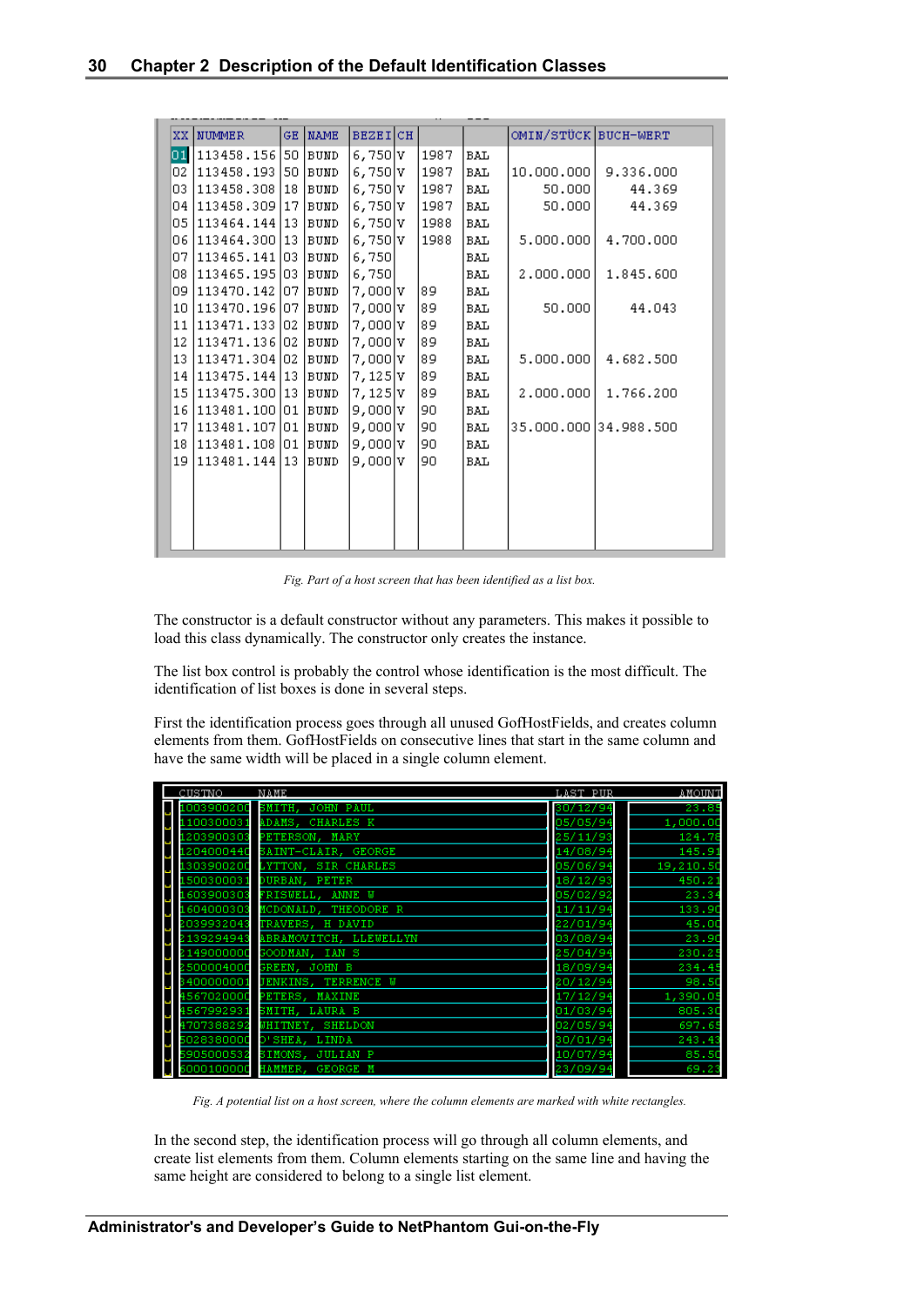When comparing the column element start lines, consideration is taken that a column header field might have been included at the top of some of the column elements. For example, if one column element start line is one line above the others but the end line is the same, it will be considered to belong to the same list element. The first line in that column will be used in the header.





Next, the identification process will check if a list element has the minimum number of lines and columns required for a list. The minimum number of lines and columns is specified in the configuration file. It will also check if the list element has texts or entry fields to the left, if so it will *not* be considered a candidate for a list box. This means that the list box should be the first control from the left. This will always be true for a list in an AS/400 application created as a subfile.

The remaining list box candidates will be checked to see if the first column is editable and has a maximum width no greater than the value specified for the

listboxmaxsellength setting (see below). If everything checks out, this column is accepted as a selection column, and the list is accepted as a list box.

As a final step, the identification process will try to find the column headers before creating the list box.

There are four settings for the list box that can be specified in the configuration file. They are listed below with typical values.

```
listboxmincols=2
listboxminlines=2
listboxmaxheaderheight=2
listboxmaxsellength=2
```
The listboxmincols specifies the minimum number of columns required in a list box candidate for a list box control. The default value is two.

The listboxminlines specifies the minimum number of lines required in a list box candidate for a list box control. The default value is two.

The listboxmaxheaderheight specifies the maximum number of lines to search for the column headers. The default value is one.

The listboxmaxsellength specifies the maximum number of characters allowed for the selection field. The default value is two.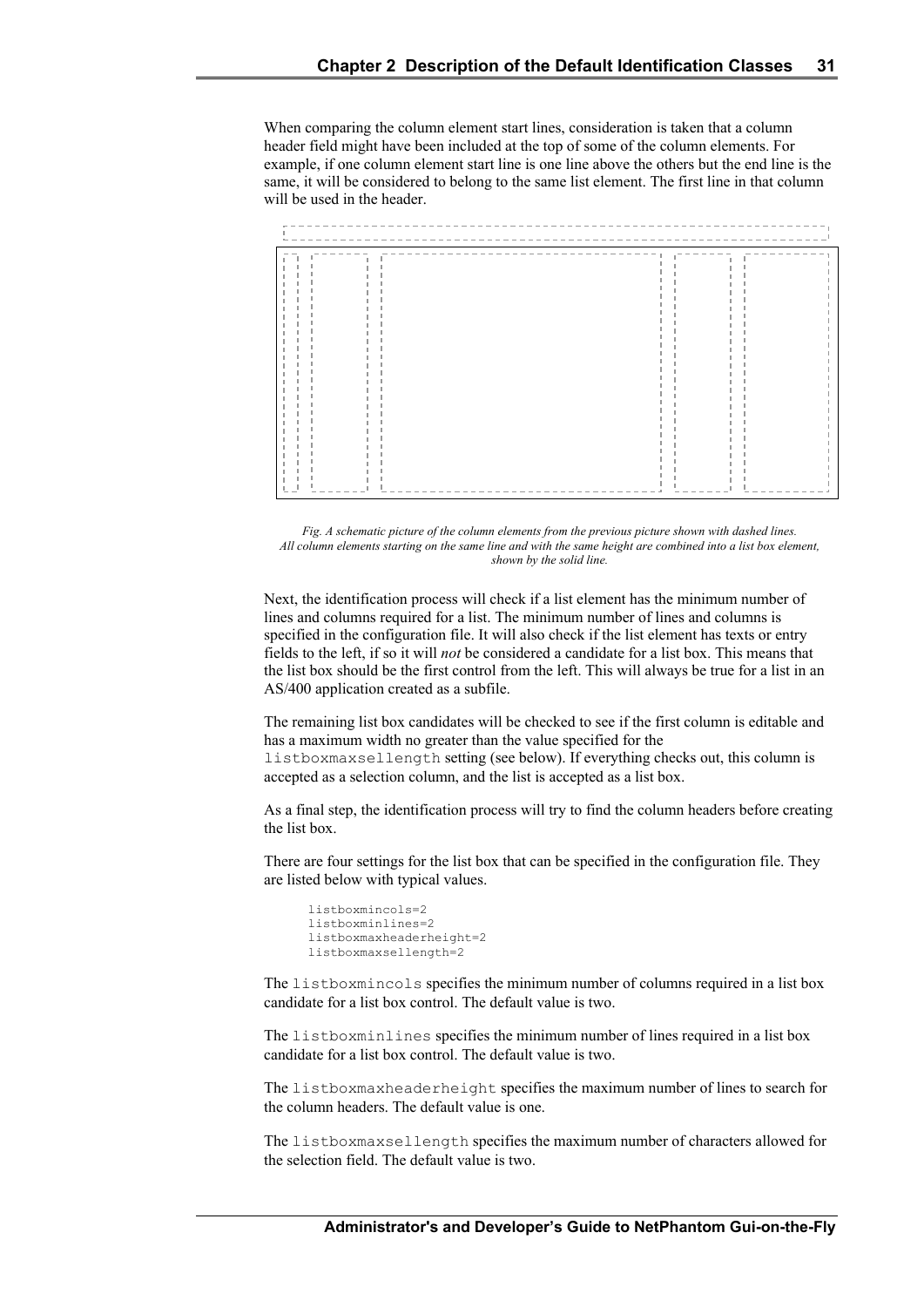There is also a setting that specifies if there is a filler character to use, and what this character should be. This setting is called listfieldfiller. If the filler character were the underscore character, it would look like this:

```
listfieldfiller=_
```
This class has a setting that affects the appearance of the entry fields. This is the listboxlayout setting. Valid values for this setting are:

```
listboxlayout=DEFAULT
listboxlayout=FONT
listboxlayout=COLOR
listboxlayout=LINES
```
DEFAULT means that no settings are taken from the template panel; default values will be used instead.

FONT means that the fonts are taken from a list box with the Control ID LISTB in the template panel. If this control cannot be found, or if it is not a list box control, default values will be used. Both the header font and the list font are taken from the template list box.

COLOR means that the colors are taken from a list box with the Control ID LISTB in the template panel. If this control cannot be found, or if it is not a list box control, default values will be used. The colors that will be taken from the template list box are the background color and the foreground colors for both the header and the list.

LINES means that all the line settings are taken from a list box with the Control ID LISTB in the template panel. If this control cannot be found, or if it is not a list box control, default values will be used. The settings that are taken from the template list box are line between columns, line between headers, line between header and column and the line between lines.

Any other value will be ignored.

All these layout settings can be combined in a suitable way. For example, if FONT, COLOR and LINES were desired, the setting would look like this:

listboxlayout=FONT COLOR LINES

### *GofColumnElement*

The GofColumnElement is a private inner class that is used to store information about the column elements created during the list box identification process. A column element is a column of one or more GofHostFields that starts in the same x-position, and has the same width.

In addition to some methods to set and retrieve information, it also contains some methods for retrieving column headers and one method that checks if the column element is editable.

The used GofColumnElements will be deleted when a new host screen is processed.

### *GofListElement*

The GofListElement is a private inner class that is used to store information about the list elements created during the list box identification process. A list element consists of one or more column elements, where all column elements start on the same line, and have the same height.

The GofListElement has a method that checks if the list element's leftmost column has any other column elements to its left.

#### *GofListColumnElement*

The GofListColumnElement is a container class for all the data needed by the PhantomCListBox class to create its inner classes for the columns. By wrapping all the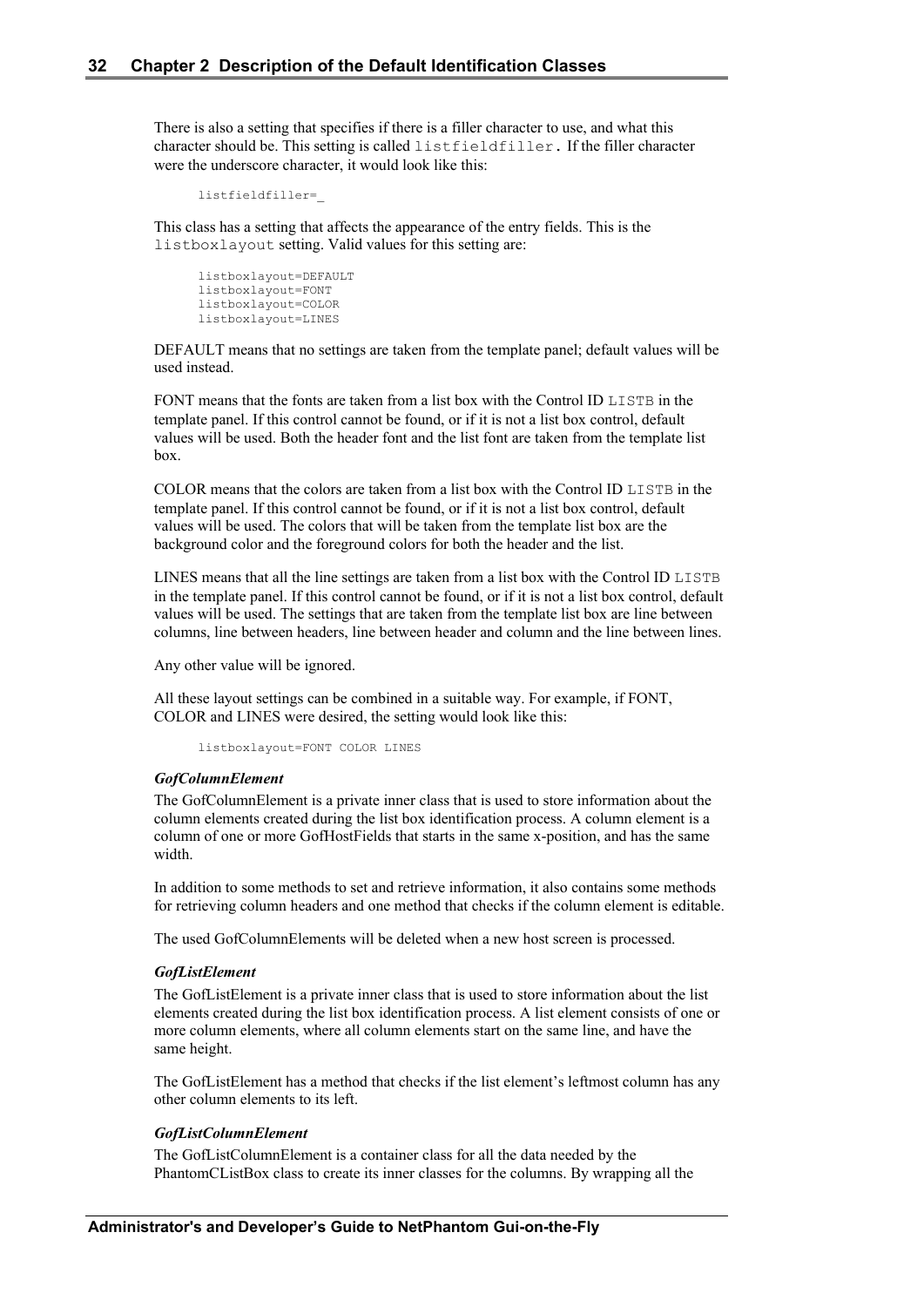information into a class, the number of parameters to the PhantomCListBox's constructor is minimized.

### **GofHorLineIdentifier**

This class identifies horizontal line controls from unused GofHostFields.

| Nr Bereich           | Nr Bereich                |              |
|----------------------|---------------------------|--------------|
| 01 Retriebschteilung | RART I 30 Unfoll/RV/Donto | TIME N       |
| Mr Bereich           | Nr Bereich                |              |
| 01 Retricheshteilung | BART I 30 Unfell/BK/Pente | <b>HMF 3</b> |

*Fig. Example of horizontal line identified by the GofHorLineIdentifier.*

The constructor is a default constructor without any parameters. This makes it possible to load this class dynamically. The constructor only creates the instance.

The class will check for a GofHostField that consists of only one, repeated character that belongs to the list of characters that have been specified as valid characters for the horizontal line. The number of times the character is repeated in the GofHostField must equal or exceed the minimum number specified in the configuration file.

The characters that may be converted into a horizontal line are specified in the configuration file. The setting might look like the one below. In this example, the only valid character is a hyphen.

horlinechars=-

The minimum number of times that this character must be repeated, before it is considered a horizontal line, is also specified in the configuration file.

horlineminlength=10

The horizontal line will be created as a PhantomCRectangle, with a height of 1, and a depth of 1.

#### **GofPushButtonIdentifier**

This class identifies push button controls from unused GofHostFields.

| I<br>F3=Avsluta |              | . F4=Prompt/lista . F9=Föregående kommando | $F12 =$ Avbryt          |
|-----------------|--------------|--------------------------------------------|-------------------------|
| teady / Running |              |                                            | 21.007<br>Ш<br>IM<br>MW |
| <br>Avslutal    | Prompt/lista | Föregående kommando                        | Avbryt                  |

*Fig. Example of push buttons identified by the GofPushButtonIdentifier.*

The constructor is a default constructor without any parameters. This makes it possible to load this class dynamically. The constructor only creates the instance.

This class takes every unused protected host field and checks if it has a push button identification string. The push button identification strings are text strings that identify a function key definition. The push button identification strings are defined in the configuration file. When a host field is found to have one or more push button identification strings in its text, a push button element is created for each string. The push button element text will also be analyzed for the send key.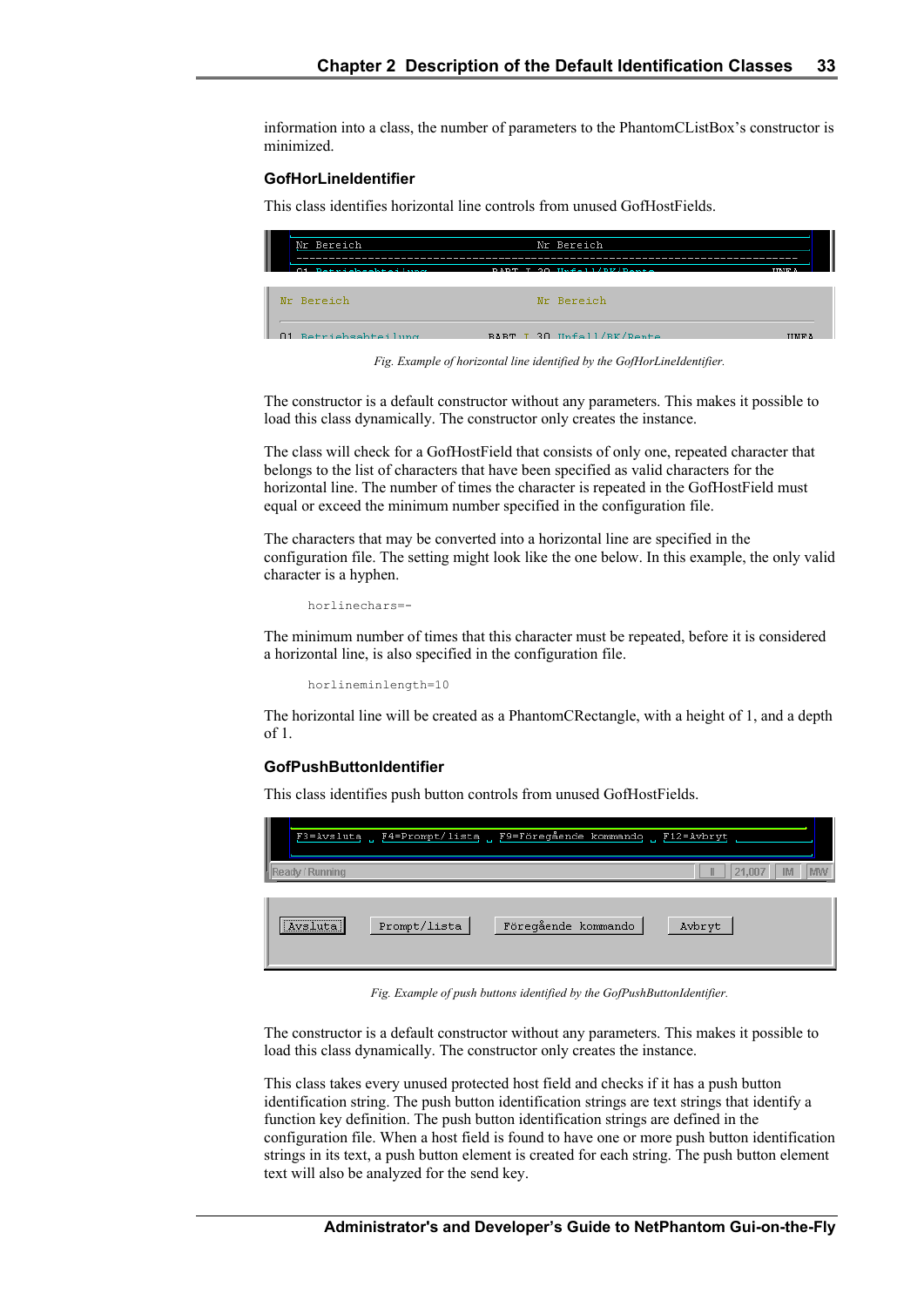For each of the push button elements, a push button or a menu item will be created. There are settings in the configuration file that determine which type of control will be created.

Several settings that are needed during the identification of the push button controls are taken from the configuration file. There is one setting that should contain the push button identification strings. This setting is a comma-separated list, with all the identification strings. This means that the identification strings can't contain commas.

The identification strings will be combined with the value of the pushbuttonequalsign setting to create the complete identification string that will be searched for. The equal sign is specified separately because if push button combinations are allowed, the class requires an identification string without the equal sign.

It is possible to use a wildcard for numeric characters in the identification strings. The character used as a wildcard is the hash mark ('#').

The pushbuttonequalsign setting will usually be an equal sign  $(')$  or a colon  $(')$ .

Below is an example of pushbutton identification strings with wildcards, and an equal sign as the pushbuttonequalsign.

```
pushbuttonident=PF#,PF##,F#,F##
pushbuttonequalsign==
```
Remember that the search order for the host field text will be the same order as the order of the identification strings in the configuration file.

There is also a setting that specifies if push button combinations should be searched for. A push button combination is when two push button definitions have been nestled together, separated by separator character. An example of a pushbutton combination could be:

```
PF7/PF8=Previous/Next
```
If the setting pushbuttoncombination is set to 1, then this type of combination is searched for. This also requires that the pushbuttoncombsign be set to the separator character. In the above example, the separator character is the slash ('/'). The setting below handles the above example:

```
pushbuttoncombination=0
pushbuttoncombsign=/
```
This class also has a setting that affects the look of the entry fields. This is the pushbuttonlayout setting. Valid values for this setting are:

```
pushbuttonlayout=DEFAULT
pushbuttonlayout=SIZE
pushbuttonlayout=FONT
pushbuttonlayout=SIZEANDFONT
pushbuttonlayout=CLONE
```
DEFAULT means that no settings are taken from the template panel. Size will be taken from the size used by the definition on the host screen. The panel's default font will be used.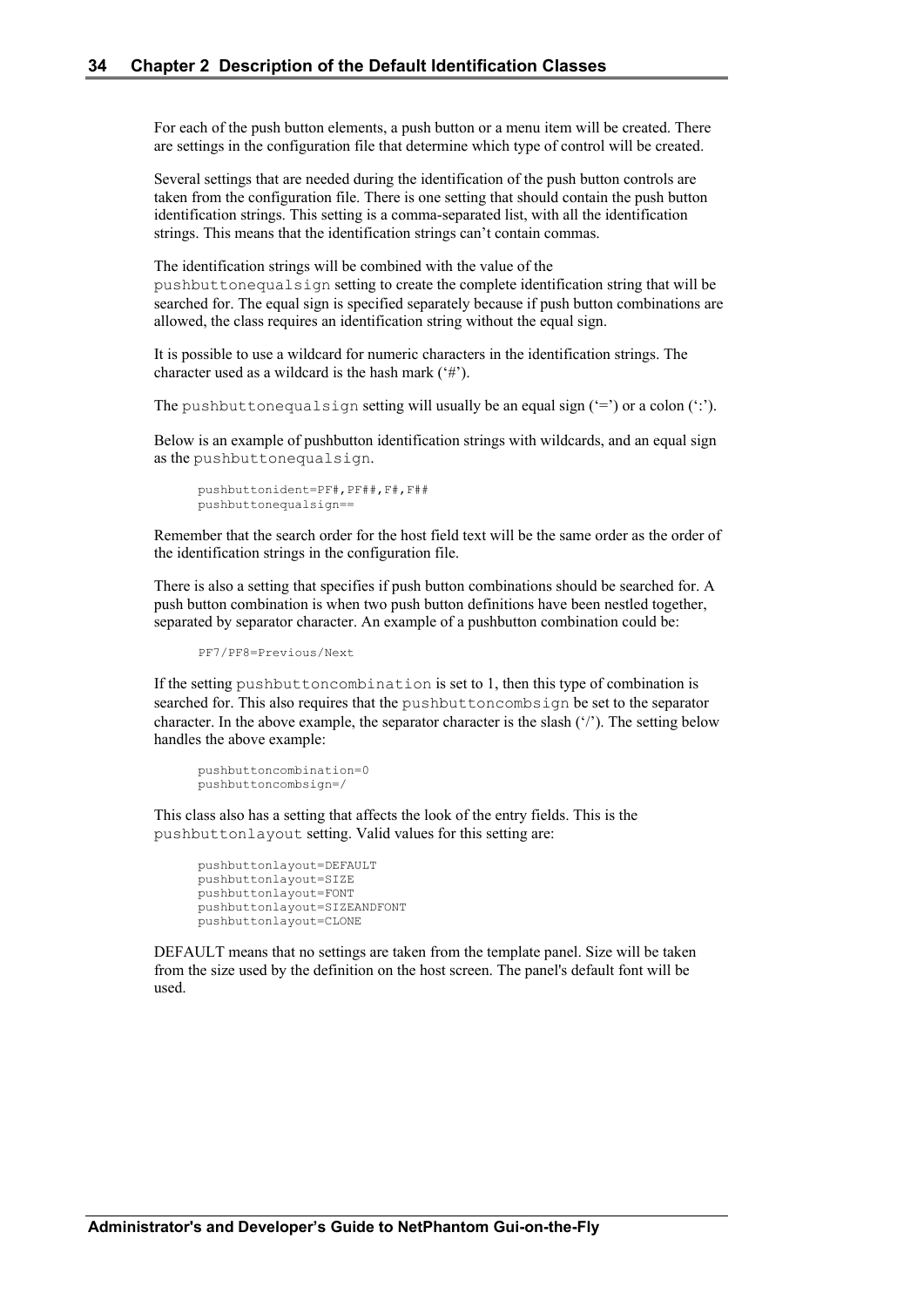|                                                             | F3=Avsluta _ F4=Prompt/lista _ F9=Föregående kommando _ F12=Avbryt |                            |
|-------------------------------------------------------------|--------------------------------------------------------------------|----------------------------|
| eady / Running                                              |                                                                    | 21.007<br>Ш<br>IM<br>ທານານ |
| ,,,,,,,,,,,,,,,,,,,,,,,,,,,,,,,,<br>Prompt/lista<br>Avsluta | Föregående kommando                                                | Avbryt                     |

*Fig. Example of push buttons created with pushbuttonlayout=DEFAULT and buttonarea\_layout=0.*

SIZE means that the size will be taken from a push button with the Control ID PB  $\times$  in the template panel. The panel's default font will be used. If this control cannot be found, default values will be used.

| I |                 |              | F3=Avsluta _ F4=Prompt/lista _ F9=Föregående kommando _ F12=Avbryt |             |    |
|---|-----------------|--------------|--------------------------------------------------------------------|-------------|----|
|   | Ready / Running |              |                                                                    | 21.007<br>Ш | IM |
|   | Avsluta         | Prompt/lists | gående komm                                                        | Avbryt      |    |

*Fig. Example of push buttons created with pushbuttonlayout=SIZE and buttonarea\_layout=0. In this case some of the button texts are too long for the size defined in the template panel.*

FONT means that the font is taken from a push button with the Control ID PB X in the template panel. If this control cannot be found, default values will be used.

| I<br>F3=Avsluta | . F4=Prompt/lista . F9=Föregående kommando . |                     | F12=Avbryt                            |
|-----------------|----------------------------------------------|---------------------|---------------------------------------|
| Ready / Running |                                              |                     | <b>MW</b><br>Π<br>21.007<br><b>IM</b> |
| Avsluta         | Prompt/lista                                 | Föregående kommando | Avbryt                                |

*Fig. Example of push buttons created with pushbuttonlayout=FONT and buttonarea\_layout=0.*

SIZEANDFONT means that the font and size are taken from a push button with the Control ID PB\_X in the template panel. If this control cannot be found, default values will be used.

| I             |              | F3=Avsluta _ F4=Prompt/lista _ F9=Föregående kommando _ F12=Avbryt |                  |
|---------------|--------------|--------------------------------------------------------------------|------------------|
| ady / Running |              |                                                                    | .007<br>21<br>тм |
| <br>Avsluta   | Prompt/lista | gående komm                                                        | Avbryt           |

*Fig. Example of push buttons created with pushbuttonlayout=SIZEANDFONT and buttonarea\_layout=0. In this case some of the button texts are too long for the size defined in the template panel.*

CLONE means that the button on the template panel is cloned. Cloned means that the size, font, text and an icon, if it exists, are taken from a push button with the Control ID PB\_F*nn*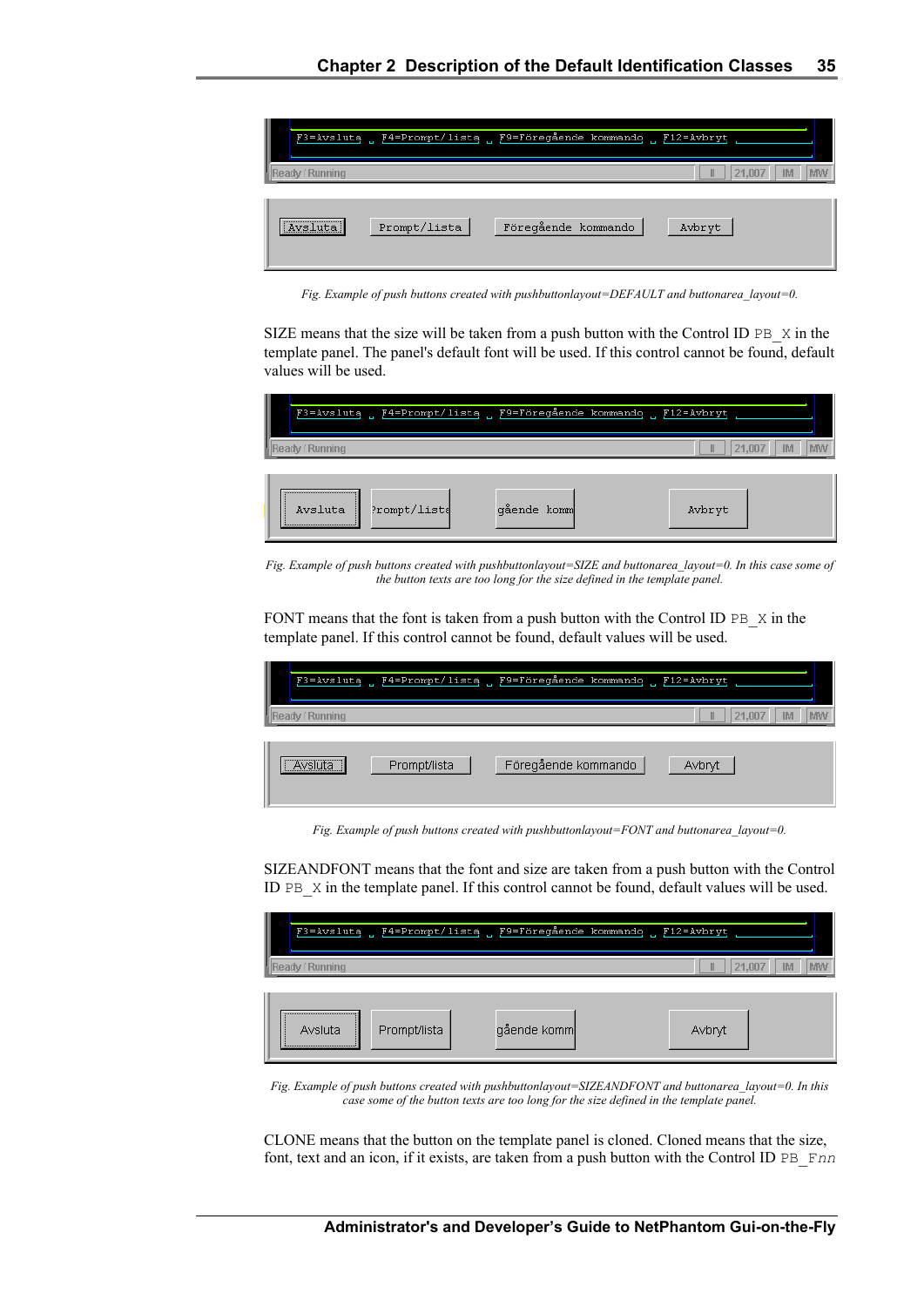(*nn* is one or two numeric characters, an exact match must be found). If this control cannot be found, default values will be used.



*Fig. Example of push buttons created with pushbuttonlayout=CLONE and buttonarea\_layout=0. Only the buttons with function keys defined in the template panel will be created as push button. In the above example, only F2 and F12 are defined.*



*Fig. The same example as above, but with buttonarea\_layout=1, which means that flow layout should be used.*

It is possible to let push buttons not found in the template file be created as menu items instead. This is only possible when the push button layout is cloned from the template file, because push buttons not found in the template would have a different look from the cloned ones. For this there are two settings. The nontemplatebutton setting turns this option on and the nontemplatemenu setting specifies the menu name to use for the menu items. The value for the menu name can have a shortcut specified by placing a tilde  $(\sim)$  in front of the character to be used as a shortcut. Below is an example of this setting.

| nontemplatebutton=MENU<br>nontemplatemenu=~Functions                                                                           |            |   |        |    |           |
|--------------------------------------------------------------------------------------------------------------------------------|------------|---|--------|----|-----------|
| F4=Prompt/lista , F9=Föregående kommando ,<br>F3=Avslutą<br>F13=Assistans F16=Huvudmeny<br>(C) COPYRIGHT IBM CORP. 1980, 1993. | F12=Avbryt |   |        |    |           |
| Ready / Running                                                                                                                |            | Ш | 20,007 | IM | <b>MW</b> |
| Användarrutiner 1 (2)<br><b>Functions</b>                                                                                      |            |   |        |    |           |
| Prompt/lista<br>Föregående kommando<br>Assistans<br>Huvudmeny                                                                  |            |   |        |    |           |
|                                                                                                                                |            |   |        |    |           |

*Fig. Example of function key definitions moved to a menu. In this case pushbuttonlayout=CLONE, nontemplatebutton=MENU and nontemplatemenu=~Functions, and F4, F9, F13 and F16 were not defined in the template button.*

#### *GofPushButtonElement*

The GofPushButtonIdentifier will make use of a private inner class named GofPushButtonElement. This is used to store information about the push button element found during the matching of identification strings. This information is used during the creation of the push button control or the menu item.

The GofPushButtonElement also has a method to get the send key string that will be attached to the control.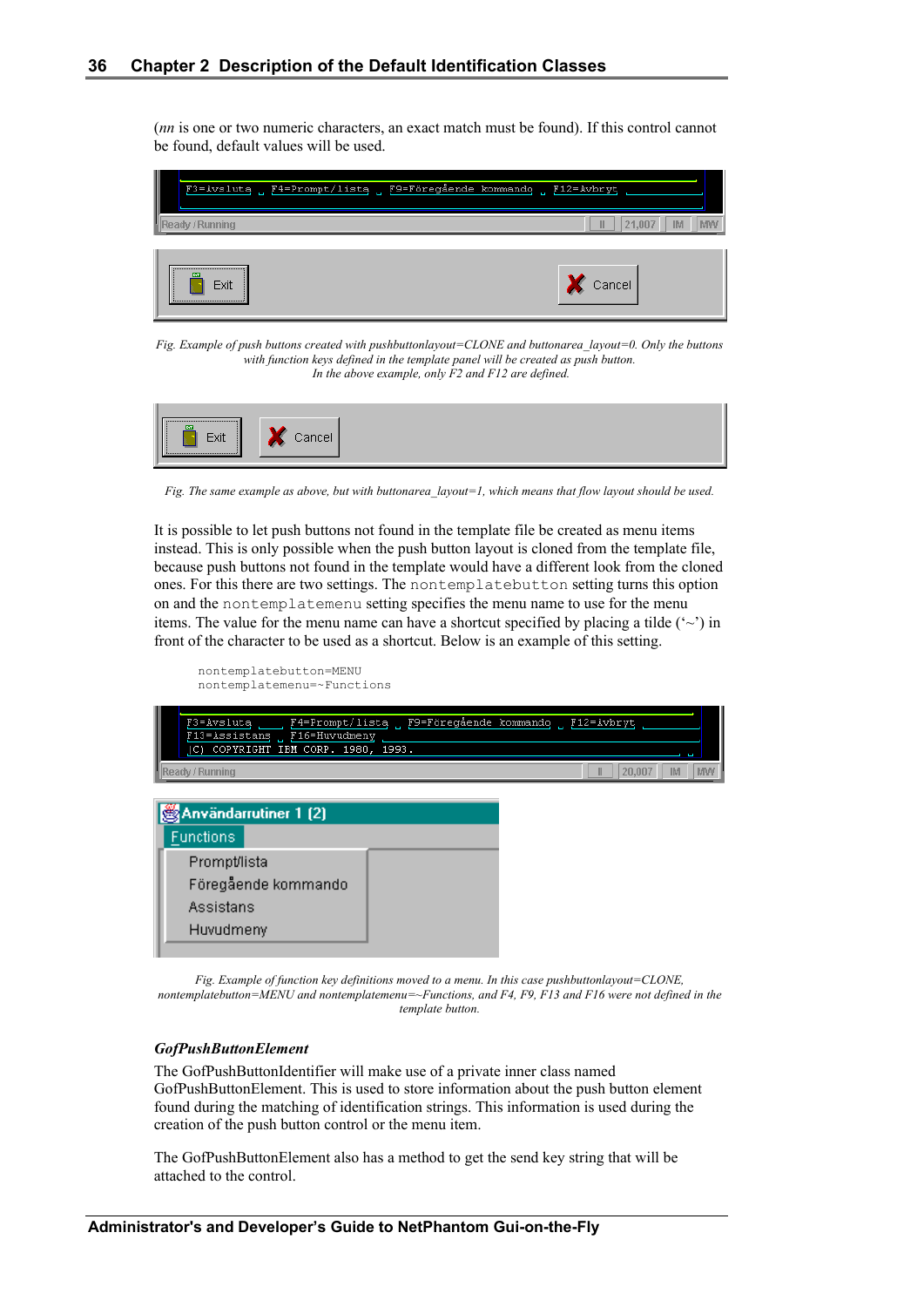### **GofEntryFieldIdentifier**

This class identifies entry field controls from unused GofHostFields.

| Acme Trader |  |  |
|-------------|--|--|

The constructor is a default constructor without any parameters. This makes it possible to load this class dynamically. The constructor only creates the instance.

This class takes each unused GofHostField that is not protected and creates an entry field. It will check if the current GofHostField points to the same host field as the previous GofHostField. If so, this is a continuation of the previous one and will not be created.

This class has a setting that affects the look of the entry fields. This is the entryfieldlayout setting. Valid values for this setting are:

```
entryfieldlayout=DEFAULT
entryfieldlayout=FONT
entryfieldlayout=COLOR
entryfieldlayout=FONTANDCOLOR
```
DEFAULT means that no settings are taken from the template panel; default values will be used instead.

FONT means that the font is taken from a template panel, from an entry field with the Control ID E, ER, ENL or ENR (depending on the host field's justification, and if the host field is numeric or not). If this control cannot be found, or if it is not an entry field control, default values will be used.

COLOR means that the color is taken from a template panel, from an entry field with the Control ID E, ER, ENL or ENR (depending on the host field's justification, and if the host field is numeric or not). If this control cannot be found, or if it is not an entry field control, default values will be used.

FONTANDCOLOR means that the font and color are taken from a template panel, from an entry field with the Control ID E, ER, ENL or ENR (depending on the host field's justification, and if the host field is numeric or not). If this control cannot be found, or if it is not an entry field control, default values will be used.

Any other value will be treated as DEFAULT.

There is also a setting that specifies if there is a filler character to use, and what this character should be. This setting is called entryfieldfiller. If the filler character were the underscore character, it would look like this:

entryfieldfiller=\_

#### **GofOutputTextIdentifier**

This class identifies output text/static text controls from unused GofHostFields.



*Fig. Example of output text.*

The constructor is a default constructor without any parameters. This makes it possible to load this class dynamically. The constructor only creates the instance.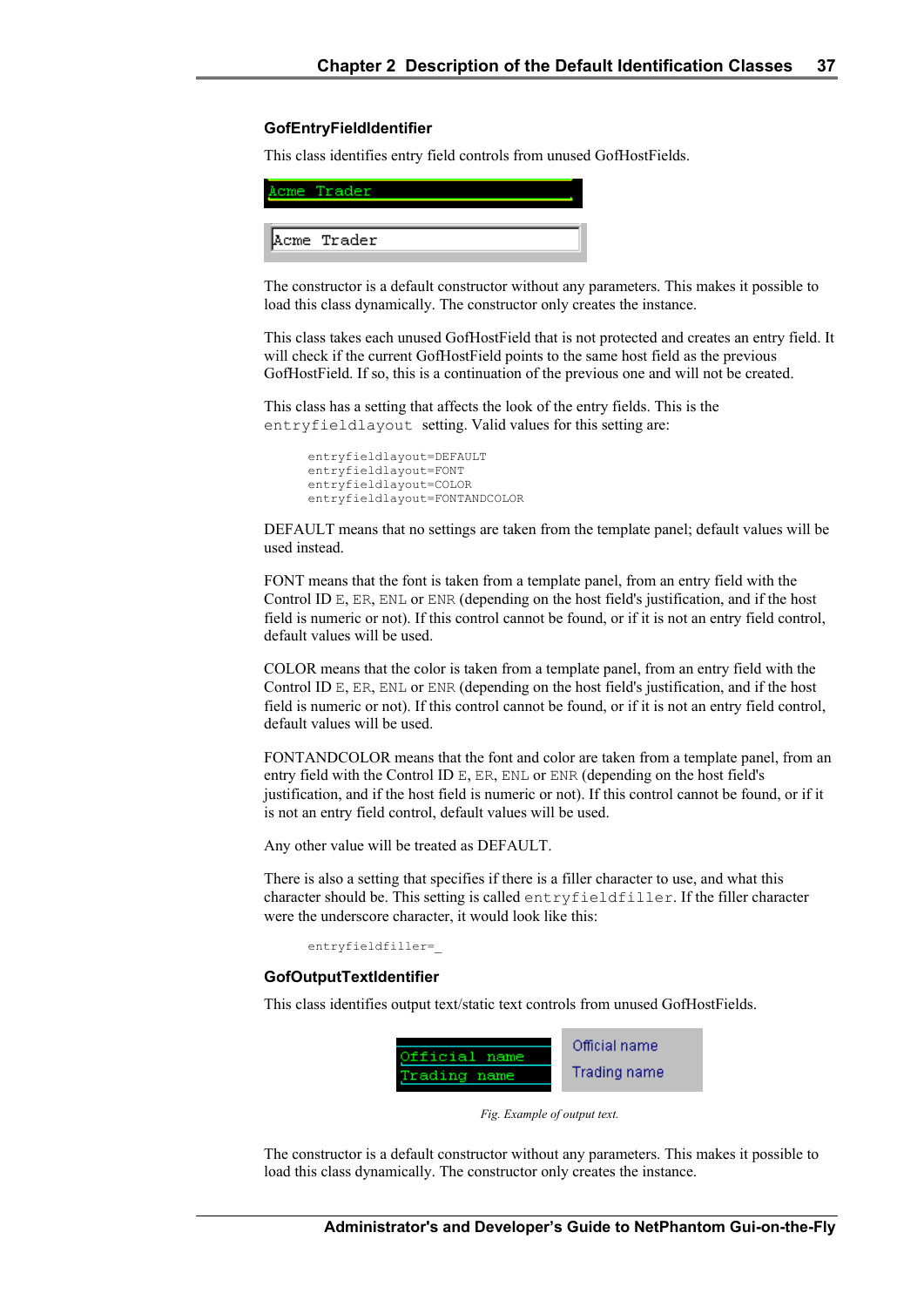Every unused, protected GofHostField that is not empty will result in either an output text or a static text. The type of control that will be created depends on the settings for this class in the configuration file.

There is a setting for this class that makes it possible to remove trailing punctuation marks. These punctuation marks are either dots (.) or colons (:). Remember that if the text is changed, the control that will be created will always be a static text, not output text. The setting looks like this:

deltrailingpunctmark=1

It is also possible to specify that the controls created by this class should always be static texts. To do this, set the alwaysusestatictext setting to 1, otherwise to 0. In the example below, static texts will always be used.

```
alwaysusestatictext=1
```
**Note:** Keep in mind that using static text instead of output text requires more processing resources in the server.

There is also a setting that affects the look of the output texts/static texts. This is the outputtextlayout setting. Valid values for this setting are:

```
outputtextlayout=DEFAULT
outputtextlayout=FONT
outputtextlayout=COLOR
outputtextlayout=FONTANDCOLOR
```
DEFAULT means that no settings are taken from the template panel. Default values will be used.

FONT means that the font is taken from template panel, from an output text with the Control ID O, OR, ONL or ONR (depending on the host field's justification and if the host field is numeric or not). If this control cannot be found, or if it is not an output text control, default values will be used.

COLOR means that the color is taken from template panel, from an output text with the Control ID O, OR, ONL or ONR (depending on the host field's justification and if the host field is numeric or not). If this control cannot be found, or if it is not an output text control, default values will be used.

FONTANDCOLOR means that the font and color are taken from template panel, from an output text with the Control ID O, OR, ONL or ONR (depending on the host field's justification and if the host field is numeric or not). If this control cannot be found, or if it is not an output text control, default values will be used.

Any other value will be treated as DEFAULT.

Remember that the default color for an output text is black, and for a static text it is dark blue. This means that if the color for the output text with  $\circ$  is set to default, output texts and static texts will receive different colors on the generated panel.

### **GofTitleAreaTitleIdentifier**

This class identifies the screen title from unused GofHostFields. If a title can be identified, the panel title will be the same as the screen title.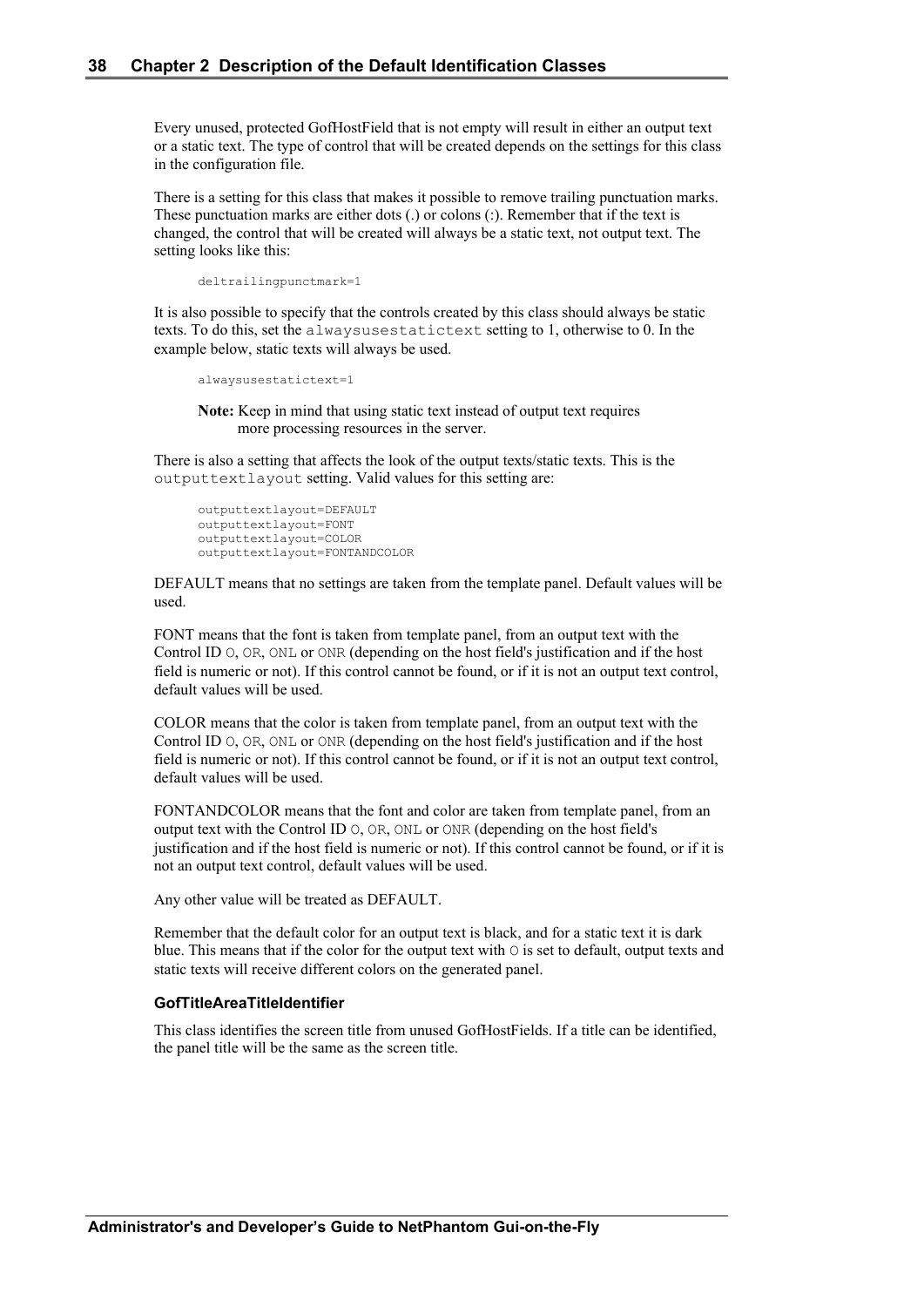

*Fig. Example of a title identified by the GofTitleAreaTitleIdentifier. It has been placed in the panel's title bar by the identifier.* 

The constructor is a default constructor without any parameters. This makes it possible to load this class dynamically. The constructor only creates the instance.

The identification of the title is quite simple. The title is supposed to be on a specific location on the screen. The location is specified in the configuration file. If a protected host field is found at the specified location, it will be accepted as the screen's title.

The setting for title identifier allows two different ways of specifying the location of the title on the host screen. It can either be specified as combination of the line it starts on, the line it ends on, the first column that it can start on, the last column it can start on, a minimum length and a maximum length; or it can be specified as a combination of the line it starts on, the line it ends on and a location on the line.

The location can either be left, center or right. Left means that host field must start at the first column; center means that it must cross the center of the line and right means that it must end at the last column on the line.

The setting, which is named title title, consists of a comma separated list consisting of the start line, the end line, the first allowed start column, the last allowed start column, the minimum width, the maximum width, and the position on the line. Values not needed must be marked with a hyphen ('-'). The format of this setting is:

title title=sl,el,fsc,lsc,minw,maxw,pos

where the parameters are:

| sl              | start line (zero based)                              |  |  |  |  |
|-----------------|------------------------------------------------------|--|--|--|--|
| el              | end line (zero based)                                |  |  |  |  |
| fsc             | first allowed start column (zero based)              |  |  |  |  |
| $_{\text{1sc}}$ | last allowed start column (zero based)               |  |  |  |  |
| minw            | the minimum width in characters                      |  |  |  |  |
| maxw            | the maximum width in characters                      |  |  |  |  |
| pos             | position on line, valid values are L=left, C=center, |  |  |  |  |
|                 | $R = right$ or -                                     |  |  |  |  |

Use either the  $fsc, \; lsc, \; minw, \; maxw$  combination or the pos parameters (set the unused to -).

An example of the first variant could be:

title title=0,0,20,30,20,40,-

In this example, the title must be on the first line, must start somewhere between column 20 and 30, and must have a width of between 20 and 40 characters.

And an example of the second variant could be:

title title=0,0,-,-,-,-,C

In this example the title must cross the center of the first line.

Normally the title will just be on a single line, so the first two values will be the same.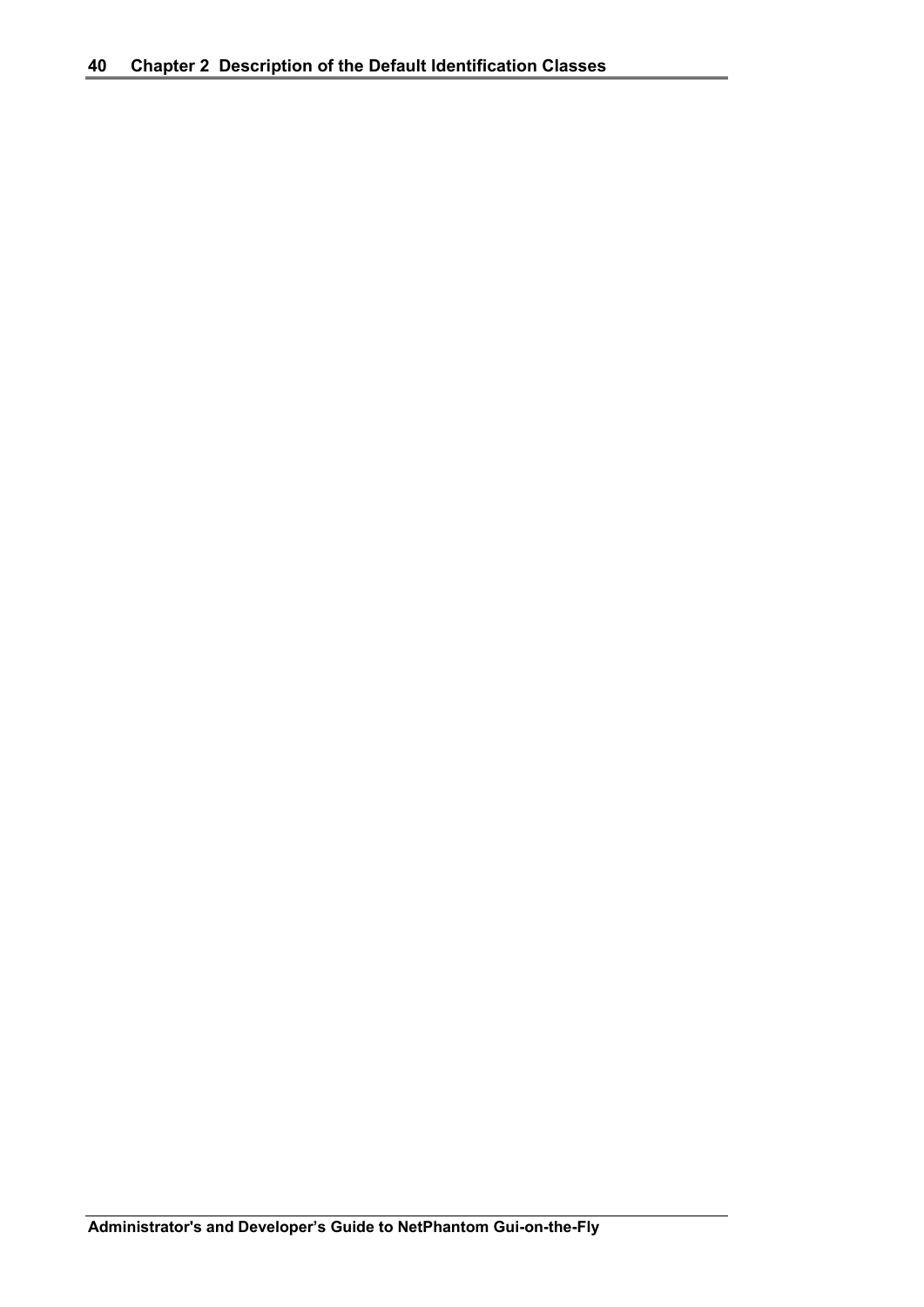### **3 Checklist for Configuring the Default Identification Classes**

*A tiny change today brings us to a dramatically different tomorrow. There are grand rewards for those who pick the high hard roads, but those rewards are hidden by years.*

Richard Bach

By changing the settings in the configuration file *gof.ini*, it is possible to change the way a panel created by the Gui-on-the-Fly module will look. This section tries to describe the most important things to consider when configuring all the different settings.

Go through each step and try to see what setting might be a good starting point.

### 3.1 Analyze the Host Applications

The first thing to do is to look through all the host screens (or as many as possible). This will give you a good feel for how consistent the host screens are. Look for similarities in the host screens.

### 3.2 Identify Whole Screen or Partial Screen

First see if there is any area on the host screen that should always be removed from the identification. If so, set the hostscreenarea and the identifypartialfields settings accordingly. Remember that any area to exclude will be excluded from each and every one of the screens in the system.

Normally the whole screen should be processed, and the settings would the be:

hostscreenarea=0,0,0,0 identifypartialfields=0

### 3.3 Decide Which Host Field Identifier Class to Use

This should be very simple. If it is a normal AS/400 host application, use the GofAS400HostFieldIdentifier and if it is a mainframe host application, use the GofMainFrameHostFieldIdentifier.

Of course, for some unusual host application, it might be necessary to write a new host field identifier class.

Set the hostfieldidentifier setting to the chosen class. For an AS/400 this would be:

hostfieldidentifier=se.entra.NetPhantom.server.GofAS400HostFieldIdentifier

Remember that the whole package name for the class must be included, otherwise the class will not be found, and Gui-on-the-Fly will not be started.

### 3.4 Identify the Different Areas on the Host Screen

Try to visually identify distinct areas on the host screen. If these areas are always located on the same screen rows, either on absolute rows, or on rows relative to the bottom of the screen, they should probably be identified as host screen areas.

Typical areas should be the title area, the button area (or function key definition area), message area, and so on.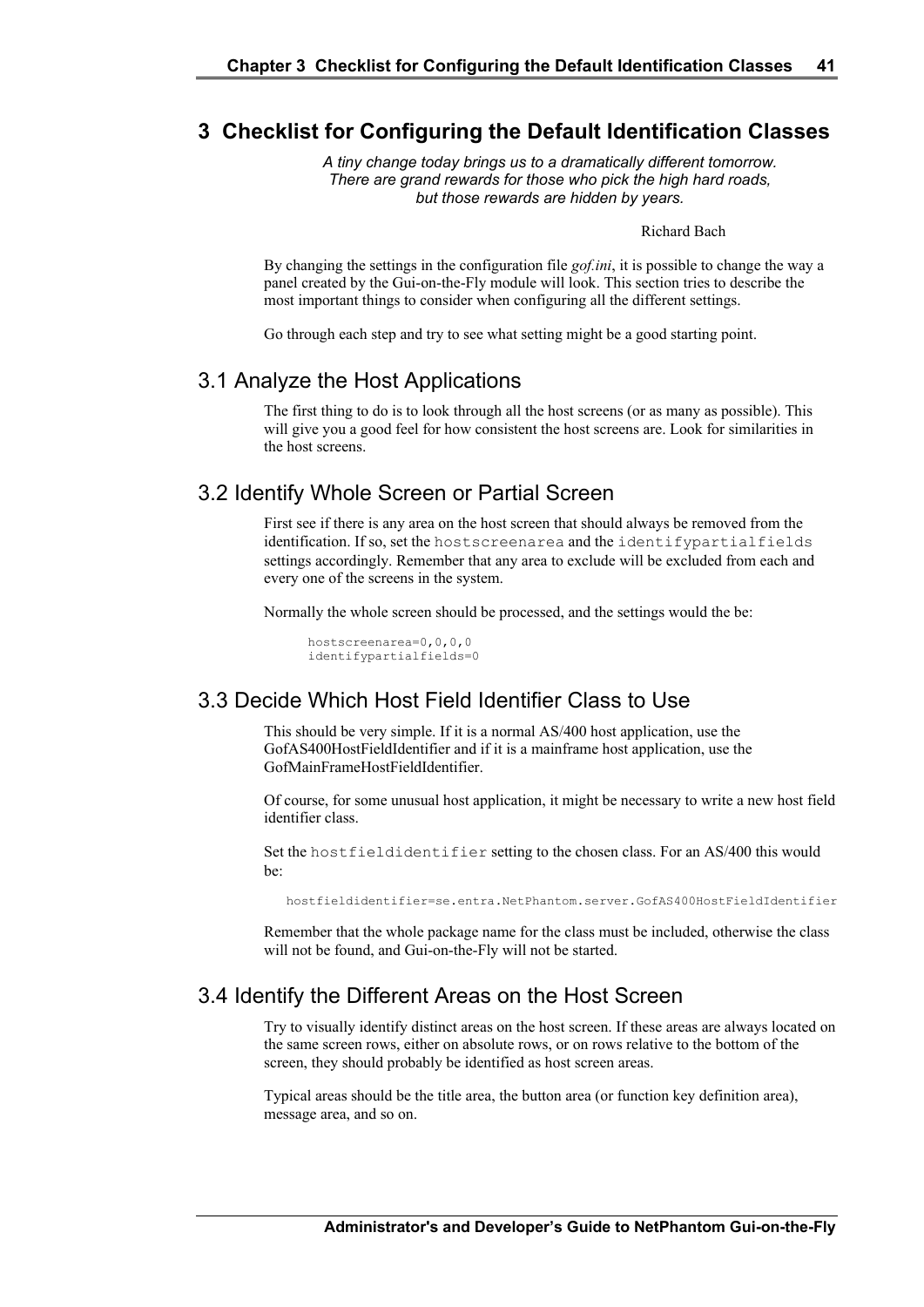When these areas have been identified, give them unique names, and specify the names in the setting named areaidentifiers. A typical but very simple example is given below.

areaidentifiers=TITLEAREA BUTTONAREA MAINAREA

The order in which they are specified does not matter.

### 3.5 Choose Area Identifier Classes for the Host Areas

Once the different host areas have been specified, choose a suitable area identifier class for each of them. Specify the classes in the configuration file, one class for each area. In the above example this could be done as:

```
TITLEAREA=se.entra.NetPhantom.server.GofAS400TitleAreaIdentifier
BUTTONAREA=se.entra.NetPhantom.server.GofAS400ButtonAreaIdentifier
MAINAREA=se.entra.NetPhantom.server.GofMainAreaIdentifier
```
Remember that the whole package name for the class must be included, otherwise the class will not be found, and Gui-on-the-Fly will not be started. The order in which the lines are specified does not matter.

### 3.6 Specify the Settings for Each Area Identifier Class

Once the classes for identifying the areas have been chosen, read the documentation for these classes, and add all the required settings to the configuration file.

To continue the example above, the settings for the GofAS400TitleAreaIdentifier class could be as follows:

```
titlearea_startline=0
titlearea_endline=1
```
The settings for the GofAS400ButtonAreaIdentifier could be:

```
buttonarea_startline=-4
buttonarea_endline=-1
buttonarea_minheight=5
```
And finally, the GofMainAreaIdentifier doesn't have any settings.

### 3.7 Specify the Order in Which the Areas Should Be Identified

The order in which the different areas should be identified must be specified. Normally the different areas should not overlap, so the order should not matter, as long as the GofMainAreaIdentifier comes as the last area. The GofMainAreaIdentifier should always be the last area, because it takes all the unused area of the screen.

For the example, the setting specifying the order in which to identify, should look like:

```
areaorder=TITLEAREA BUTTONAREA MAINAREA
```
### 3.8 Decide Which Controls Should Be Used on the Panels

Decide if all possible controls should be used on the panels, or if some can be left out. There might be different reasons for not using all control types. Trying to identify every possible control has a performance penalty, especially on screens with a lot of host fields. Unstructured and/or clogged host screens can make it difficult, if not impossible, to identify some controls such as list boxes in a correct way. Remember that it is always better to have a less fancy looking panel that has all its functionality intact, than to have a panel that didn't build correctly and lost some of its functionality at the same time.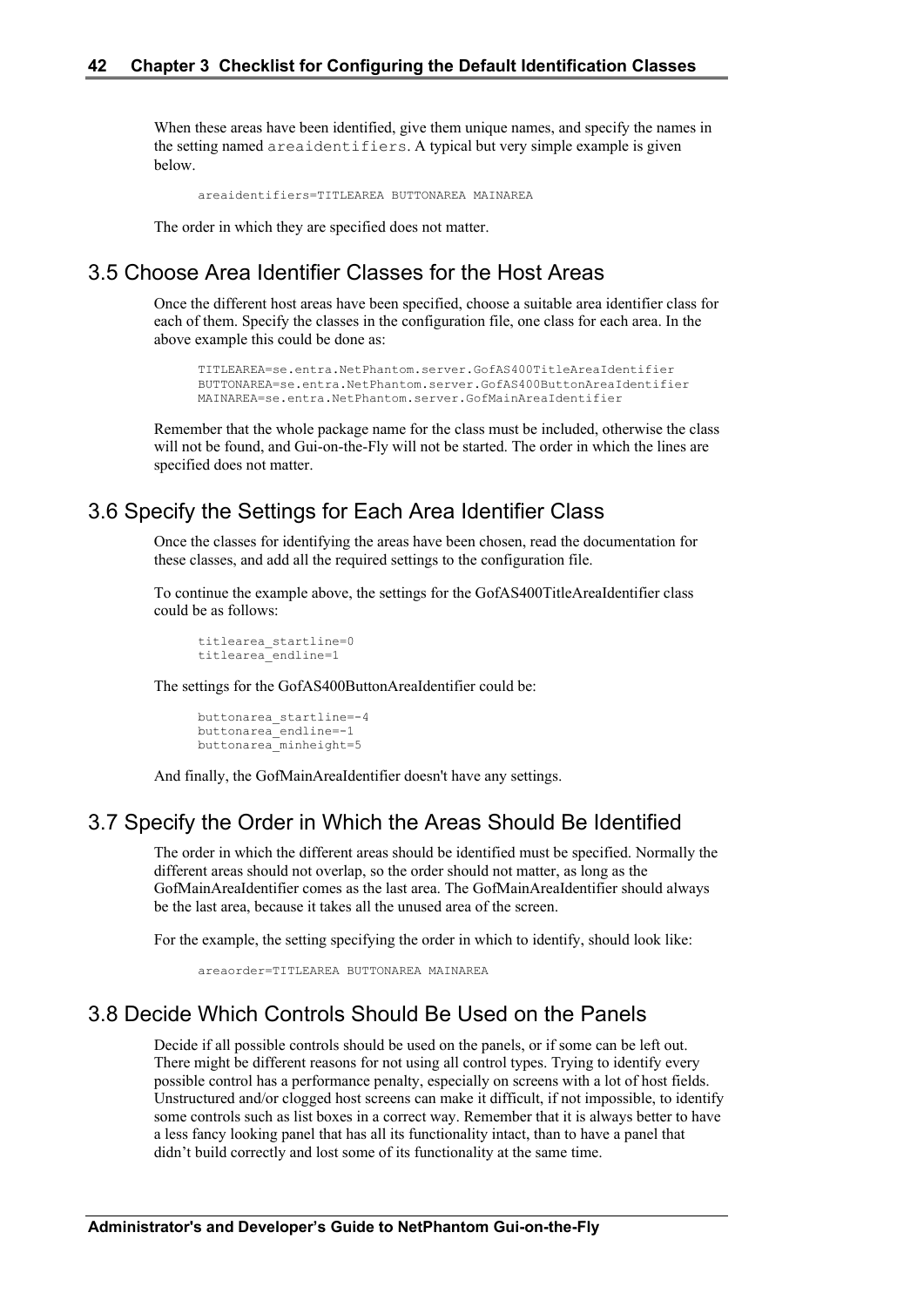When a decision as to which controls should be included has been made, specify a unique name for each of them in the ctrlidentifiers setting. This setting might look like this, except that *it should be specified on a single line*:

ctrlidentifiers=OTCTRL EFCTRL PBCTRL TITLECTRL LISTCTRL LISTCONTMARKCTRL CBCTRL SPINBCTRL HORLINECTRL

In this example most of the available controls will be used. The names used have been chosen to have some similarity to the control names, for example OTCTRL means output text control, EFCTRL means entry field control, and so on.

The order in which they are specified does not matter.

### 3.9 Choose Control Identifier Classes for the Controls

When a decision as to which of the controls should be identified has been made, suitable identification classes should be chosen for them. Specify the classes in the configuration file, one class for each control. In the example this could be done as:

```
OTCTRL=se.entra.NetPhantom.server.GofOutputTextIdentifier
EFCTRL=se.entra.NetPhantom.server.GofEntryFieldIdentifier
PBCTRL=se.entra.NetPhantom.server.GofPushButtonIdentifier
TITLECTRL=se.entra.NetPhantom.server.GofTitleAreaTitleIdentifier
LISTCTRL=se.entra.NetPhantom.server.GofListBoxIdentifier
LISTCONTMARKCTRL=se.entra.NetPhantom.server.GofListContMarkIdentifier
CBCTRL=se.entra.NetPhantom.server.GofComboBoxIdentifier
SPINBCTRL=se.entra.NetPhantom.server.GofSpinButtonIdentifier
HORLINECTRL=se.entra.NetPhantom.server.GofHorLineIdentifier
```
Remember that the whole package name for the class must be included, otherwise the class will not be found, and Gui-on-the-Fly will not be started. The order in which the lines are specified does not matter.

### 3.10 Specify the Settings for Each Control Identifier Class

Once the classes for identifying the controls have been chosen, read the documentation for these classes, and add all the required settings to the configuration file.

To continue the example, the settings for the GofOutputTextIdentifier class could be as follows:

```
alwaysusestatictext=0
deltrailingpunctmark=1
outputtextlayout=FONTANDCOLOR
```
The settings for the GofEntryFieldIdentifier class could be:

```
entryfieldfiller=_
entryfieldlayout=FONT
```
The settings for the GofPushButtonIdentifier class could be:

```
pushbuttonident=PF#,PF##,F#,F##
pushbuttonequalsign==
pushbuttoncombination=0
pushbuttoncombsign=/
pushbuttonlayout=CLONE
nontemplatebutton=MENU
nontemplatemenu=~Functions
```
The settings for the GofTitleAreaTitleIdentifier class could be:

title title=0,0,-,-,-,-,C

The settings for the GofListBoxIdentifier class could be: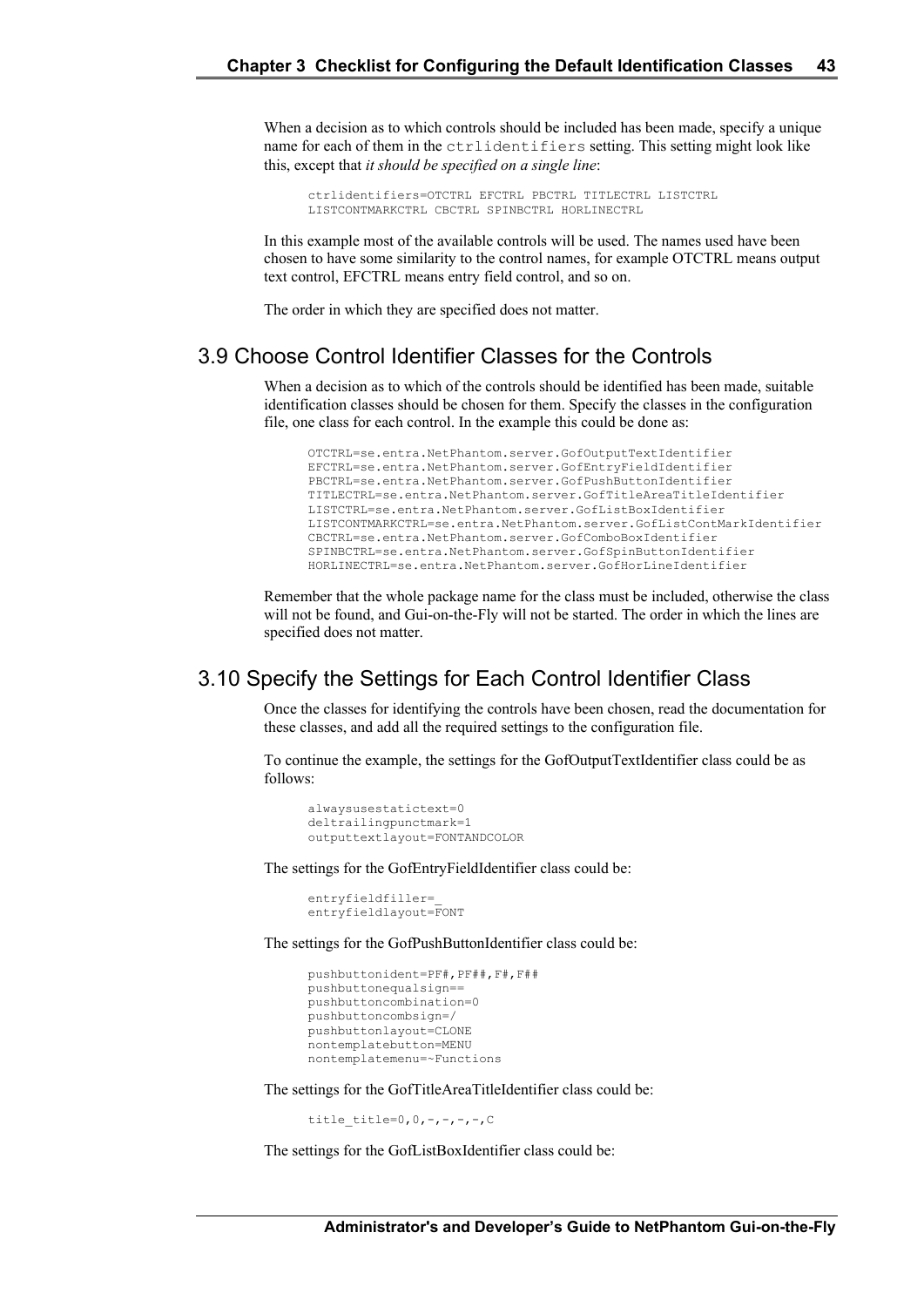```
listboxmincols=2
listboxminlines=2
listboxmaxheaderheight=2
listboxmaxsellength=2
listfieldfiller=_
listboxlayout=FONT COLOR LINES
```
The settings for the GofListContMarkIdentifier class could be:

listcontmark=+,More,MORE listcontpos=-13

The settings for the GofComboBoxIdentifier class could be:

```
comboliststart=(
combolistend=)
combolistsep=/
combosearch=pre,post
comboaddmissingtext=1
combofieldfiller=_
```
The settings for the GofSpinButtonIdentifier class could be:

```
spinrangestart=(
spinrangeend=)
spinvaluesep=-
spinsearch=pre,post
spinfieldfiller=_
```
The settings for the GofHorLineIdentifier class could be:

```
horlineminlength=10
horlinechars=-
```
### 3.11 Specify an Identification Order

The order in which the different areas will be searched for different controls must be specified. To do this, several identification orders will be specified, usually one for each area. Each identification order must have a unique name, which is specified in a blank or comma-separated list after the identificationorder setting. In our example, this could look like:

identificationorder=TITLEIDENT BUTTONIDENT MAINIDENT

Here names that have the areas name included have been chosen, for example TITLEIDENT means the identification order for the title area, and so on.

### 3.12 Specify Each of the Identification Orders

When the identification orders have been listed, each of them has to be specified in detail. Each identification order must have at least two items: first the name of the area, and then a comma separated list with all the names of the controls that should be identified in this area. The area name and the control list must be separated by colon (':').

The specification of the identification order in our example will look like this, except that the specification for the MAINIDENT *should be on a single line*.

TITLEIDENT=TITLEAREA:TITLECTRL BUTTONIDENT=BUTTONAREA:LISTCONTMARKCTRL,PBCTRL MAINIDENT=MAINAREA:HORLINECTRL,LISTCONTMARKCTRL,SPINBCTRL,CBCTRL, LISTCTRL,OTCTRL,EFCTRL

In this example, the title area will just be searched for a title control; the button area will just be searched for a list continuation mark and for push buttons, and so on.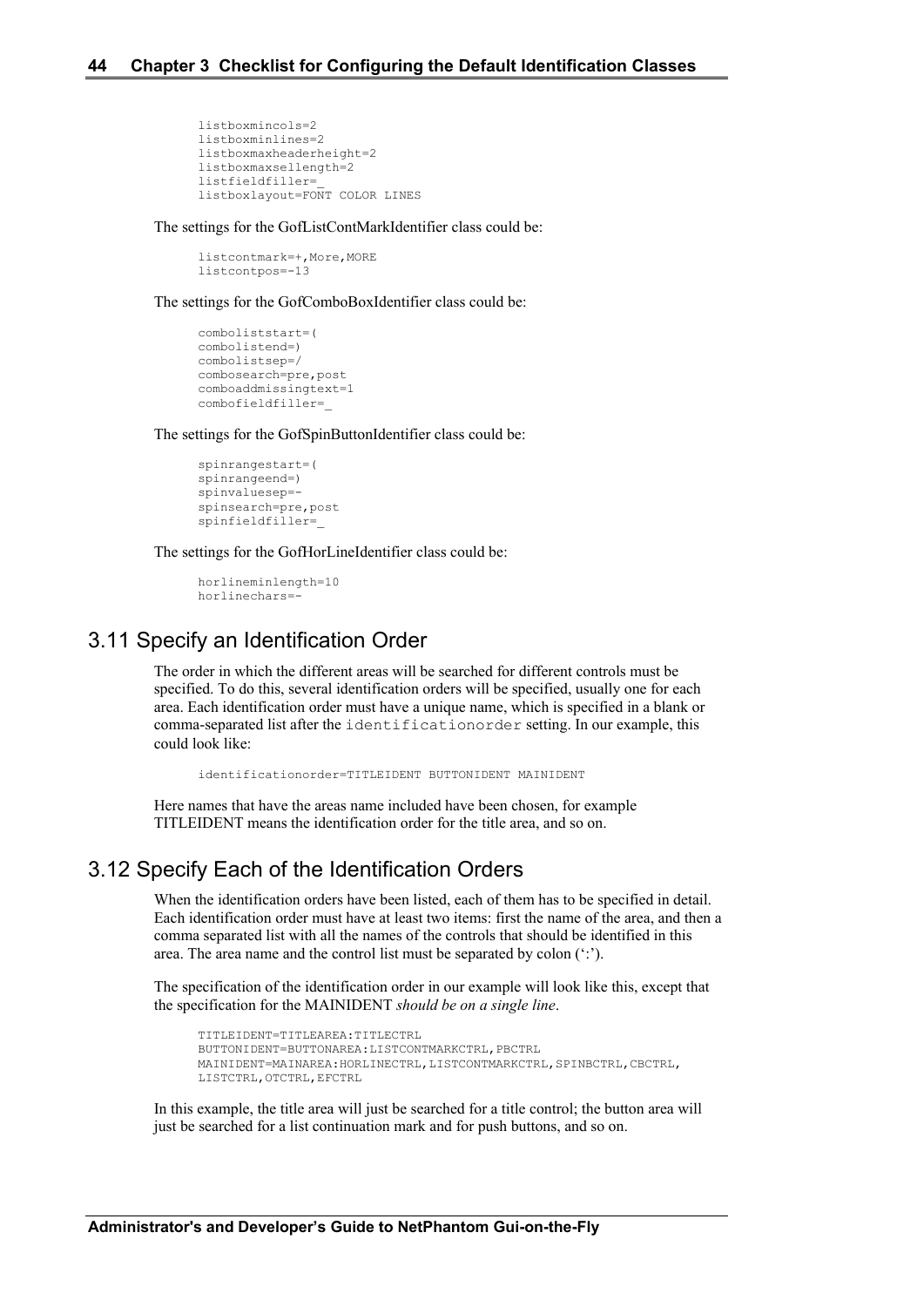### 3.13 Decide on a Template File for the Look of the Controls

Finally a template file must be specified. Either use the default one, or copy it and change the copy until it has the look needed for your application. For more details about template files see Chapter 4.

The path and name of the NetPhantom runtime file that will be used as a template should be specified in the gofruntime setting. Note that the path is relative to the server's runtime directory.

The template NetPhantom runtime application must be compiled with the *Backward compatible* option.

This could look like:

gofruntime=gofgui/npgoftest/npgoftest.phr

### 3.14 Specify a Section Name for All These Settings

If all the settings that have been specified are completely new, a section name for these settings should be specified. This section name must be inserted before the first setting. This makes it possible to have several different Gui-on-the-Fly settings specified at the same time. The section name must be placed inside brackets, as in the example below:

[NpGofTest]

### 3.15 Specify all Section Names for the Gui-on-the-Fly Settings

All the applications that are using Gui-on-the-Fly and the section names used for the Guion-the-Fly settings must be specified under the GuiOnTheFly section. The application name must be the same as the one specified in the NetPhantom Administration Client on the Application tab, i.e. under the Application section in server.ini.

The Gui-on-the-Fly section could look like this:

[GuiOnTheFly] APP1=NpGofTest APP3=NpGofTest

In this example, both the APP1 and the APP3 applications will use the settings specified in the NpGofTest section.

### 3.16 If the Created Panels are Unusable

If the panels that have been created by the Gui-on-the-Fly module are unusable, then there are a few things that should be tested. First, try and get a rough idea of if most of the panels are unusable, or if it is just a few of the panels.

### **Just a Few of the Panels are Unusable**

In this case, these panels are probably a bit too complicated to be created by Gui-on-the-Fly. The best thing to do then is to create panels for the problematic host screens in the NetPhantom Editor.

#### **A Large Part of the Panels are Unusable**

If this is the case, then the host application's host screens are either too complicated for the current settings used in Gui-on-the-Fly, or they are just too unstructured and inconsistent, so that it is difficult to find rules that apply to all screens.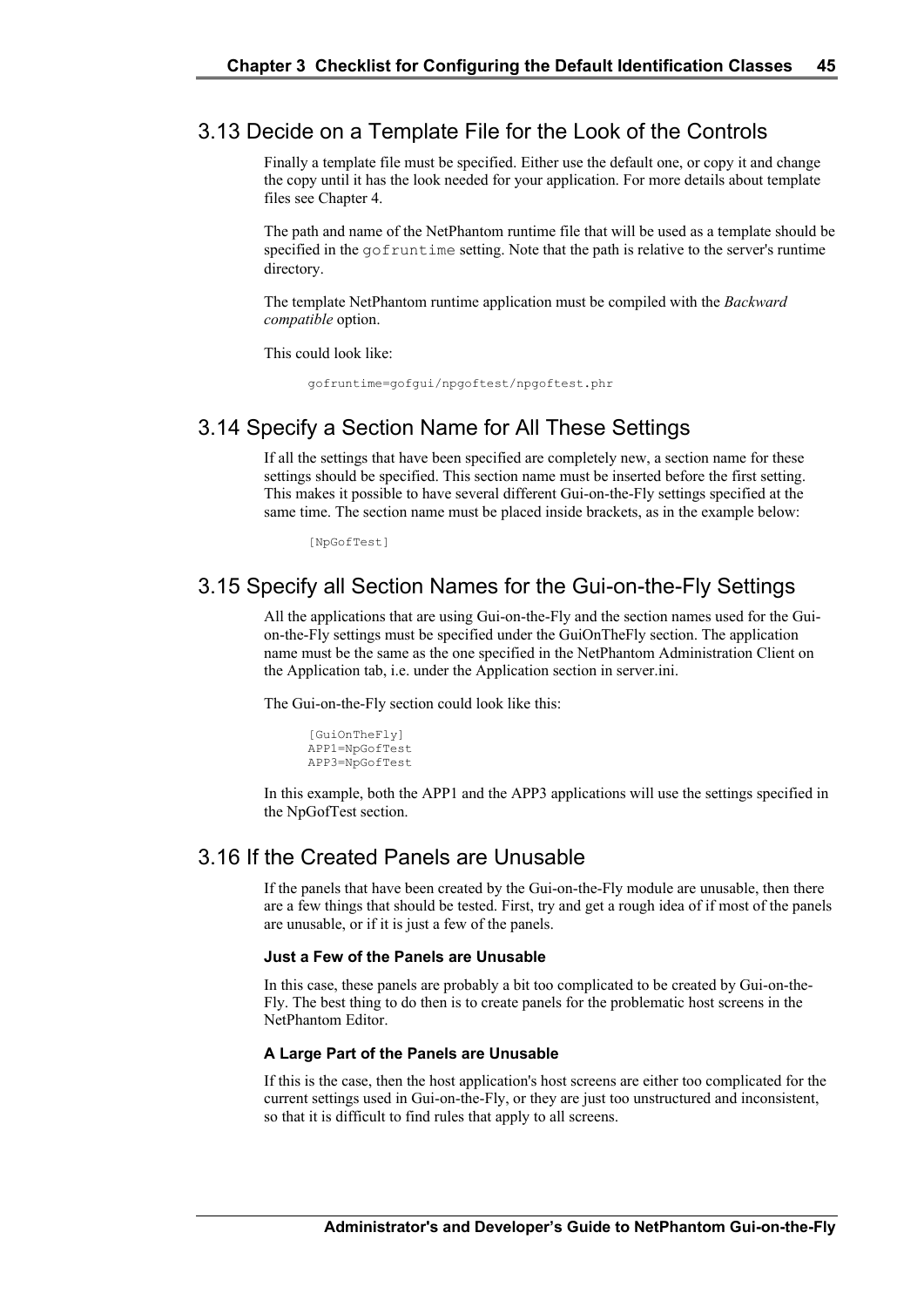The only thing to do then is to reduce the number of control types that should be created by Gui-on-the-Fly. In worst case try to use just output texts and entry fields, this should work for even the most complicated host applications.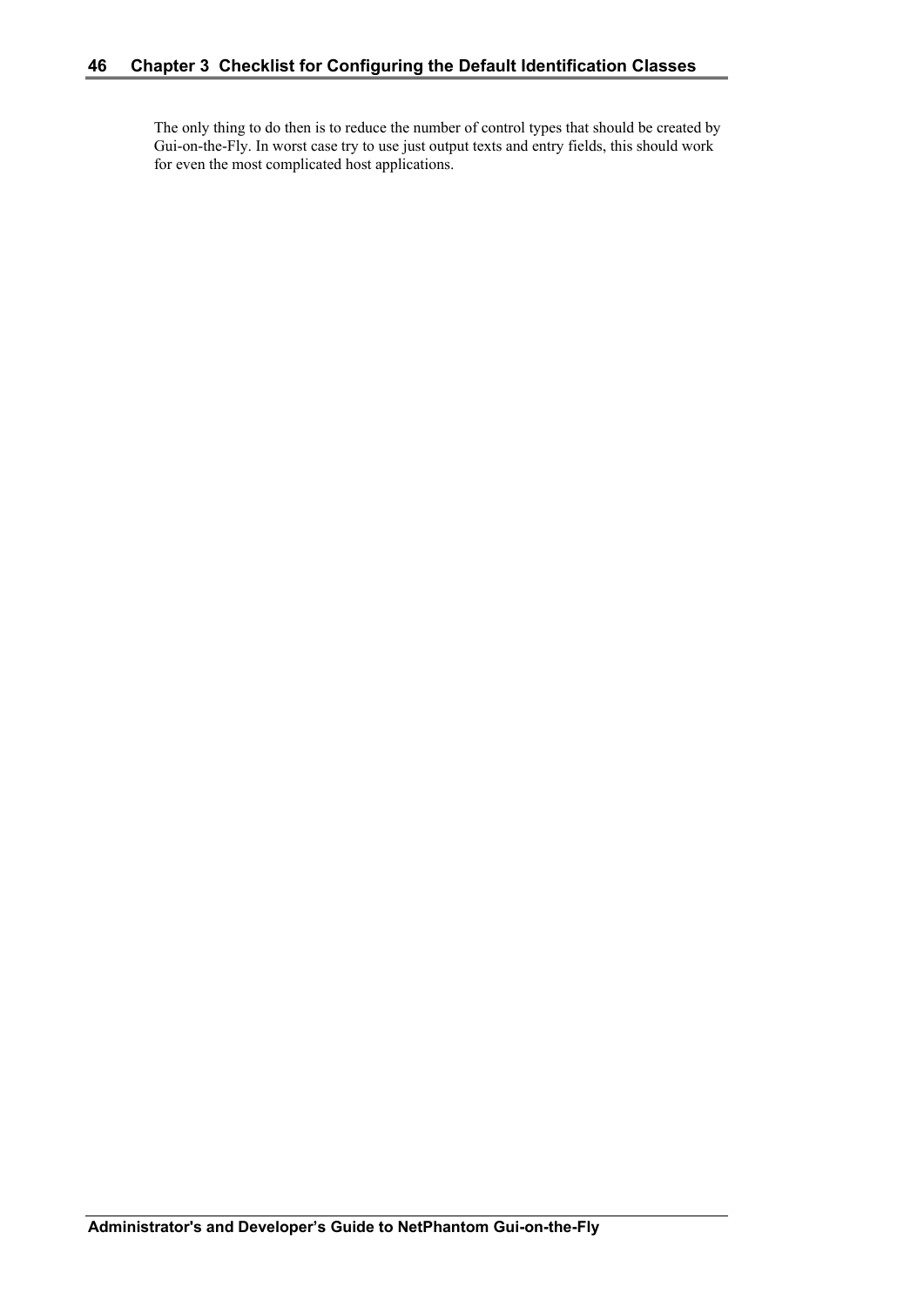### **4 Using a Template File to Change the Look of the Controls**

*If you don't like something, change it. If you can't change it, change your attitude. Don't complain.*

Maya Angelou

It is possible to change the look of the controls by simply changing the corresponding control in a template file.

The runtime file must have at least one panel, onto which the different controls that should be used as templates have been placed. This panel, which is a Main Panel, must have the Panel ID defined as BASE.

It is also possible to use a second panel for popup windows. This panel should be defined as a Pop-up panel, and must have the Panel ID defined as POPUP. By using a separate template panel for popup windows, it is possible to have different look for the controls on a popup window. If the Pop-up panel is missing, the popup windows will use the Main Panel as a template panel.

The extent, to which control layout is taken from the template, is determined by the layout setting for each control that is specified in the *gof.ini* configuration file.

The controls that are used as templates all have their ID specified. Do not change the ID, because the identification classes use the ID to find the template control. The control IDs used by the default identification classes are:

| $\circ$   | Output text or static text, left aligned.                  |  |  |  |  |  |
|-----------|------------------------------------------------------------|--|--|--|--|--|
| 0R        | Output text or static text, right aligned.                 |  |  |  |  |  |
| ONL       | Numeric output text or static text, left aligned.          |  |  |  |  |  |
| ONR       | Numeric output text or static text, right aligned.         |  |  |  |  |  |
| E         | Entry field, left aligned.                                 |  |  |  |  |  |
| ER        | Entry field, right aligned.                                |  |  |  |  |  |
| ENL       | Numeric entry field, left aligned.                         |  |  |  |  |  |
| ENR       | Numeric entry field, right aligned.                        |  |  |  |  |  |
| LISTB     | List box                                                   |  |  |  |  |  |
| COLSEL    | Selection field in a list box.                             |  |  |  |  |  |
| COLL      | Left aligned column in a list box.                         |  |  |  |  |  |
| COLR      | Right aligned column in a list box.                        |  |  |  |  |  |
| HT.       | Horizontal line.                                           |  |  |  |  |  |
| CMB       | Non-editable combination box.                              |  |  |  |  |  |
| CMBE      | Editable combination box.                                  |  |  |  |  |  |
| SB        | Non-editable spin button                                   |  |  |  |  |  |
| SBE       | Editable spin button.                                      |  |  |  |  |  |
| CHK       | Checkbox.                                                  |  |  |  |  |  |
| <b>RB</b> | Radio button.                                              |  |  |  |  |  |
| PB OK     | A button corresponding to the Enter-key. Not used by the   |  |  |  |  |  |
|           | The default push button identifier.                        |  |  |  |  |  |
| PB F1     | A button corresponding to function key F1 (Help-button).   |  |  |  |  |  |
| PB F3     | A button corresponding to function key F3 (Exit-button).   |  |  |  |  |  |
| PB F5     | A button corresponding to function key F5                  |  |  |  |  |  |
|           | (Refresh-button).                                          |  |  |  |  |  |
| PB F6     | A button corresponding to function key F6 (Create-button). |  |  |  |  |  |
| PB F12    | A button corresponding to function key F12                 |  |  |  |  |  |
|           | (Cancel-button).                                           |  |  |  |  |  |
| PB X      | A default button, used for buttons when SIZE, FONT or      |  |  |  |  |  |
|           | SIZEANDFONT layout is used.                                |  |  |  |  |  |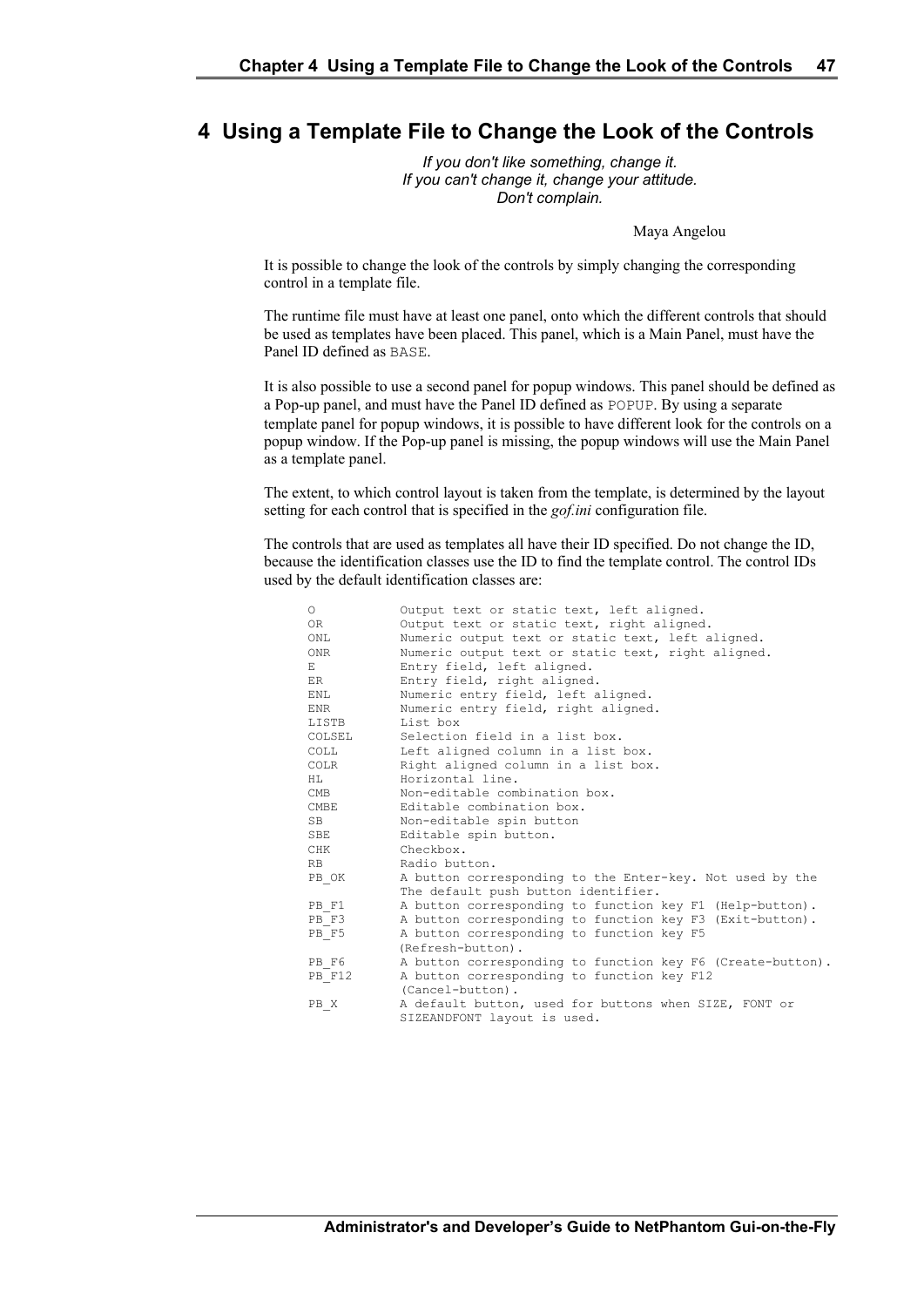| <b>BASE: Base template for Gui-on-the-fly</b><br>Functions Options                                                           | <u> - 미지</u>                                                 |  |  |  |
|------------------------------------------------------------------------------------------------------------------------------|--------------------------------------------------------------|--|--|--|
| This is the default panel font                                                                                               |                                                              |  |  |  |
| Dutput texts [static texts]:                                                                                                 |                                                              |  |  |  |
| 0: (default) left aligned text                                                                                               | ONL: numeric left aligned text                               |  |  |  |
| OR: right aligned text                                                                                                       | ONR: right aligned numeric text                              |  |  |  |
| Entry fields (data entry)-                                                                                                   | Combination boxes:                                           |  |  |  |
| (Default) left<br>1E<br>Numeric left<br><b>ENL</b>                                                                           | Non-editable<br>Editable                                     |  |  |  |
| ER.<br>Numeric right<br>Right                                                                                                | <b>CMBE</b><br>CMB<br>$\overline{\phantom{a}}$<br><b>ENR</b> |  |  |  |
| List box definiton                                                                                                           |                                                              |  |  |  |
| COLSEL: COLL: Left aligned text<br>COLR: Right aligned text<br>Selection<br>field                                            | Spin buttons<br>Non-editable<br>Editable                     |  |  |  |
| LISTB<br> COLSEL COLL                                                                                                        | ÷<br>奇<br><b>SBE</b><br>ls B<br>COLR <sup>1</sup>            |  |  |  |
| ABCDEFGHIJ<br>ABCDEFGHIJ<br>IA.                                                                                              | Check boxes:                                                 |  |  |  |
| abcdefghij<br>$abcd$ efghij $\blacksquare$<br>la.                                                                            | $\Box$ CHK                                                   |  |  |  |
|                                                                                                                              |                                                              |  |  |  |
| HL: horizontal line                                                                                                          | Radio buttons:                                               |  |  |  |
|                                                                                                                              | $C$ RB                                                       |  |  |  |
|                                                                                                                              |                                                              |  |  |  |
| -Acceptable push buttons in the panel. Buttons not here will be placed in the menu bar (Functions). $\overline{\phantom{a}}$ |                                                              |  |  |  |
| Refresh   X Cancel<br>$Create \mid \cdot$<br>Exit<br><b>OK</b><br>Q.<br>Help                                                 |                                                              |  |  |  |
| Default                                                                                                                      |                                                              |  |  |  |
|                                                                                                                              |                                                              |  |  |  |

*Fig. A typical template panel.*

For most of the controls, the only changes that will affect the corresponding controls on the panels created by the Gui-on-the-Fly module are changes to the font and color.

The controls that can take more than the font and color from the template are:

- List box
- Push buttons

These controls are described in detail below.

### **The List Box in the Template File**

In the list box the following settings can be taken from the list box in the template.

The font and color for the selection column's header

The font and color for the selection column's cells.

The font and color for the other column's headers (can be separated for left and right adjusted columns).

The font and color for the other column's cells (can be separated for left and right adjusted columns).

All the lines in the list box: includes the line between columns, the line between headers, the line between the header and the column and the line between rows.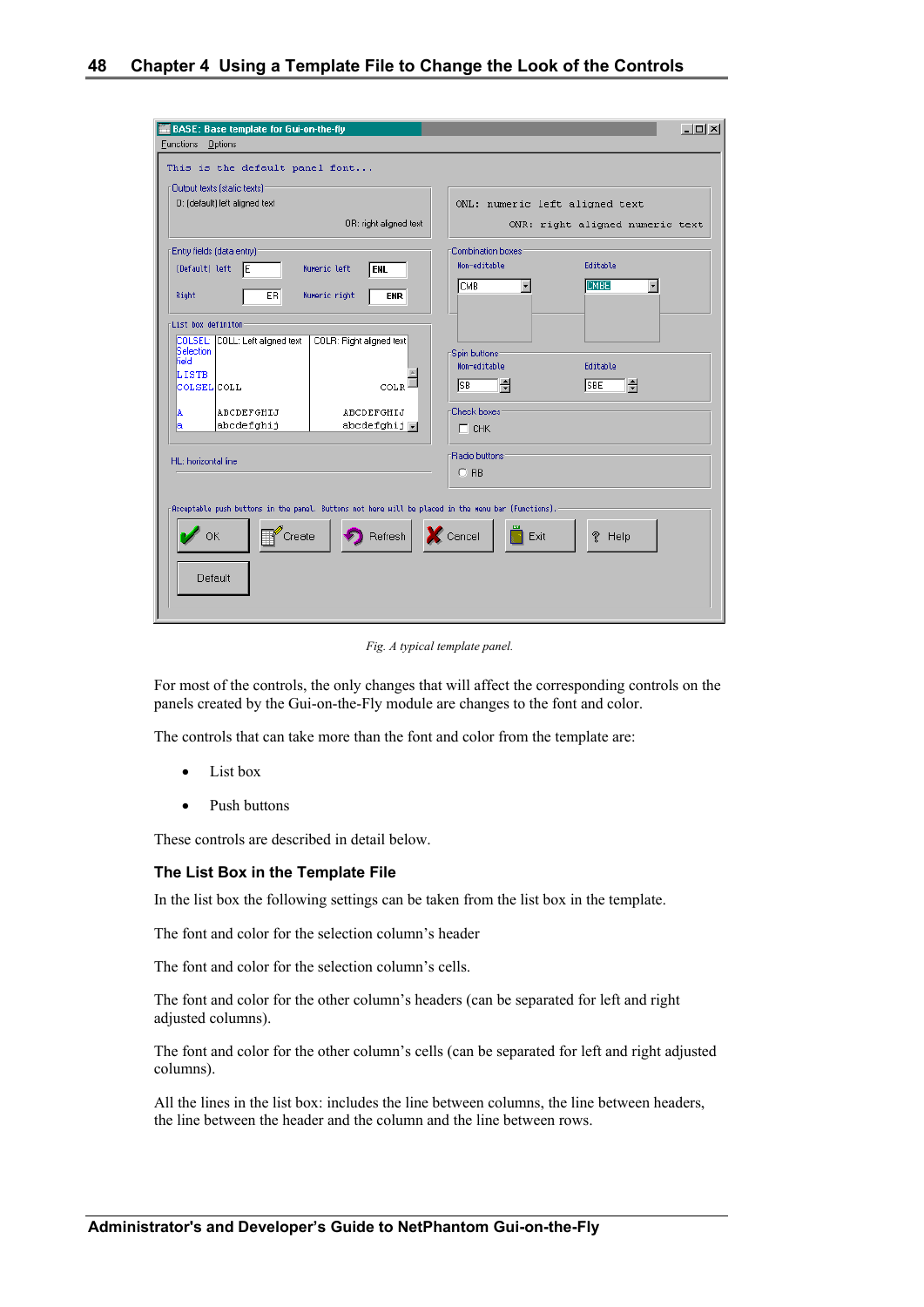### **The push buttons in the template file**

For the push buttons that exists in the template file, it is possible to either take the font, the size, both the size and font, or in some special cases to clone the button from the template.

When the cloning is used, the generated push button must correspond to a function key that equals the second part of the button's Control ID in the template file. For example, for a button to be cloned from the button with the Control ID PB F12, it must correspond to the F12 function.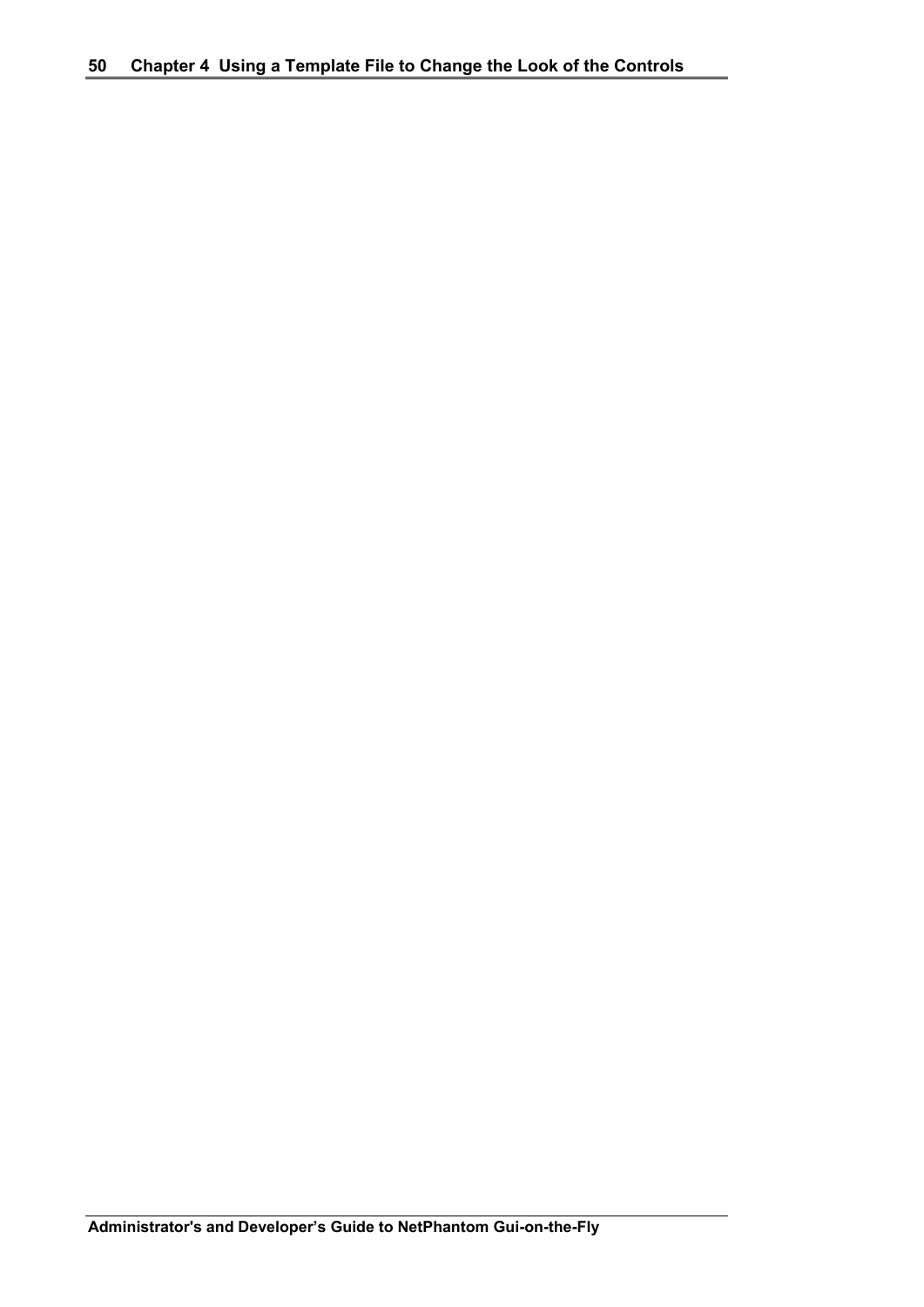### **5 How to Write Your Own Identification Classes**

*It is common sense to take a method and try it. If it fails, admit it frankly and try another. But above all, try something.*

Franklin D. Roosevelt

This section tries to give some hints on how to write your own identification classes, if the need should arise. The classes that can be replaced by your own identification classes can be grouped into three groups, the host field identification class, the host area identification classes and the control identification classes.

### 5.1 Writing Your Own Host Field Identification Class

To write your own host field identification class, you should extend the GofHostFieldIdentifierAdapter class, because this class implements the GofHostFieldIdentifier interface and has default methods for all the methods specified in the interface. The methods, which can be overridden, are:

- public void identifyHostFields( HostScreen screen )
- public void doIdentifyPartialFields( boolean flag )
- public boolean isPartialFieldsIdentified( )
- public Vector getHostFields( int x, int y, int w, int h )
- public Vector getPopupWindowHostFields( int x, int y, int w, int h )

The identifyHostFields method must create the GofHostFields from the HostScreen's HostFields. It is up this method to decide if a HostField should be split up to several GofHostFields. This is where you implement your own algorithm for creating the GofHostFields. The newly created GofHostFields must be stored internally in the class, since the method GetHostFields must be able to return them.

The doIdentifyPartialFields method must store a flag indicating what should be done with GofHostFields that are partially inside, partially outside the area that should be identified. This flag is only meaningful when a part of the whole screen will be identified. This functionality is implemented by the default implementation.

The isPartialFieldsIdentified method must return the value of the flag indicating what should be done with GofHostFields that are partially inside, partially outside the area that should be identified. This functionality is implemented by the default implementation.

The getHostFields method retrieves the GofHostFields created in the identifyHostFields method. It should take in account the value of the flag that was set in the doIdentifyPartialFields method. This functionality is implemented by the default implementation.

The getPopupWindowHostFields method retrieves a popup window's GofHostFields created in the identifyHostFields method. It should ignore the value of the flag that was set in the doIdentifyPartialFields method, since this should only be valid for complete screens. This functionality is implemented by the default implementation.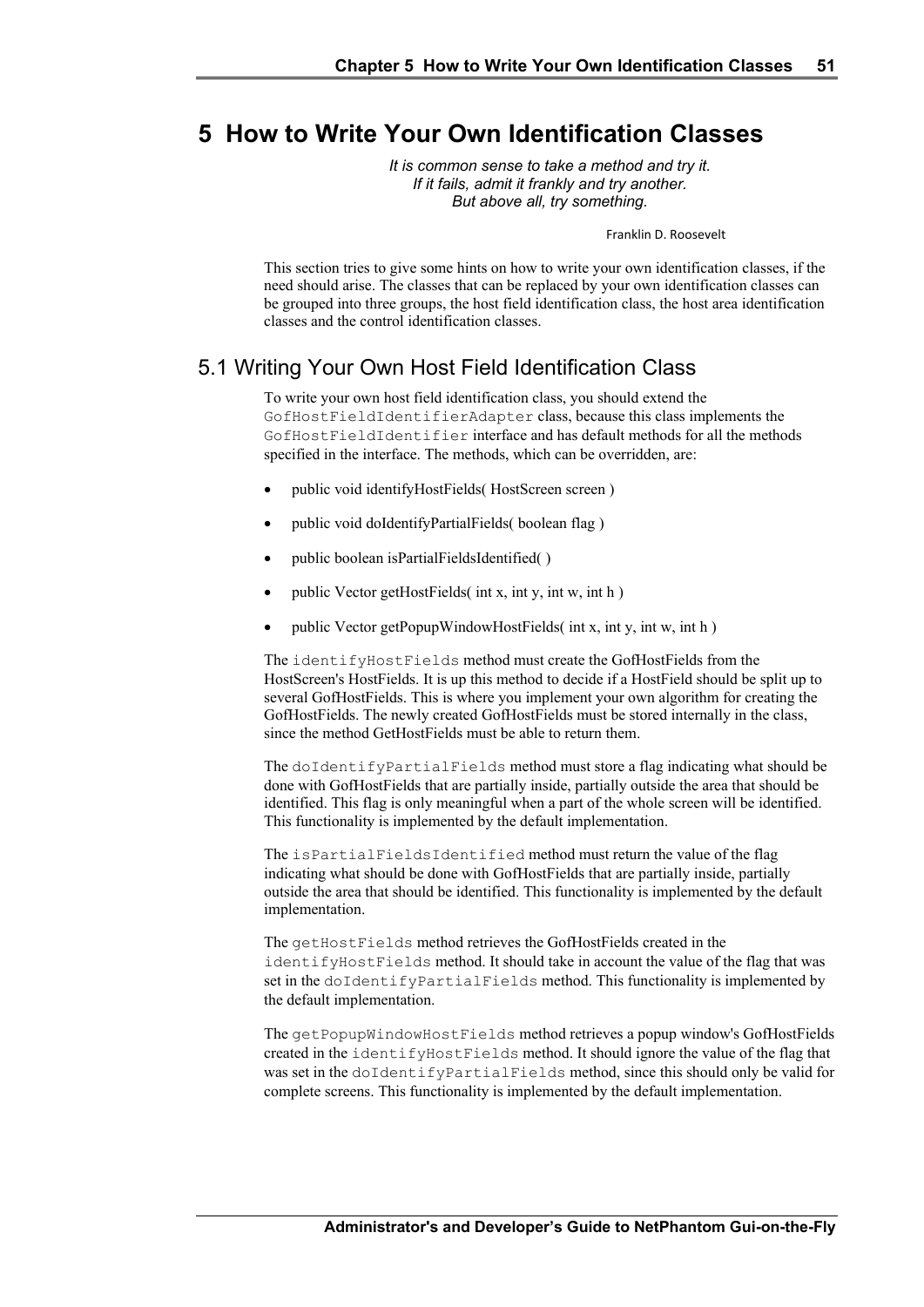### 5.2 Writing Your Own Host Area Identification Classes

To write your own host area identification class, you should extend the GofHostAreaIdentifierAdapter class, because this class implements the GofHostAreaIdentifier interface and has default methods for all the methods specified in the interface. The methods, which can be overridden, are:

- public void getAreaSettings( IniFile confFile, String subsection )
- public Vector identifyArea( Vector gofHostFields, int x, int y, int w, int h )
- public Vector getAreasGofHostFields( )
- public void addControl( PhantomControl phantomControl )
- public void layout()

The getAreaSettings method should get all the required settings for this class from the configuration file.

The identifyArea method must implement the code for identifying the area the class is supposed to identify. This is where you implement your algorithm for identifying the area. It should also store the GofHostFields that belong to this area.

The getAreasGofHostFields method must return a Vector containing all the GofHostFields belonging to this area. This functionality is implemented by the default implementation.

The addControl method adds a new PhantomControl to the area. This method just needs to save a reference to the control, so that it can be accessed during the layout of this area. This functionality is implemented by the default implementation.

The layout method should layout the controls belonging to this area according to the layout rule specified by the parameter.

### 5.3 Writing Your Own Control Identification Classes

To write your own control identification class, you should extend the GofControlIdentifierAdapter class, because this class implements the GofControlIdentifier interface and has default methods for all the methods specified in the interface. The methods, which can be overridden, are:

- public void getControlSettings( IniFile confFile, String subsection )
- public void identifyCtrls( GuiOnTheFlyRuntime gofRuntime,
	- GofHostAreaIdentifier areaIdentifier, PhantomHostScreen phantomHostScreen, HostScreen hostScreen, PhantomPanelData newPanel, int offsetX, int offsetY )
- public VirtualSessionManager getVirtualSessionManager( GuiOnTheFlyRuntime gofRuntime )

The getControlSettings method should read all the required control identifier settings from the configuration file.